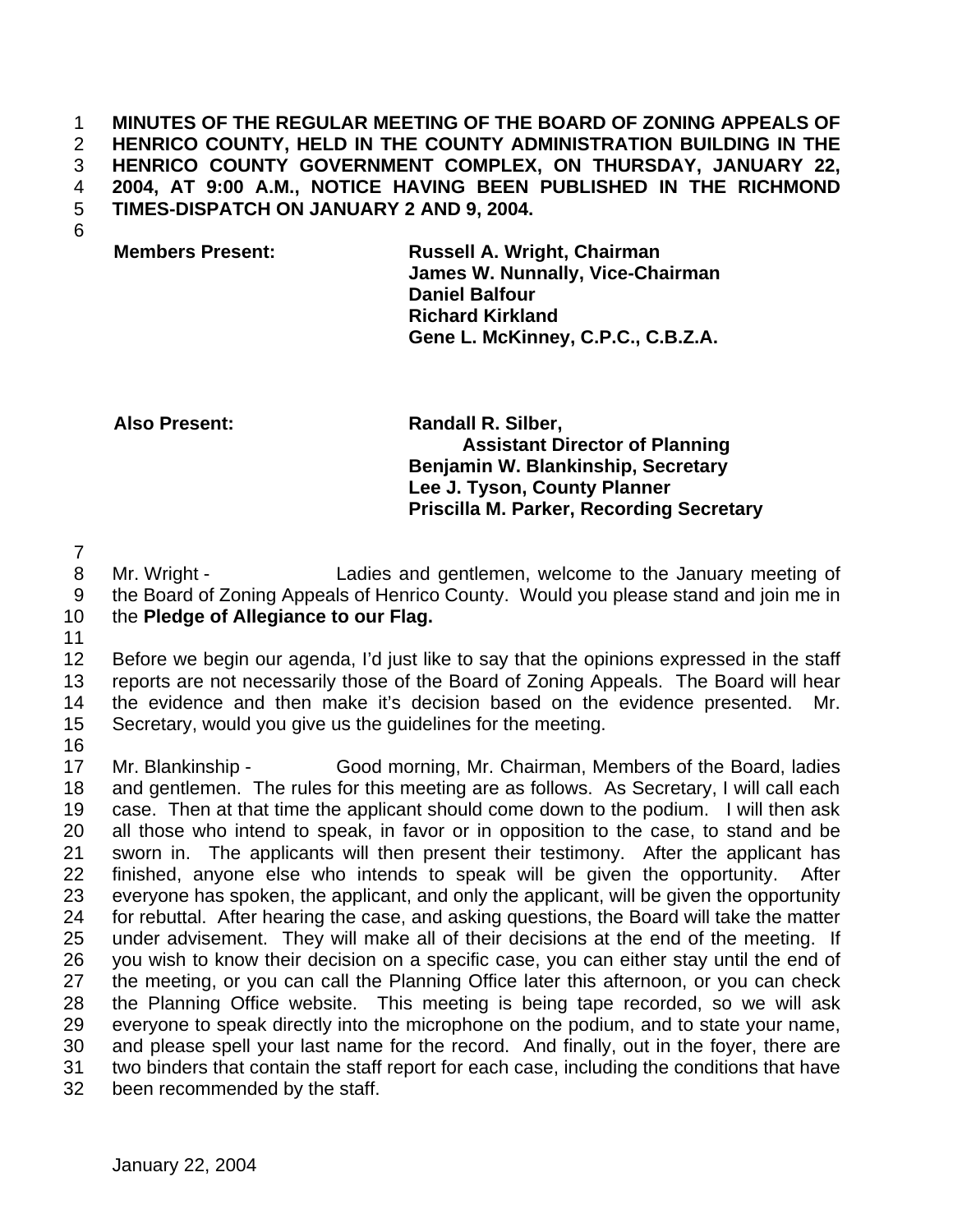*Beginning at 9:00* **Call for deferrals and withdrawals** Deferred from Previous Meeting 40 Mr. Wright - Are there any deferrals this morning? Mr. Blankinship - Yes sir, there are two requests for deferral this morning. One is UP-27-2003 Holiday Barn Kennel. I don't know if there is anybody here to represent that one or not. We did not receive a written request for deferral, but if you remember last month, it was deferred so that they could apply for a variance in addition to their use permit, and we did not receive that application in time to get them on this month's agenda. 49 Mr. Wright - So we must defer. Mr. Blankinship - Yes sir. 53 Mr. Wright - Any others? Mr. Blankinship - The other is A-144-2003 RCI Builders. Last month there was some conversation between the builders and the neighbors and also some of the Board members about redesigning the house to make it more compatible with the neighborhood, and they are in the process of doing that, and they have sent us a written request for deferral so that they can complete those plans. Mr. Wright - Within our time limits okay? Mr. Blankinship - Yes sir. **UP- 27-2003 HOLIDAY BARN KENNEL** requests a conditional use permit pursuant to Section 24-52(c) of Chapter 24 of the County Code to expand the existing kennel at 3800 Mountain Road (Parcel 765- 771-4745), zoned A-1, Agricultural District (Brookland). Upon a motion by Mr. Kirkland, seconded by Mr. Nunnally, the Board **deferred** application **UP-27-2003** for a conditional use permit to expand the existing kennel at 3800 Mountain Road (Parcel 765-771-4745). The case was deferred from the January 22, 2004, until the February 26, 2004, meeting. 75 Affirmative: Balfour, Kirkland, McKinney, Nunnally, Wright 5 Negative: 0 Absent: 0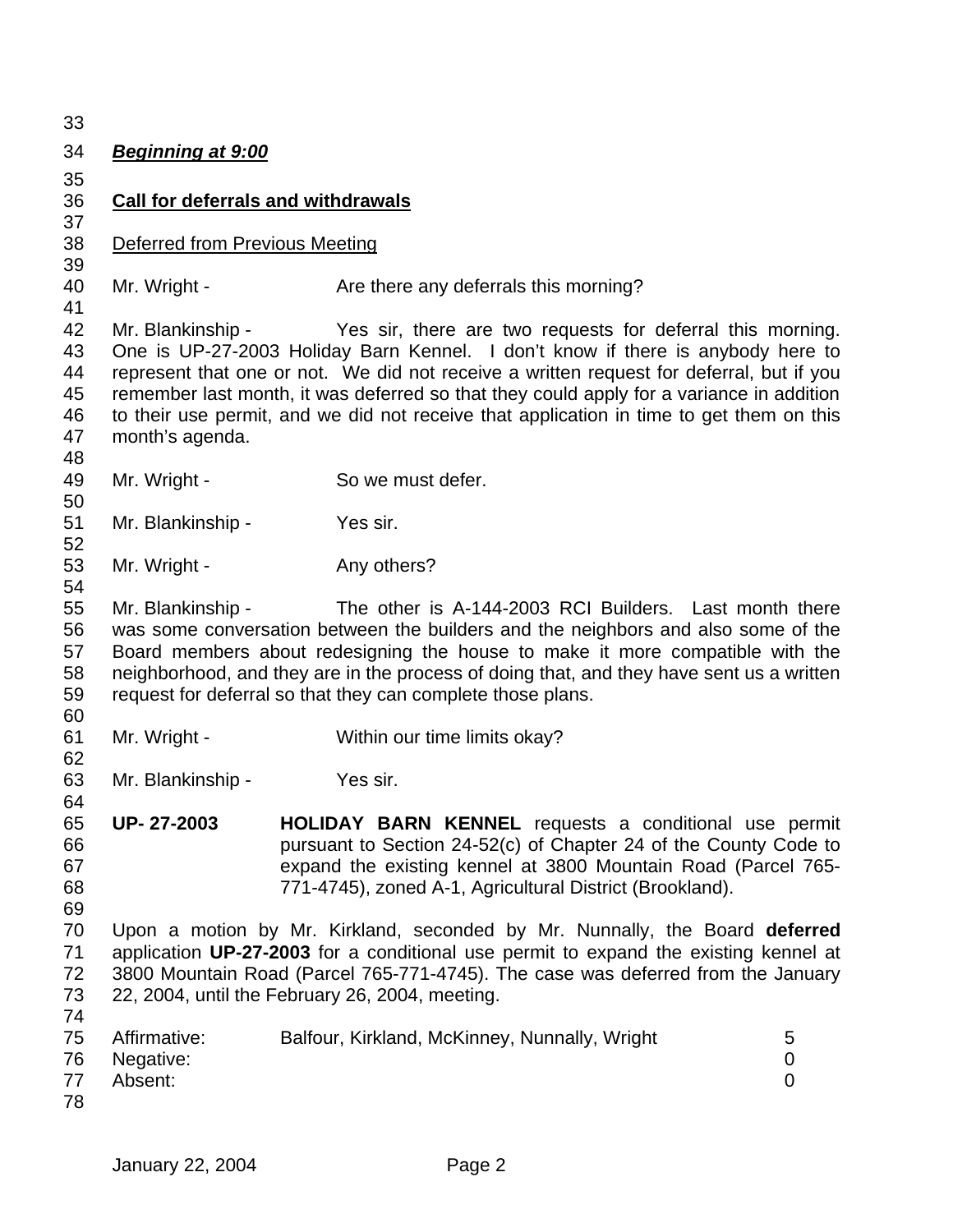- 79 Mr. Wright Please call the first case.
- **A -143-2003 SUNTECH HOMES** requests a variance from Section 24-95(q)(5) of Chapter 24 of the County Code to build a one-family dwelling at 10600 Sherwin Place (Magnolia Ridge) (Parcel 781-769-9301), zoned R-3AC, One-family Residence District (Conditional) (Fairfield). The lot width requirement is not met. The applicant has 56 feet lot width, where the Code requires 60 feet lot width. The applicant requests a variance of 4 feet lot width.
- Mr. Wright Does anyone else desire to speak? Would you raise your right hand and be sworn please?
- 

 Mr. Blankinship - Do you swear that the testimony you are about to give is the truth, the whole truth, and nothing but the truth, so help you God?

 Mr. Wood - Michael Wood, President of Suntech Homes. Good morning. I'd like to say first of all this is the first time we've been here, and I sincerely hope it's the last time. We're requesting a variance for approximately four feet front yard setback in lot 10600 Sherwin Place, in Magnolia Ridge. On the board here, you see our proposed home site. It is approximately 2100-2200 square feet, two-car garage, four bedrooms, two full baths and a half bath off of the foyer. This house should retail for approximately \$240,000, which is right in line with the neighborhood, previous sales, and current sales. Most of the homes on the street of Sherwin, Suntech Homes has constructed within the last two years, so we feel like we've selected a product that kind of meets the parameters of this lot, as well as fits the neighborhood schemes, the architectural integrity of the neighborhood, as well as kind of fits the buyer profile that we're looking for. It would be a wonderful addition to Magnolia Ridge. My understanding from the Planning Department and the Permit Center is that this is a unique lot that's been flagged. I guess they refer to it as a flag lot where the buildable area line, which is approximately fifty feet from the street or the property line, is not sixty feet wide, which, as you can tell from the parameters of the lot, it's a pretty narrow lot, as well as there is a shrubbery easement on the right-hand side as we're looking at it. If you're standing on Sherwin, facing the house, it would be to your left, to buffer from the main street, Virginia Center Parkway there. We don't have any intentions of encroaching into that. We're going to maintain that and probably improve it some. It looks like there are a few spots where some trees have kind of died out there that we're going to improve as well. We plan to construct one home that will fit the neighborhood scheme, and based on the size of the lot, in all the other zoning and proffered requirements, we believe that this is the best house that we could possibly put in this neighborhood for this price range.

- 
- 121 Mr. Wright Do I understand that the County approved the building permit for this house?
- 

Mr. Wood - Yes sir, that is correct. I'm not exactly sure. This is a little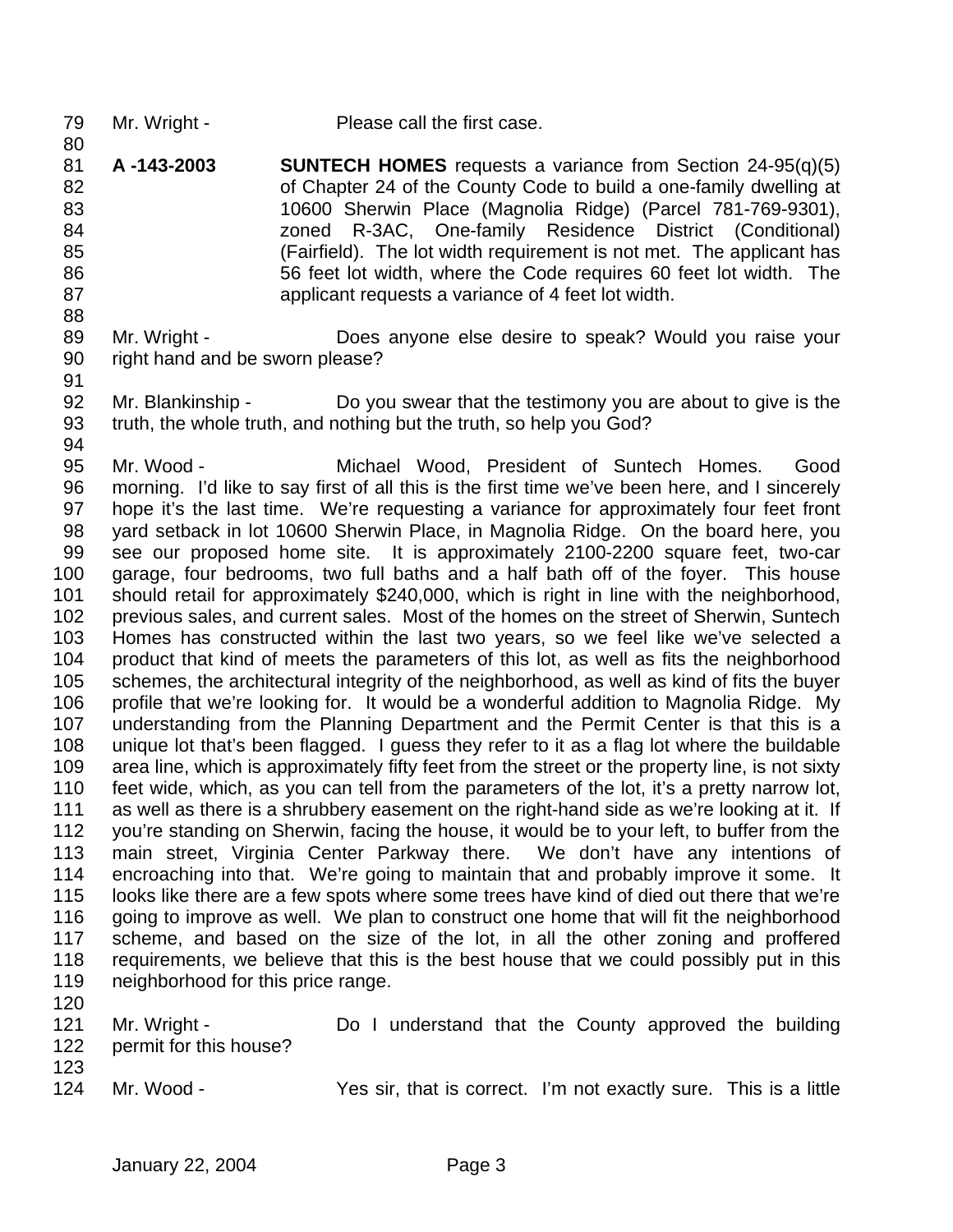bit before my time. Suntech Homes has only been in business for about five years now. This is the start of our fifth year. The community was designed and developed and approved long before I became a builder. We're kind of picking up some of the last few lots in the neighborhood that are challenging, either topographically, meaning that they have some severe slopes or lot constraint size. Suntech Homes has the ability to kind of personalizing the house to the lot, and that's kind of why other builders haven't wanted the lot, because they really don't want to take the time to develop a plan that will work best with the lot, and that's what we do best with Atack Properties. We've probably bought, I guess over five years, forty or fifty lots that have been kind of infill lots in wrapping up his communities, which has been, I guess, our success. 136 Mr. Wright - Mr. Blankinship, can you shed any light on this? Mr. Blankinship - I cannot. We checked the files and could not come up with any reasoning for why this lot was approved, without the correct lot width. 141 Mr. Wright - Has any work been done on it? 143 Mr. Wood - No sir, we have not started any construction. The only thing we have done is post a sign now, letting the market know that we hope to intend on 145 building a home and it's for sale. 147 Mr. Balfour - Do you already own the lot? 149 Mr. Wood - No, we have not purchased the lot; we're due to purchase the lot next week. Mr. McKinney - Mr. Wood, do you plan on having a fireplace in this house? Mr. Wood - Yes sir; it's a gas fireplace, a small, typical propane fireplace, but it does have a foundation underneath it. If you look at the site map there, you can see it on our right as you're looking at it, there's a five-foot by two-foot pop out; that's our fireplace. Mr. McKinney - Is that going to be a frame? Mr. Wood - Yes sir. Generally it's about five feet wide and about eight feet tall, looks like a little mini-shed roof. Mr. McKinney - But it will have a brick foundation under it? Mr. Wood - Yes sir; it's not going to be cantilevered; it will be a fireplace. The picture there is an error there on our part, where the fireplace is showing a cantilever, but it's going to be brick. That's proffered into the community already, where there would not be any cantilevered fireplaces or bay windows on the sides or front of the home.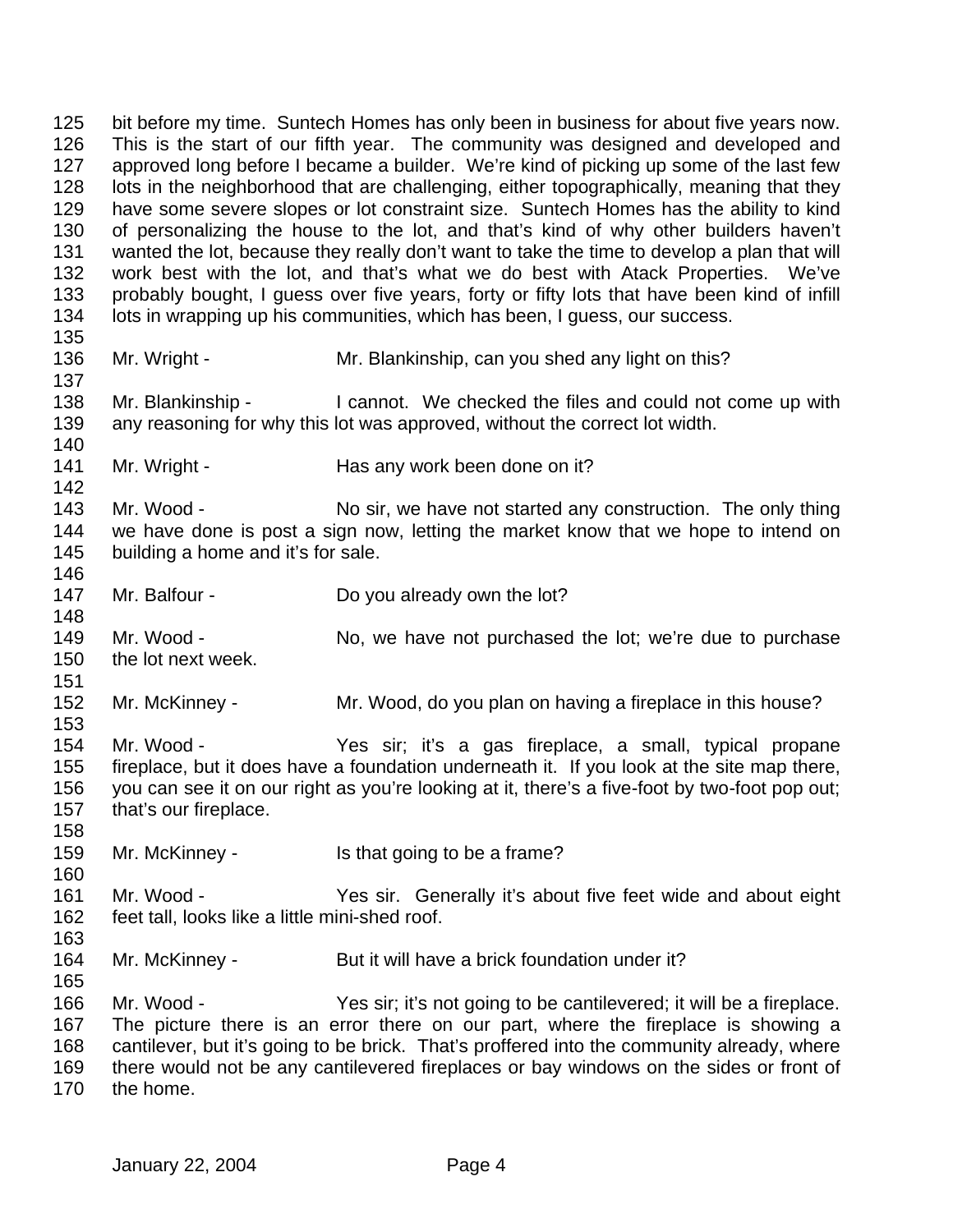172 Mr. McKinney - Is this vinyl siding? Mr. Wood - Yes sir; it's actually upgraded vinyl siding from shiplap to what's called beaded vinyl siding, so it's an upgraded vinyl siding as well. 177 Mr. Wright - Mr. Blankinship, I believe we have this technicality here where it does not meet the width at the building line; is that correct? Mr. Blankinship - Yes sir, that's correct. 182 Mr. Wright - So basically the lot does meet the width requirements except at the building line? Mr. Blankinship - Yes, at another point farther back, it would certainly meet it, yes sir. 188 Mr. McKinney - If you brought it farther back, it wouldn't have the minimum rear yard, would it Mr. Blankinship? Mr. Wood - That's correct. We would either have to take away from the rear yard, which we think that would be detrimental to the consumer, looking to have a play area. Most of the customers in this neighborhood have children, so they're kind of looking for a back yard. Even by pushing the buildable line down some, it constrains the house that we'd be back asking for approval on the home itself, not meeting the appropriate square footage on the house, or not being able to meet the correct garage size that's been zoned in for this community. 199 Mr. Balfour - It says on the petition if these people who are opposed to it, it says the previous builder couldn't build a house due to inadequate frontage, and then the last sentence says that we feel the reopening of a previously closed issue will not benefit our community. What issue was closed previously? Has this been before this Board, and it was denied a building permit before? 205 Mr. Blankinship - Not to my knowledge. 207 Mr. Wood - I checked with the Planning Department about that, and they're not aware of any previous hearings on this; they did say that several builders have inquired about the lot and the size, and I think they just abandoned the idea because they're not into custom designing homes to fit a lot parameter. There are a lot of production builders in the neighborhood, that if it doesn't fit our box, we're moving on. We're modifying a home to kind of fit the lot and work best with the community. 214 Mr. Balfour - Is the owner now the previous builder in this subdivision? 216 Mr. Wood - It's the developer. Atack Properties currently owns the lot.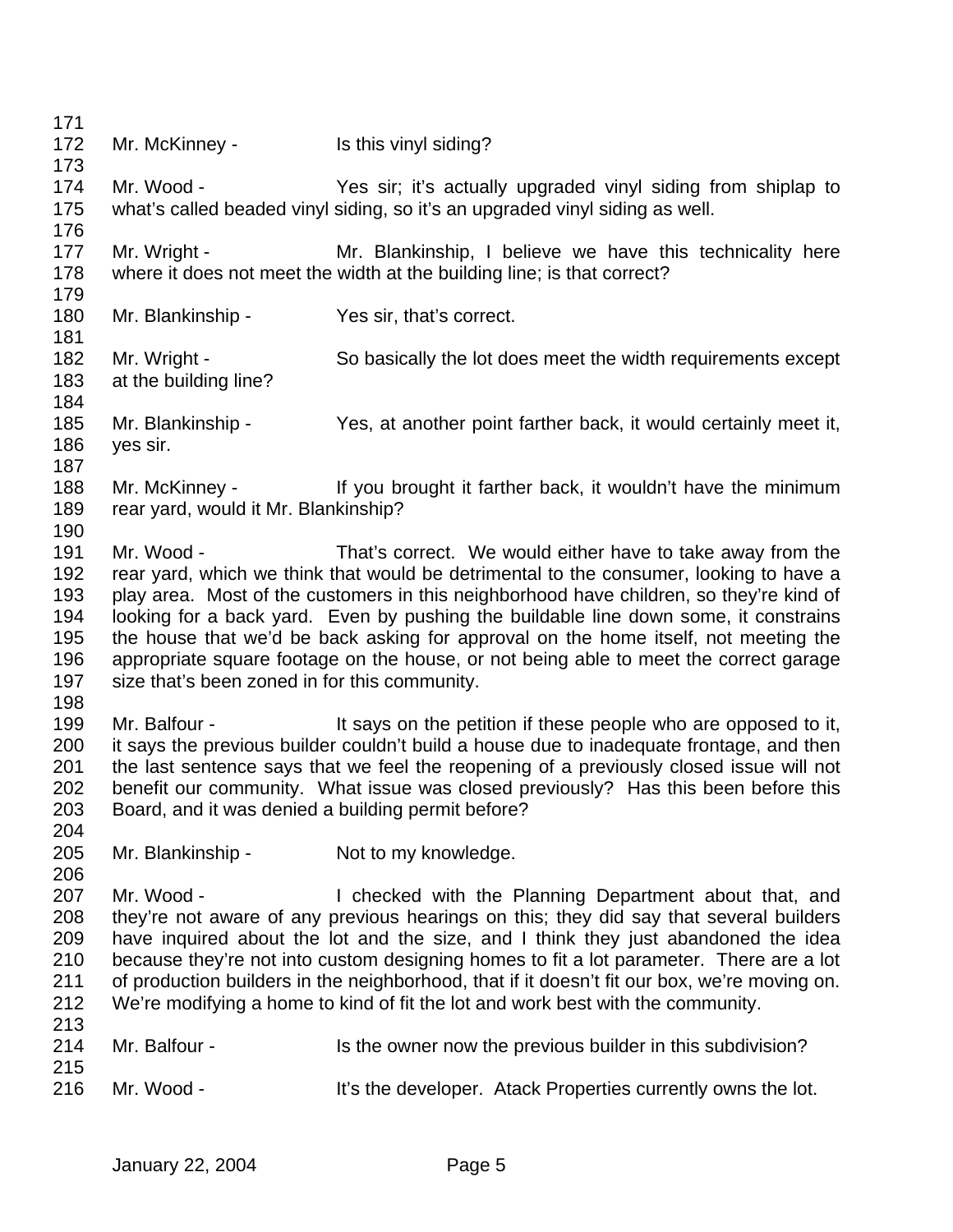- 218 Mr. Wright - Have you seen this petition in opposition?
- Mr. Wood I just received it Tuesday.

222 Mr. Wright - It looks like whoever wrote this just doesn't understand the problem. They said "no frontage." They have plenty of frontage, and we have enough area, so they're saying the area's inadequate and the frontage is inadequate; both are inaccurate statements. Therefore, the premise on which this petition is framed is erroneous.

- Mr. Wood I can certainly agree with you.
- 230 Mr. Wright Because people don't understand the technicalities of the ordinance; it's not that; it's at the building line. A lot of times we have that situation, and that is caused by the shape of the lot. The east line comes in at an angle. The shape of the lot causes this to happen.
- 235 Mr. Wood As well as the lot is a little tight because of the easement, but I think the easement is certainly important, and that has been a part of the community since the beginning.
- 239 Mr. Wright Anything further, Mr. Wood? Any questions by members of the Board? Is anyone here in opposition to this request? Hearing none, that concludes the case. Excuse me, were you sworn to begin with? Are you in opposition. Come down please. You've got to be sworn.
- 

- Mr. Blankinship Do you swear that the testimony you are about to give is the truth, the whole truth, and nothing but the truth, so help you God?
- 247 Mr. Kumar I do. My name is Mahesh Kumar, and I got some more names on the petition, and these are the type of forms. One of the biggest issues is, Virginia Center Parkway comes to Sherwin Place, and Sherwin Place is a major artery going into Magnolia Ridge. We have already seen so many accidents at that intersection, Virginia Center Parkway and Sherwin Place, and this house is so close to the stop sign that it's going to be even more obstruction for the people who are coming out of Magnolia Ridge or going into Magnolia Ridge. Another thing is, being a very, very odd size, and the house is a little bit different from what the community requirements are, and it's going to look different. The garage is sitting right in front of the house, and it's much on the back of the other houses. The driveway is on a different side of the house. All the houses have driveways; each house has it on the same side; they are opposite to each of them, so it looks better. Here the driveway will be completely on one side. I don't know what even, whether somebody really measured the lot or not. I measured it, and it doesn't show those dimensions on the lot.
- 

Mr. Nunnally - These specifications you handed us, were they adopted by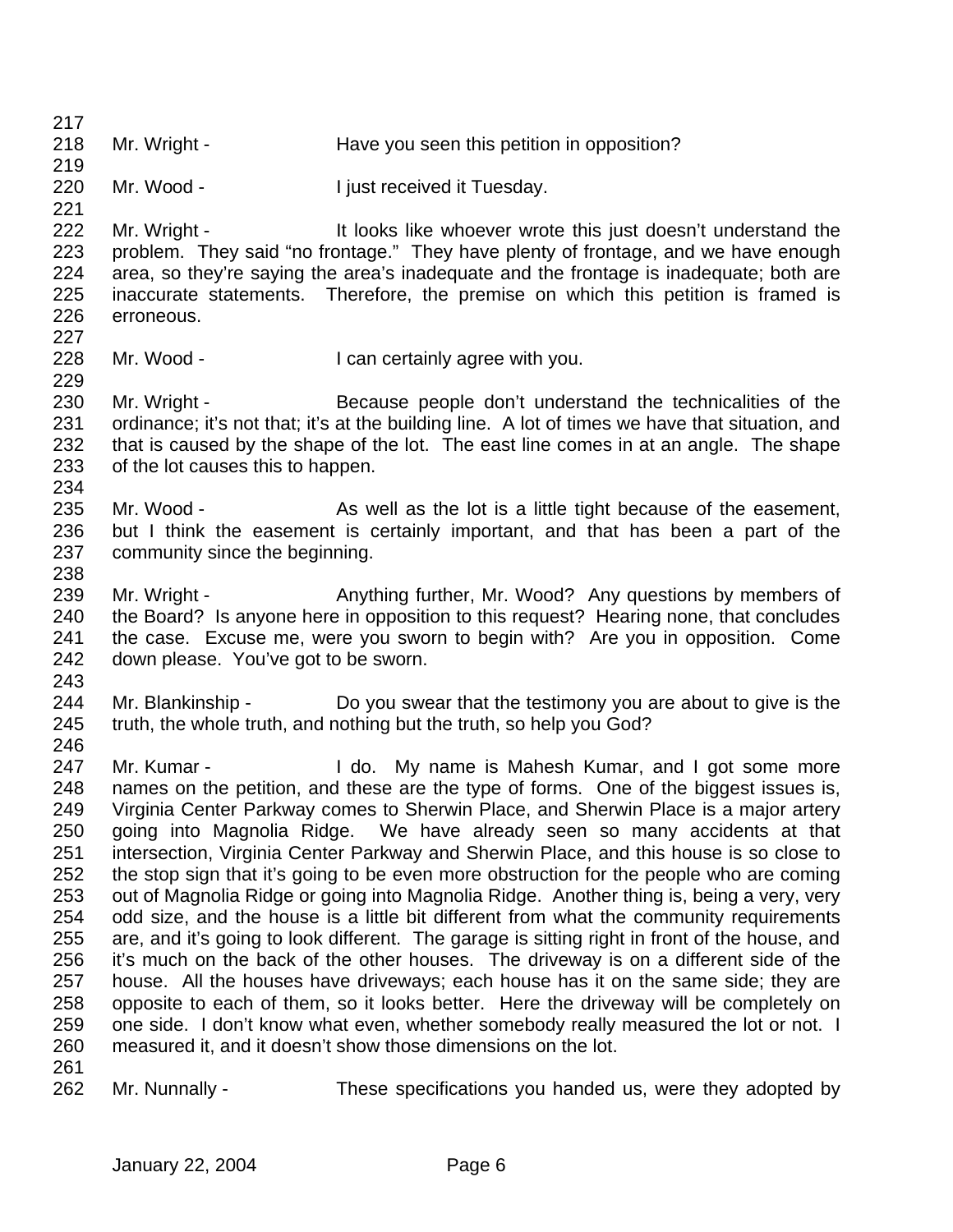the neighborhood association? Mr. Kumar - Yes, Magnolia Ridge Homeowners Association. I think the architect is supposed to be here. Mr. McKinney - Mr. Kumar, what's your address? Mr. Kumar - 10604 Sherwin Place. I'm next door. That's what's affecting me right, because when I bought the house, they said that nothing would be built on this lot, because it was too small. 274 Mr. Wright - The lot is not too small. 276 Mr. Kumar - It's very odd-sized; we are right there. 278 Mr. Wright - But the lot is not too small; it satisfies the area requirements 279 of the Henrico County. That statement in the petition is incorrect. Mr. Kumar - Width, I'm talking about. Mr. Wright - And the frontage is not too short; it has enough frontage on the road, so those two things are not involved here. It's at the building line, back where the building line is, the line comes in and causes it not to meet the requirements at the building line where the house will be. 288 Mr. Kumar - And they're setting the house very much back. They're not on the same line of all the houses. 291 Mr. Wright - All right sir. Anything further you'd like to say? 293 Mr. Kumar - No. I think more safety issue than anything else, because of traffic pattern, and this house is going to affect the traffic pattern there, at Virginia Center Parkway and Sherwin Place. Mr. Nunnally - You're saying the house is going to be back further from the line. Mr. Kumar - To get the fit of the house, that's what they're trying to do, is set the house back. Mr. Wright - What is the frontage requirement on this, Mr. Blankinship? Back from the road, straight. Mr. Blankinship - Twenty-five feet. It's controlled density, so it doesn't follow the normal rules.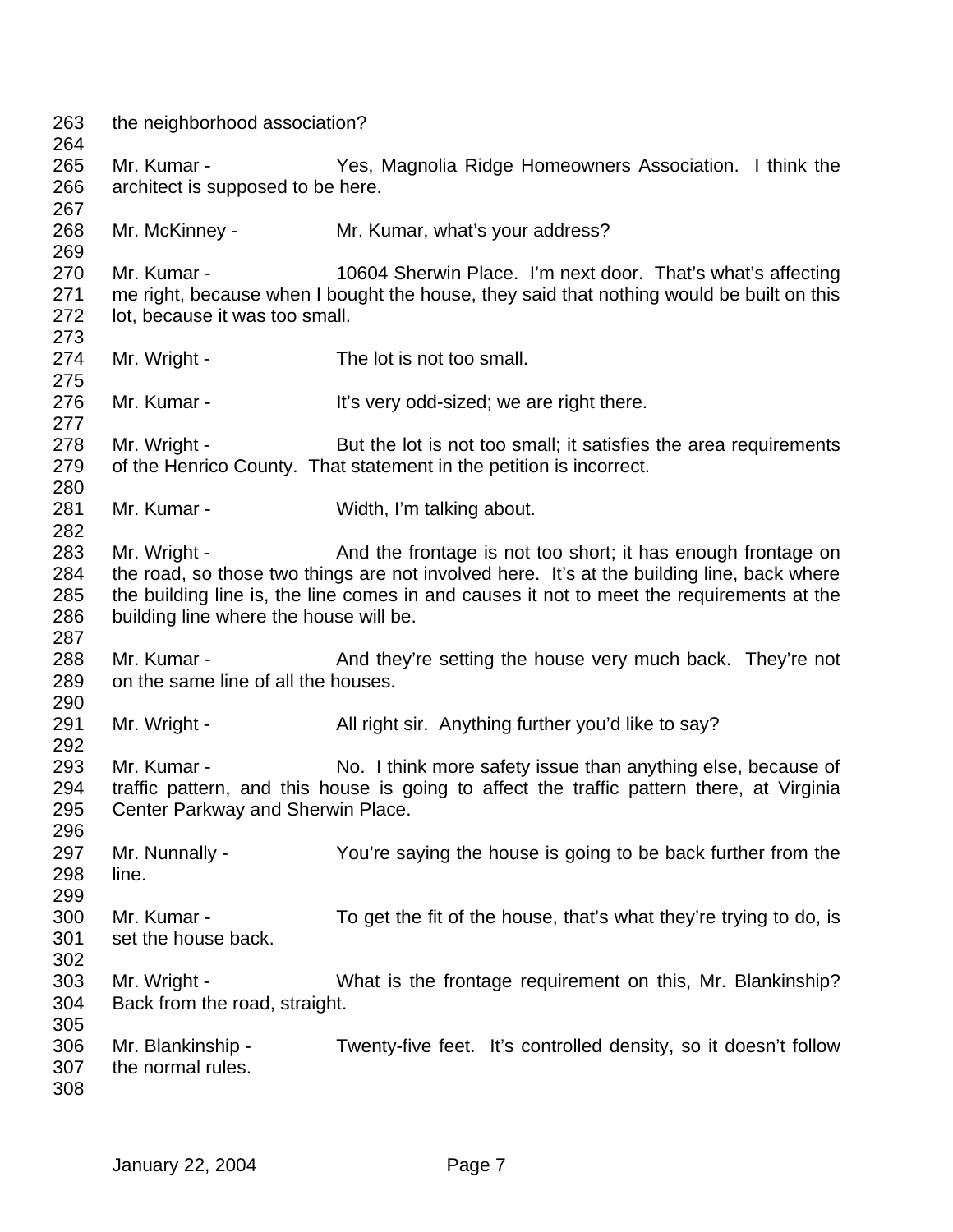Mr. Wright - This house is set back 30.3 feet. Mr. Blankinship - Thirty feet would be the front and the rear. Mr. Wright - So is he saying the other houses in this subdivision are back more than thirty feet from the road? Mr. Blankinship - It appears to me that the others are set back pretty close to thirty feet, just eye-balling it, and this one will be set back fifty feet from Sherwin Place, so as you come around the corner, you'll have the corner house set back a little differently from the others on the street. 321 Mr. McKinney - He needs that basically for visibility, correct? Mr. Blankinship - Yes, because it's wider as it goes back. 325 Mr. Wright - All right sir, anything further? Mr. Kumar - One more point, that it's going to just take from the neighborhood, because we're sitting behind a separate house, and on the corner, when you enter in, it's more like beautification if they can put trees. Right now it will be an eyesore house. Mr. Wright - The fact that it's back further from the street would indicate that that would cause less of an obstruction for traffic. I don't think the house would have anything to do with the traffic. Mr. Kumar - The house driveway is very close to the stop sign. Mr. McKinney - Mr. Kumar, how many square feet are in your house? Mr. Kumar - 2,467. Mr. Wright - Thank you very much for appearing. We appreciate your coming down. Anyone else in opposition? All right, Mr. Wood, you have a brief time to rebut if you care to do so. Mr. Wood - Thank you. Just to answer a few of the gentleman's questions or concerns, addressing the stop sign first of all. We plan on having the driveway right in front of the garage. If we could have the site map back up just for a quick look here. If you're standing on Sherwin, looking at the house, the drive's going to be off to the right-hand side, to not have traffic right there at the stop sign, which is up on the corner. In fact, about where the easement line is drawn is approximately where the stop sign is, so we had planned on obstructing the view of the stop sign and causing any traffic problems. I certainly don't want to be privy to that. The driveway is going to be constructed out of concrete. Generally most of the builders in subdivisions use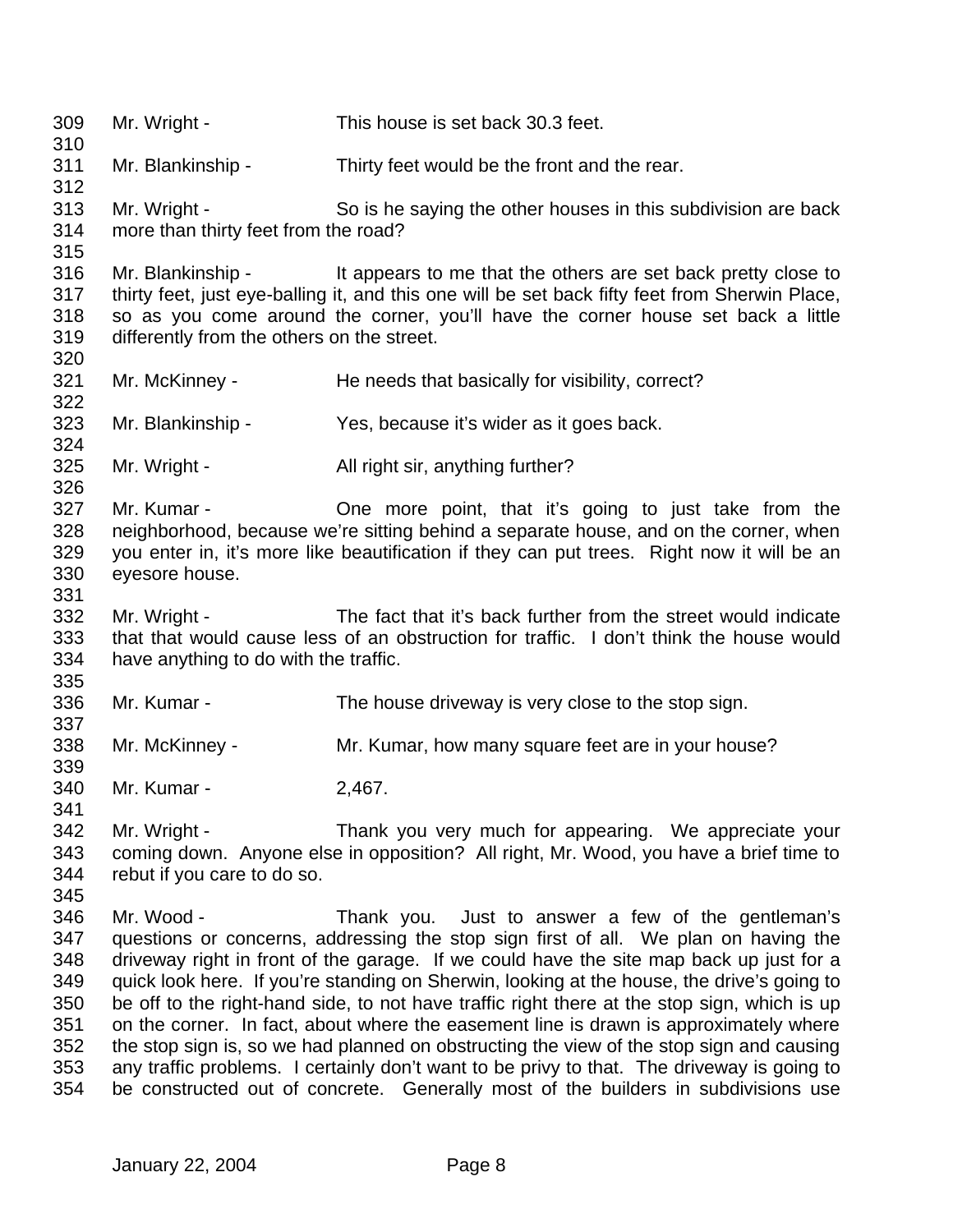asphalt, but we find asphalt to be a high-warranty issue. Most of the homes on the street have concrete driveways, which again, Suntech Homes have constructed, so it's going to be a straight shot into the garage. Shouldn't be any street parking there. We're going to make the driveway twenty-four feet wide, so there's plenty of car space to park, as well as plenty of room for them to get the car into the garage. 

Mr. Nunnally - How many square feet is this house?

 Mr. Wood - It's going to be almost 2200 square feet, which meets the community guidelines, as well as the zoning guidelines. The gentleman's house next door – we did actually construct that approximately three years ago. He's the second owner of that, so I'm not familiar with him, but we did construct that home, and he's exactly right; it's a little bit over 2400 square feet. That house has probably been one of our best sellers. But we have constructed this product that we're talking about, as well in Magnolia Ridge, and it's been well received with the market as well. In regards to the house lines and his concerns there, we have a setback of about fifty feet. Most of the residents along the street have actually a setback of forty-five feet. The developer, Atack Properties proffered in a forty-five foot setback in trying to exceed the zoning guidelines, particularly on this street, because this was the original model home sales center street, and they were really trying to pull the houses off of the curb there, and now we're just kind of wrapping up the community. I believe this is one of the last lots left over. 

- Mr. McKinney Mr. Wood, what is the setback of Mr. Kumar's house that you built?
- Mr. Wood I believe it's forty-five feet, if I remember correctly.
- Mr. McKinney So this would be five feet back.
- Mr. Wood He, as well, has a wonderful concrete driveway that's, I believe, double wide right at the front of the garage.
- 388 Mr. Wright Anything further, Mr. Wood? Thank you very much. That concludes the case.
- 

 After an advertised public hearing and on a motion by Mr. McKinney, seconded by Mr. Nunnally, the Board **granted** application **A-143-2003** for a variance to build a one-family dwelling at 10600 Sherwin Place (Magnolia Ridge) (Parcel 781-769-9301). The Board granted the variance subject to the following condition:

- 1. This variance applies only to the lot width requirement. All other applicable regulations of the County Code shall remain in force.
- Affirmative: Balfour, Kirkland, McKinney, Nunnally, Wright 5 Negative: 0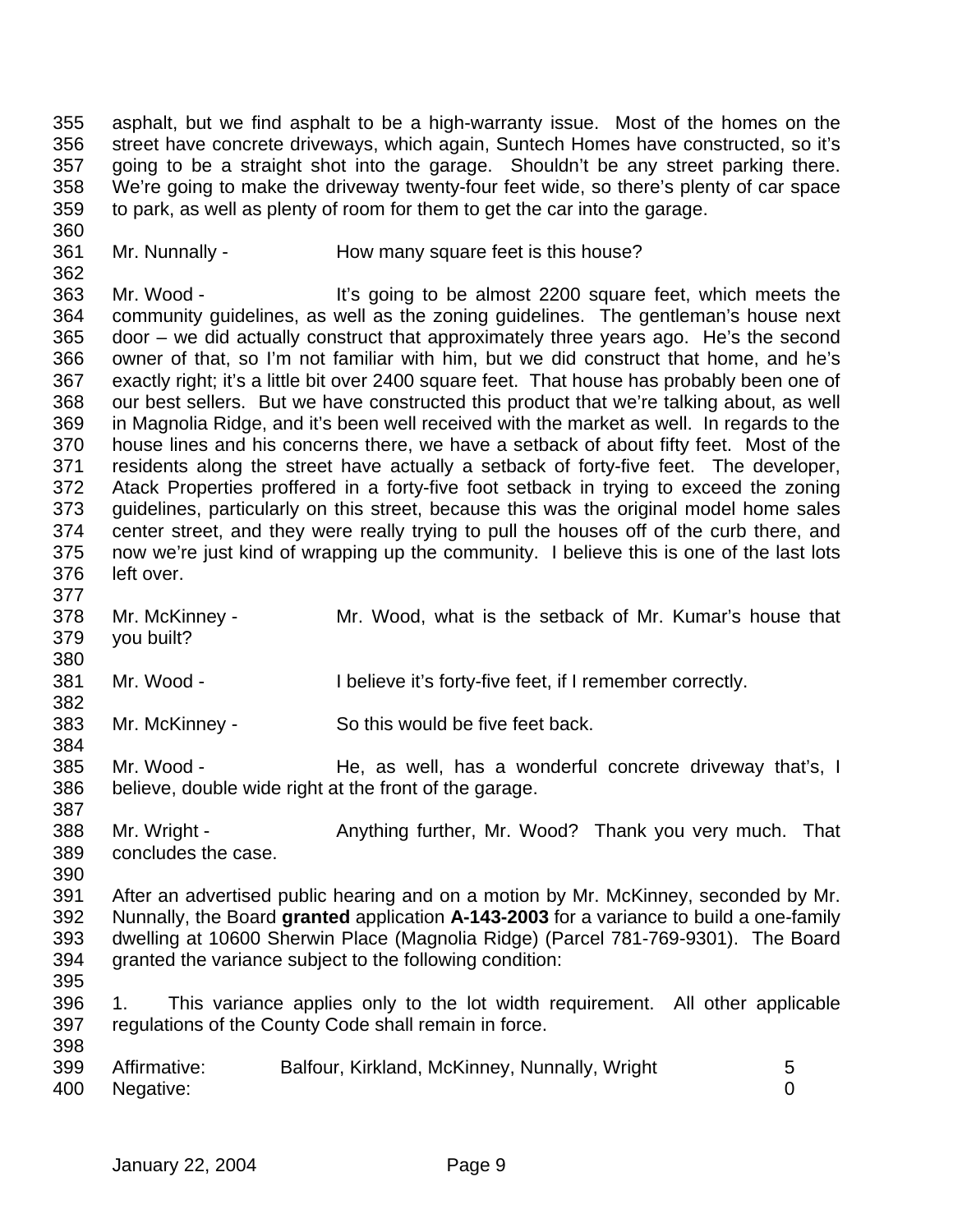- Absent: 0
- 

 The Board granted this request, as it found from the evidence presented that, due to the unique circumstances of the subject property, strict application of the County Code would produce undue hardship not generally shared by other properties in the area, and authorizing this variance will neither cause a substantial detriment to adjacent property nor materially impair the purpose of the zoning regulations.

- **A -144-2003 RCI BUILDERS** requests a variance from Sections 24-95(k) and (2) of Chapter 24 of the County Code to build a one-family dwelling at 1800 Terrace Avenue (Hermitage Club Terrace) (Parcel 782-750- 2829), zoned R-2, One-family Residence District (Fairfield). The minimum side yard setback and rear yard setback are not met. The applicant has 17 feet rear yard setback, and 23 feet side yard setback, where the Code requires 25 feet rear yard setback and 25 feet side yard setback. The applicant requests a variance of 8 feet rear yard setback and 2 feet side yard setback.
- Upon a motion by Mr. McKinney, seconded by Mr. Balfour, the Board **deferred** application **A-144-2003** for a variance to build a one-family dwelling at 1800 Terrace Avenue (Hermitage Club Terrace) (Parcel 782-750-2829). The case was deferred from the January 22, 2004, until the February 26, 2004, meeting.

| 424 | Affirmative:  | Balfour, Kirkland, McKinney, Nunnally, Wright | $5^{\circ}$ |
|-----|---------------|-----------------------------------------------|-------------|
|     | 425 Negative: |                                               |             |
| 426 | Absent:       |                                               |             |

- **A -145-2003 BILLY E. STANDLEY, JR.** requests a variance from Sections 24- 95(i)2 and 24-94 of Chapter 24 of the County Code to construct a front porch and rear addition at 10007 Falconbridge Drive (Raintree East) (Parcel 747-750-1684), zoned R-2A, One-family Residence District (Tuckahoe). The accessory structure location requirement and front yard setback are not met. The applicant proposes to build an addition that will result in the existing garage being in the side yard and to build a porch that will encroach into the required front yard. The Code allows accessory structures in the rear yard. The applicant requests a variance to allow the existing garage to remain. The applicant also proposes a front yard setback of 41 feet. The Code requires a front yard setback of 45 feet. The applicant requests a variance of 4 feet.
- Mr. Wright Please state your name. Does anyone else desire to speak? Would you raise your right hand and be sworn please?
- Mr. Blankinship Do you swear that the testimony you are about to give is the 446 truth, the whole truth, and nothing but the truth, so help you God?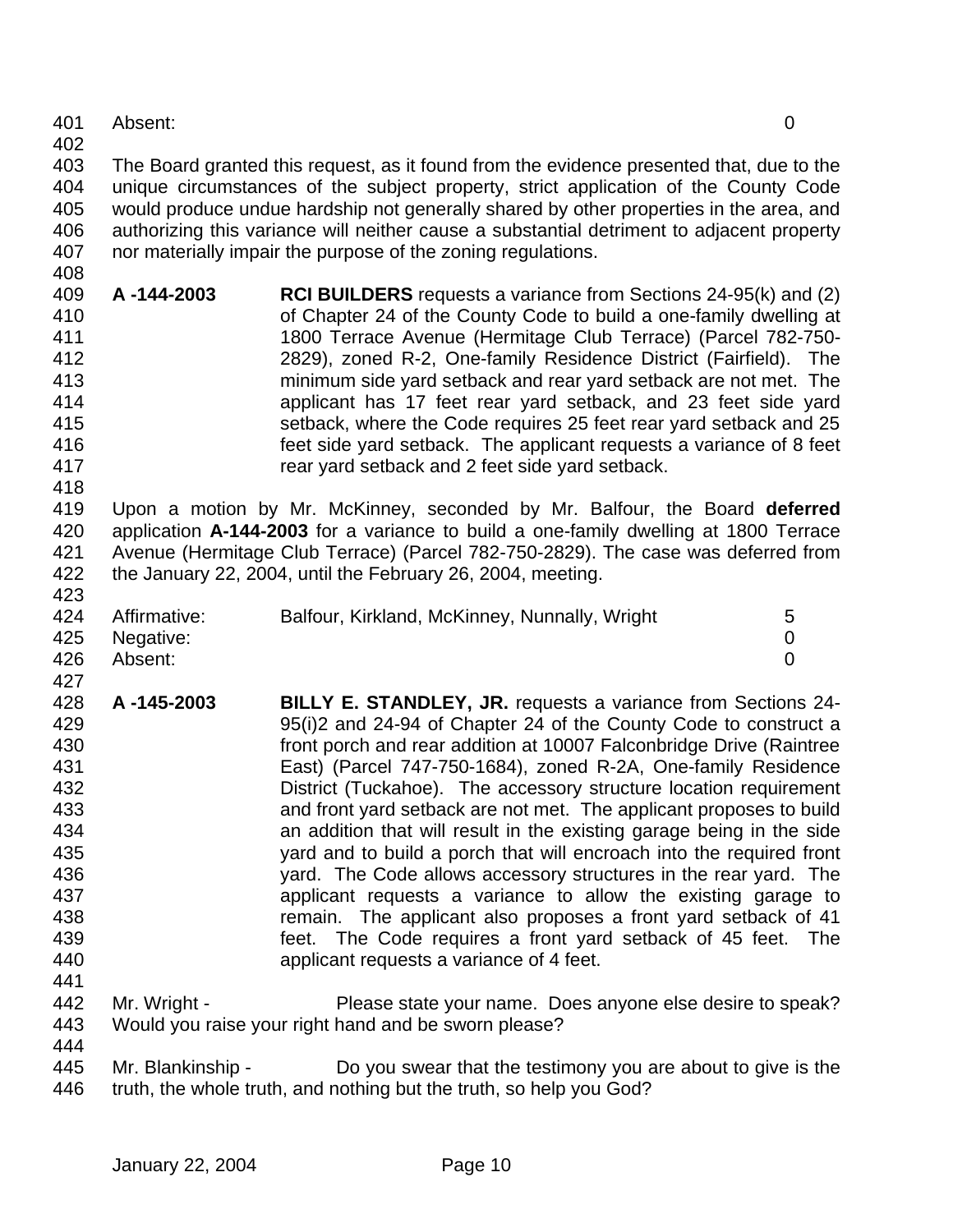Mr. Standley - I do. My name is Billy Eugene Standley, Jr., and I'm the owner of the home at 10007 Falconbridge Drive. I was here last month, and I discovered the morning of the meeting that we had an issue with an L-shaped wrap- around porch; the two substantive issues were seeking a variance for R-2A Code in order for us to build an addition on the rear of the home, the depth of the addition, which would be twenty feet, would place our detached garage, which was built under the Code allowance of a detached structure in the rear of the yard, it would then, because of the wing or addition to the house, cause the garage to not be in the rear, but subsequently be in the side of the yard. Additionally, we had hoped to build an L-shaped covered porch around the house to cover both the side entrance and the front entrance to the home. I was erroneous in my measurement by not checking the survey. There was more easement or setback on the front where the property line began. There was a total of 58 feet from the curb, but by survey and allowable distance, there's only 48 feet, so for a six-foot wide porch, which will allow the appropriate pitch for the roof of that porch, that would encroach into the 45-foot front setback requirement. There was no problem with the side allowance for the structure. The house is twenty years old; we've lived in it for twelve years now. The main purpose for the addition, in addition our deck, which is the cross-hatched section in the left rear of the house, we will tear that down and then build an appropriate deck to attach the wing there, but not go past the edge of the house as it currently exists, and remove the above-ground pool and the deck structure around it. The main purpose for the addition here is, we have seven children. My two oldest sons are now enrolled at Virginia Commonwealth University, so they intend to remain at home and go to school. It's a four-bedroom; we have approximately 2270 square feet in the present home, and this two-story addition will allow an additional bedroom and bath upstairs and a large family room downstairs. That's the substantive issues, and I'm ready to answer any of your questions, sir.

475 Mr. Wright - Before the proposed construction, the garage met the setback requirements, is that correct?

Mr. Standley - Yes sir.

 480 Mr. Wright - Any questions from members of the Board? Anyone here in opposition to this request?

 After an advertised public hearing and on a motion by Mr. Balfour, seconded by Mr. Kirkland, the Board **granted** application **A-145-2004** for a variance to construct a front porch and rear addition at 10007 Falconbridge Drive (Raintree East) (Parcel 747-750- 1684). The Board granted the variance subject to the following conditions:

 1. Only the improvements shown on the plan filed with the application may be constructed pursuant to this approval. No substantial changes or additions to the layout may be made without the approval of the Board of Zoning Appeals. Any additional improvements shall comply with the applicable regulations of the County Code.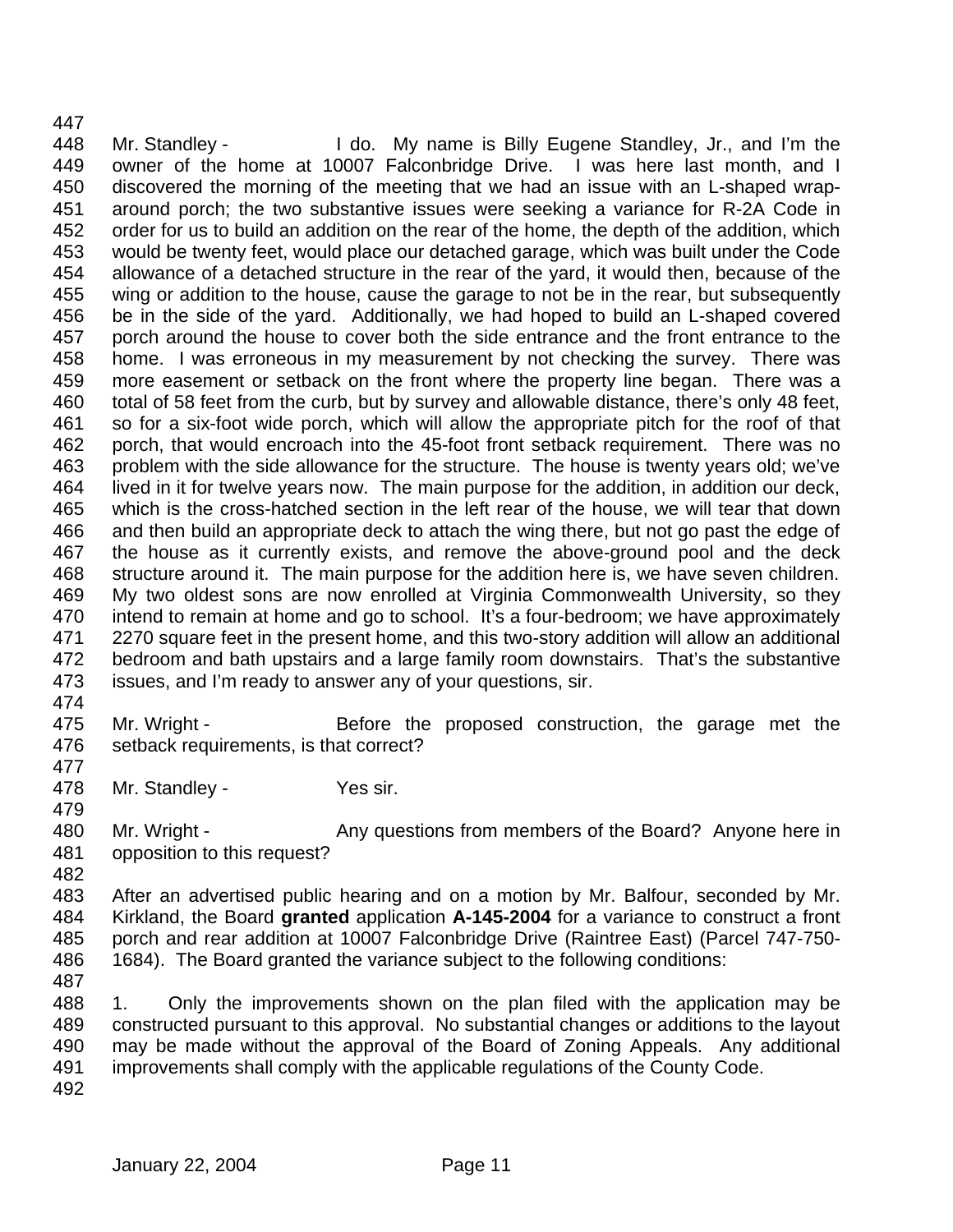- 2. The new construction shall match the existing dwelling as nearly as practical.
- 495 Affirmative: Balfour, Kirkland, McKinney, Nunnally, Wright 5 Negative: 0 Absent: 0
- 

 The Board granted this request, as it found from the evidence presented that, due to the unique circumstances of the subject property, strict application of the County Code would produce undue hardship not generally shared by other properties in the area, and authorizing this variance will neither cause a substantial detriment to adjacent property nor materially impair the purpose of the zoning regulations. 

## **New Applications**

- **A 1-2004 KAREN SULLIVAN** requests a variance from Sections 24-95(c) and 24-94 of Chapter 24 of the County Code to build a carport at 8216 St. Charles Road (Wildwood) (Parcel 789-755-2898), zoned R-2A, One-family Residence District (Fairfield). The minimum side yard setback, rear yard setback, and total side yard setback are not met. The applicant proposes 8 feet minimum side yard setback, 18 feet total side yard setback and 40 feet rear yard setback, where the Code requires 10 feet minimum side yard setback, 30 feet total side yard setback and 45 feet rear yard setback. The applicant requests a variance of 2 feet minimum side yard setback, 12 feet total side yard setback and 5 feet rear yard setback.
- Mr. Wright - Does anyone else desire to speak? Would you raise your right hand and be sworn please?
- Mr. Blankinship Do you swear that the testimony you are about to give is the truth, the whole truth, and nothing but the truth, so help you God?
- Ms. Brooks Yes, I do. I'm Patsy Brooks, and I'm the owner of the company that put the carport up for Ms. Sullivan, and this is the homeowner. I put up a carport for Ms. Sullivan, a 24 by 20, and I did not get a permit for it. I had already built a deck and put a top over that. The concrete slab was already there, and to be honest with you, I did not know that with something that was not closed in, that I had to meet, which I thought was a three-foot clearance anyway, as far as even an addition. It was my mistake to not check that out further before it was done. Of course a salesman sold it, and I never really saw it until after it was completed, and we had a problem with it. None of them are licensed contractors, just myself. Since then, of course, I've been schooled on it quite a bit, over at the Building Inspectors' Office, and the State Board of Contractors. The only problem that I saw, we had looked around as to where we could move it. Ms. Sullivan already had the concrete slab there, which was the purpose of putting it right on the side. The back of her yard, I've looked at it recently, and towards the back she has a shed, right across the back line a little bit. Then when you first pull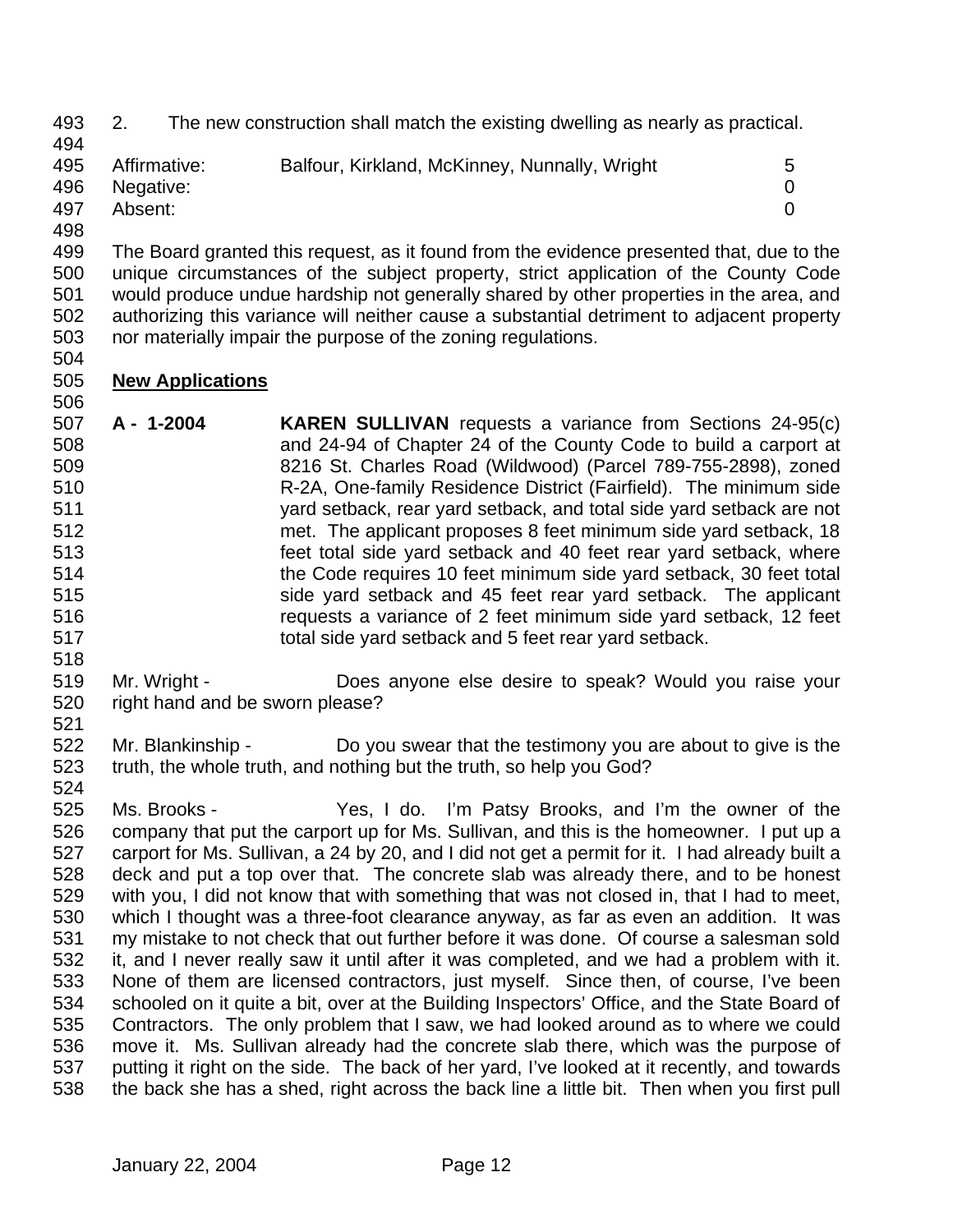up into the driveway, where we have it now, go around behind the house to the right, which would be the only other place we could move it to, there's a capped well there. There's also a lot of drainage that we looked at also, as far as putting a slab going up the hill or over, it would present a lot of drainage down towards the house, as opposed to where now it's just ground. They already have those black hoses in from the back of 544 the house all the way around to the side, because of the drainage. It goes up slightly, I don't think you can see it in the picture, but it does go uphill, and there is some drainage problem, which they've been working on that have the hoses coming around to the front. We have a lot of footage in the front of the house. Of course we can't put anything out there as far as a carport or anything, and that's why we didn't put it any further up. Mr. Wright - What is that bare area that seems to run along beside the carport? Is that the neighbor's driveway? Ms. Brooks - Actually, part of it is Ms. Sullivan's. That's grass; that's her property right there. It ends on the driveway. 557 Mr. Wright - In color I can see it's grass. Ms. Brooks - That's hers, and then it ends on the driveway. Mr. Wright - Then it looks like the neighbor has an asphalt driveway all the way back. Ms. Brooks - Yes sir. And I'd also like to say that no one in the neighborhood has come to Ms. Sullivan, other than to say that they liked it and thought it looked nice. She's had no complaints. The Building Inspector, when he inspected the part, you see where the railings are, the deck and the top that we put over there, when he came out to give me a final on that, he told Ms. Sullivan that he thought the carport looked like it was put up well, and that it looked like a very good job done, as far as what we had done. Mr. Wright - Why did she have the carport built? Ms. Sullivan - I'm Karen Wingfield Sullivan. I just always wanted a carport so I could get out of the car and not get rained on; I always wanted one. Mr. Wright - Can you access your carport from the house without going outside. Can you come through the back and get to the house, a back entrance? Ms. Sullivan - Yes, I can. Ms. Brooks - She had some water problem too, like they had the drainage problem. They took care of that, but still the rain would settle right there at the steps, and the carport helped with that, where they don't have to get in the mud.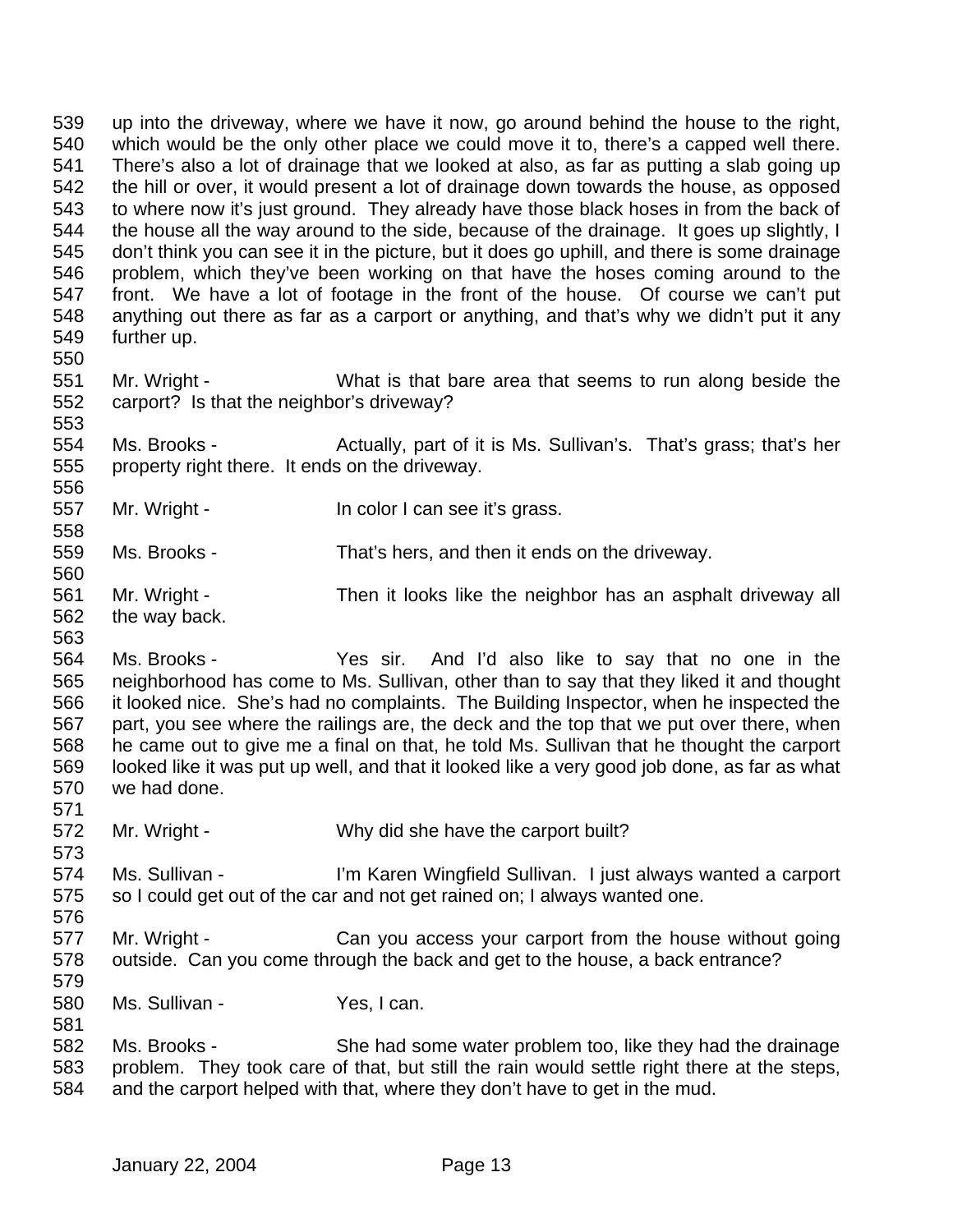| 585                             |                                                                                                                                                 |                                                                                                                                                                                                                                                                                                                                                                                                                             |
|---------------------------------|-------------------------------------------------------------------------------------------------------------------------------------------------|-----------------------------------------------------------------------------------------------------------------------------------------------------------------------------------------------------------------------------------------------------------------------------------------------------------------------------------------------------------------------------------------------------------------------------|
| 586                             | Mr. Kirkland -                                                                                                                                  | Mr. Blankinship, how did we come upon this problem?                                                                                                                                                                                                                                                                                                                                                                         |
| 587                             |                                                                                                                                                 |                                                                                                                                                                                                                                                                                                                                                                                                                             |
| 588<br>589                      | Mr. Blankinship -                                                                                                                               | I don't see that in the case report.                                                                                                                                                                                                                                                                                                                                                                                        |
| 590<br>591                      | Ms. Brooks -                                                                                                                                    | When I got the building inspector for the deck and such.                                                                                                                                                                                                                                                                                                                                                                    |
| 592<br>593<br>594               |                                                                                                                                                 | Mr. Blankinship $-$ The building inspector reported it? I wasn't sure whether it<br>was a complaint from a citizen or from Building Inspections.                                                                                                                                                                                                                                                                            |
| 595<br>596                      | Mr. McKinney -                                                                                                                                  | Ms. Brooks, what company are you with?                                                                                                                                                                                                                                                                                                                                                                                      |
| 597<br>598                      | Ms. Brooks - The Management of the Management of the Management of the Management of the Management of the Ma<br>which I've had for many years. | I have my own little company, Budget Home Improvements,                                                                                                                                                                                                                                                                                                                                                                     |
| 599                             |                                                                                                                                                 |                                                                                                                                                                                                                                                                                                                                                                                                                             |
| 600<br>601<br>602               | Mr. McKinney -<br>permits for the others?                                                                                                       | How many carports have you built? Did you get building                                                                                                                                                                                                                                                                                                                                                                      |
| 603<br>604<br>605               | Ms. Brooks -                                                                                                                                    | Several, and in my own home – I actually have to tell you the<br>truth. I didn't know that I had to have, well, most of them are freestanding. I never<br>knew I had to have a permit for it, but recently I have been schooled on that.                                                                                                                                                                                    |
| 606                             |                                                                                                                                                 |                                                                                                                                                                                                                                                                                                                                                                                                                             |
| 607<br>608<br>609               | Mr. McKinney -<br>they located?                                                                                                                 | Where are these other carports that you built? Where are                                                                                                                                                                                                                                                                                                                                                                    |
| 610<br>611<br>612               | Ms. Brooks -                                                                                                                                    | Most of them are in the city. And maybe that's why you don't<br>have to have as much room. Now I'm sure, but I wasn't then.                                                                                                                                                                                                                                                                                                 |
| 613<br>614<br>615               | better find out about a building permit.                                                                                                        | Mr. McKinney - Any time you construct anything in Henrico County, you'd                                                                                                                                                                                                                                                                                                                                                     |
| 616<br>617<br>618<br>619<br>620 | Ms. Brooks -                                                                                                                                    | Where I live, right off of Parham and Three Chopt Road, in a<br>subdivision, I guess it just made me feel like it was all right, evidently it wasn't, but my<br>home that I just bought a couple of years ago has a brick built-on carport, and it's brick,<br>and it's on the line, comes to the line as far as the end of my property, and the carport's<br>there. I just never gave it a thought, to tell you the truth. |
| 621<br>622<br>623               | Mr. McKinney -                                                                                                                                  | How'd the concrete pad get here?                                                                                                                                                                                                                                                                                                                                                                                            |
| 624<br>625                      | Ms. Brooks -                                                                                                                                    | That was there when Ms. Sullivan bought the home.                                                                                                                                                                                                                                                                                                                                                                           |
| 626<br>627<br>628               | Mr. McKinney -<br>of this concrete pad?                                                                                                         | It was already there. Was it a patio? What was the purpose                                                                                                                                                                                                                                                                                                                                                                  |
| 629<br>630                      | Ms. Sullivan-                                                                                                                                   | It was just to park the car, a driveway.                                                                                                                                                                                                                                                                                                                                                                                    |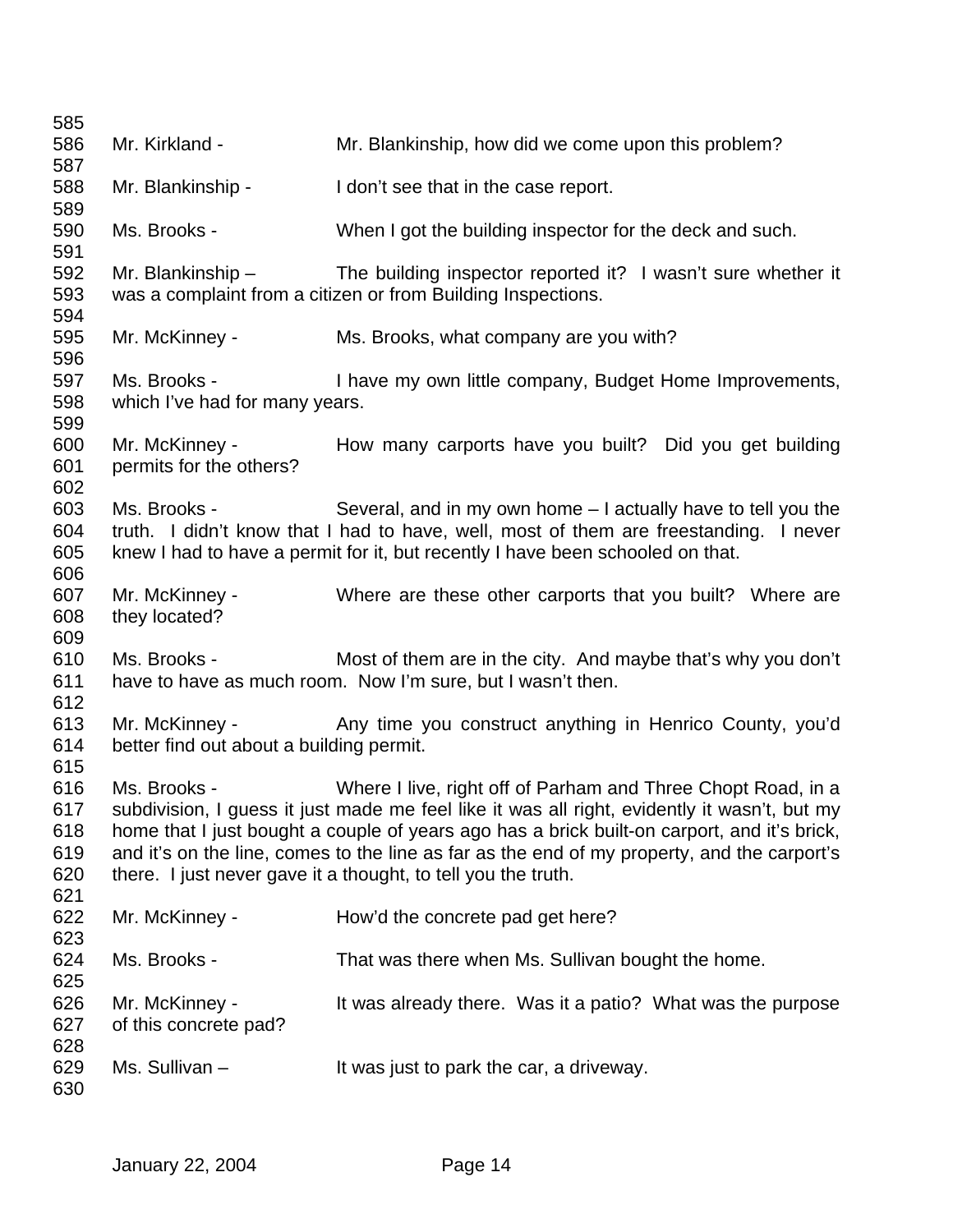Ms. Brooks - But then they put the concrete there, and anyway, I don't see any other place to put the carport. We talked about it, as far as trying to move it. We have a capped well to the right, and then the uphill slope going up, plus the expense of Ms. Sullivan having to put another concrete slab someplace for the carport to go over, and then not having the access to the house that of course she would like to have. Mr. McKinney - Mr. Blankinship, this two feet minimum side yard setback that they're asking for, how much is this projecting, the carport, over on the side yard? 640 Mr. Blankinship - It's drawn on the plat as eight feet from the side yard, where the Code requires ten feet. Mr. McKinney - So it's really two feet they're asking for on this, and a total of twelve. 646 Ms. Brooks - Right, because the subdivision calls for ten feet, at least thirty feet between the two yards. Mr. McKinney - Ms. Brooks, I notice there's a downspout on the front of this carport, and the carport slopes to the rear. Is that a gutter that goes across to take care of the water problem you're speaking of? Ms. Brooks - Yes. 655 Mr. McKinney - Are there gutters on the backside? Ms. Brooks - I believe so. For Ms. Sullivan I feel bad that I put it up without proper building inspection; it was put up by a company out of North Carolina. They do supposedly put things up by Code. I don't put up; I sub all my work out, so it wasn't subbed out to a company in North Carolina that makes the tops, delivers them, and then has a man come out and put them up. Mr. McKinney - Unfortunately, you're responsible. Ms. Brooks - Yes sir, I know that. I've been made well aware of that. Mr. Wright - Anything further, Ms. Brooks? Any questions of members of the Board? Ms. Brooks - No sir, except that I'd like for Ms. Sullivan to keep her carport, and me to keep my money. Mr. McKinney - Who paid to file this case? Ms. Brooks - I did, and lots of other things.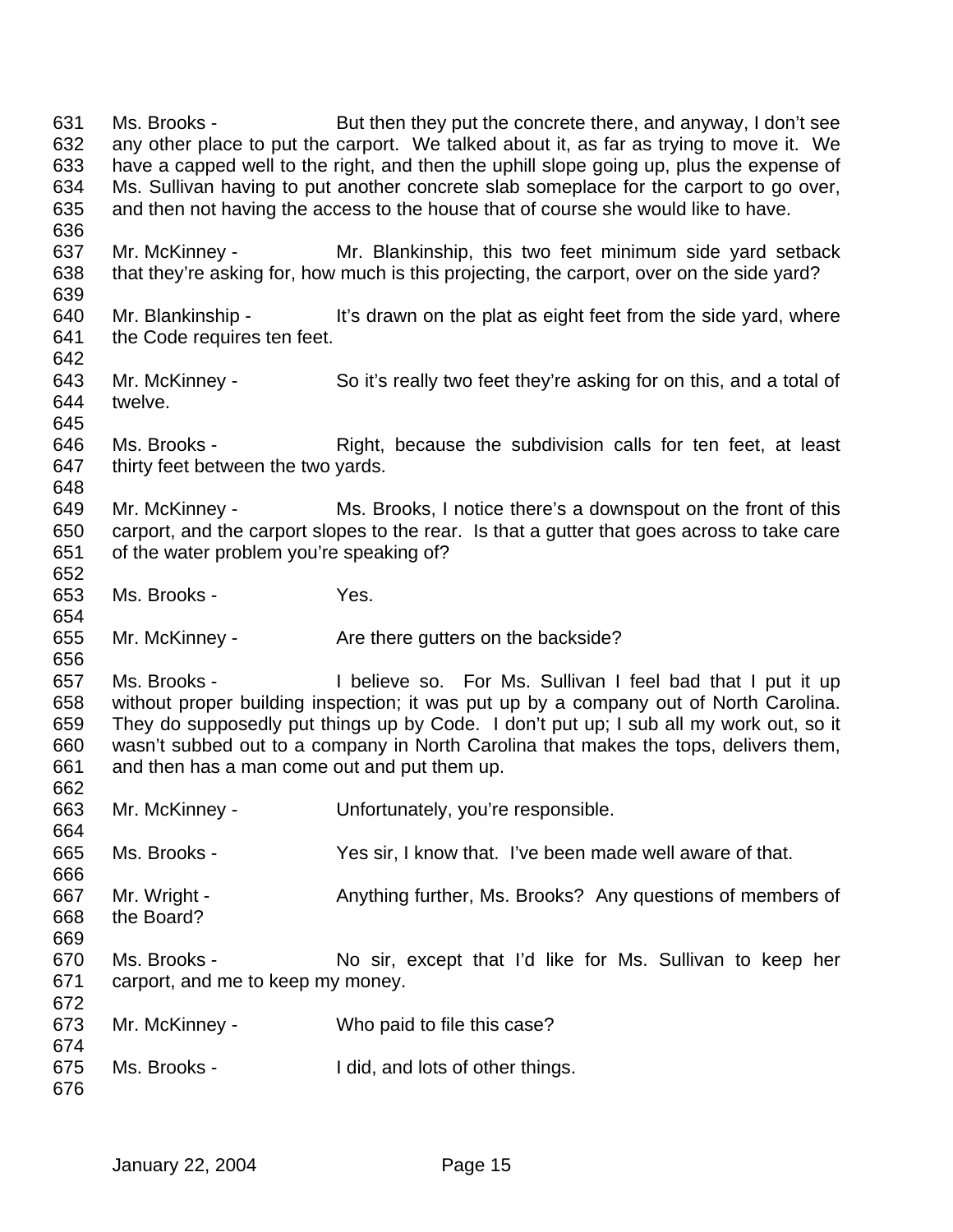| 677<br>678                                           | Mr. Wright -                            | Anyone here in opposition to this request?                                                                                                                                                                                                                                                                                                                                                                                                                                    |
|------------------------------------------------------|-----------------------------------------|-------------------------------------------------------------------------------------------------------------------------------------------------------------------------------------------------------------------------------------------------------------------------------------------------------------------------------------------------------------------------------------------------------------------------------------------------------------------------------|
| 679<br>680<br>681<br>682<br>683                      |                                         | After an advertised public hearing and on a motion by Mr. McKinney, seconded by Mr.<br>Nunnally, the Board granted application A-1-2004 for a variance to build a carport at<br>8216 St. Charles Road (Wildwood) (Parcel 789-755-2898). The Board granted the<br>variance subject to the following condition:                                                                                                                                                                 |
| 684<br>685<br>686                                    | 1.                                      | This variance applies only to the existing improvements. All other applicable<br>regulations of the County Code shall remain in force.                                                                                                                                                                                                                                                                                                                                        |
| 687<br>688<br>689<br>690                             | Affirmative:<br>Negative:<br>Absent:    | Balfour, Kirkland, McKinney, Nunnally, Wright<br>5<br>0<br>$\overline{0}$                                                                                                                                                                                                                                                                                                                                                                                                     |
| 691<br>692<br>693<br>694<br>695<br>696               |                                         | The Board granted this request, as it found from the evidence presented that, due to the<br>unique circumstances of the subject property, strict application of the County Code<br>would produce undue hardship not generally shared by other properties in the area, and<br>authorizing this variance will neither cause a substantial detriment to adjacent property<br>nor materially impair the purpose of the zoning regulations.                                        |
| 697<br>698<br>699<br>700<br>701<br>702<br>703<br>704 | A - 2-2004                              | <b>JORGE VARGAS</b> requests a variance from Section 24-95(i)(2)d. of<br>Chapter 24 of the County Code to allow a tool shed to remain at<br>2410 Williamsburg Road (Kemps Place) (Parcel 806-714-7322),<br>zoned R-4, One-family Residence District (Varina). The minimum<br>side yard setback is not met. The applicant has 2 feet side yard<br>setback, where the Code requires 3 feet side yard setback. The<br>applicant requests a variance of 1-foot side yard setback. |
| 705<br>706                                           | Mr. Wright -                            | I'd like to disqualify myself. Please state your name.                                                                                                                                                                                                                                                                                                                                                                                                                        |
| 707<br>708<br>709<br>710                             | Mr. Blankinship -                       | Does anyone else intend to speak on this case? Would you<br>raise your right hand and be sworn please? Do you swear that the testimony you are<br>about to give is the truth, the whole truth, and nothing but the truth, so help you God?                                                                                                                                                                                                                                    |
| 711<br>712<br>713<br>714<br>715                      | Mr. Vargas -<br>that variance from you. | Yes sir. Jorge Vargas. I would like to get a variance on a<br>shed that I built. I believe I'm two feet away from my property line, and I did not know<br>that I had to have three feet of variance there. Basically, that's why I'm here, to ask for                                                                                                                                                                                                                         |
| 716<br>717                                           | Mr. Wright -                            | Is that shed completed?                                                                                                                                                                                                                                                                                                                                                                                                                                                       |
| 718<br>719                                           | Mr. Vargas -                            | No, it's not.                                                                                                                                                                                                                                                                                                                                                                                                                                                                 |
| 720<br>721                                           | Mr. Nunnally -                          | You didn't realize you had to have a building permit either?                                                                                                                                                                                                                                                                                                                                                                                                                  |
| 722                                                  | Mr. Vargas -                            | No, I didn't. I've never built anything in my back yard before,                                                                                                                                                                                                                                                                                                                                                                                                               |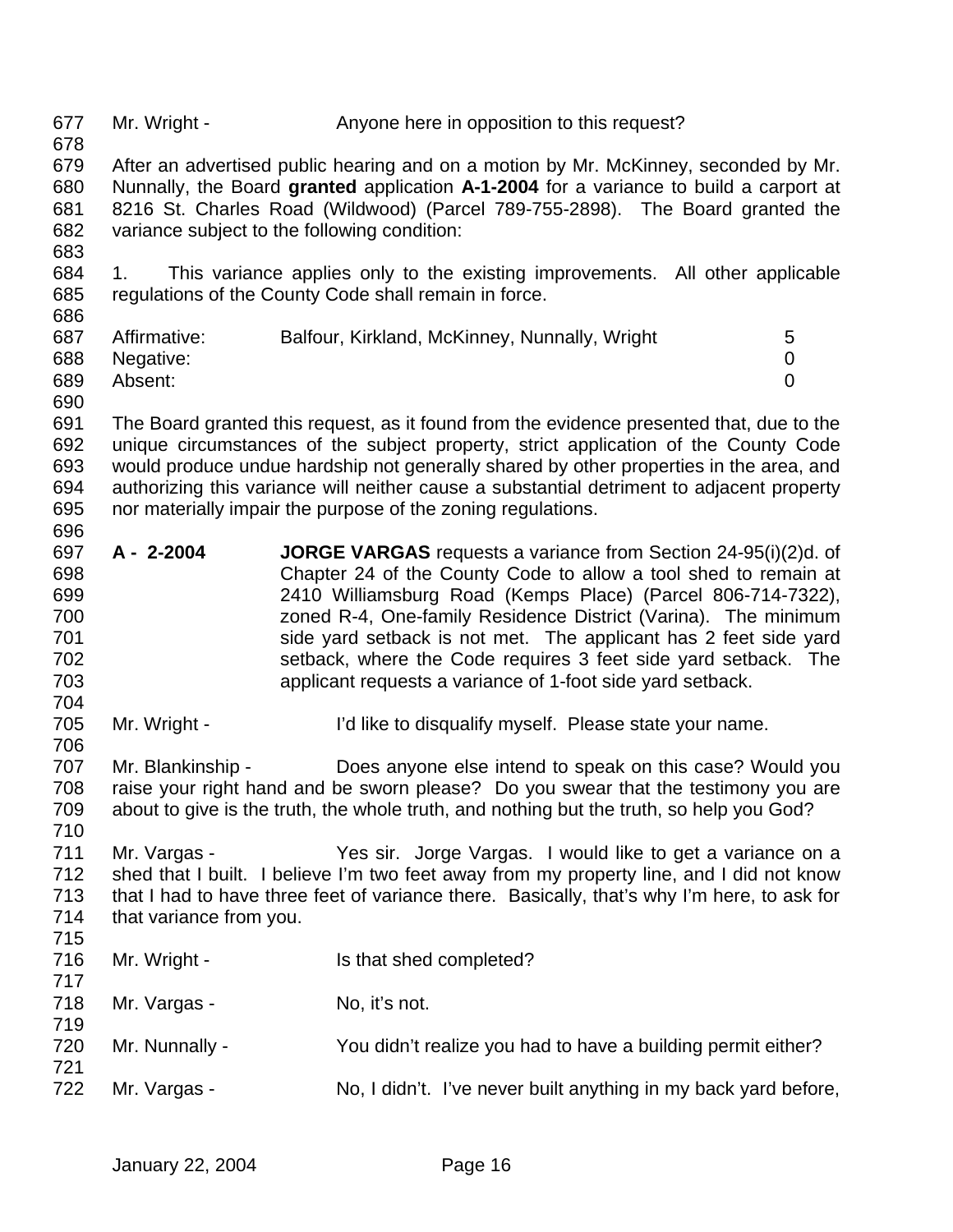| 723<br>724        | and I didn't, honestly I didn't.                       |                                                                                                                                                                                                                                                                  |
|-------------------|--------------------------------------------------------|------------------------------------------------------------------------------------------------------------------------------------------------------------------------------------------------------------------------------------------------------------------|
| 725<br>726        | Mr. Nunnally -                                         | You have a double lot, don't you? Is that cement platform, I<br>guess it's a basketball court back there, is that on your property?                                                                                                                              |
| 727               |                                                        |                                                                                                                                                                                                                                                                  |
| 728<br>729        | Mr. Vargas -                                           | Yes it is.                                                                                                                                                                                                                                                       |
| 730<br>731        | Mr. Nunnally -                                         | Why did you build that shed close to your property line on<br>the other side, when you had all that property over there, and you could put it back                                                                                                               |
| 732<br>733        | further on your lot?                                   |                                                                                                                                                                                                                                                                  |
| 734<br>735<br>736 |                                                        | Mr. Vargas - I have quite a few nephews that like to come over to the<br>house, and I didn't want to move that over, but I do have two sons, and they love to play<br>basketball, and I didn't want to get in their way. I wanted to kill some of the grass too. |
| 737               |                                                        |                                                                                                                                                                                                                                                                  |
| 738<br>739        |                                                        | Mr. Nunnally - But you also have a neighbor over on the other side, where<br>you're putting that shed up, almost covers his little shed.                                                                                                                         |
| 740<br>741<br>742 | Mr. Vargas -                                           | Yes, but I believe there are no complaints from that                                                                                                                                                                                                             |
| 743<br>744        | look pretty, and that's exactly what I want to do.     | neighbor. As a matter of fact, they love the shed; all they asked me to do is to make it                                                                                                                                                                         |
| 745<br>746        | Mr. Nunnally -                                         | You didn't have any complaints, and he loves the shed?                                                                                                                                                                                                           |
| 747<br>748<br>749 | Mr. Vargas -                                           | Yes sir. They're beautiful people. I've been living in that<br>house for about ten years now. We get along fine. All my other neighbors, we get<br>along fine. Far as I know, there has not been any complaint on this.                                          |
| 750<br>751<br>752 | Mr. Kirkland -                                         | Mr. Vargas, what's the size of this little shed?                                                                                                                                                                                                                 |
| 753<br>754        | Mr. Vargas -                                           | It is 17 by 25.                                                                                                                                                                                                                                                  |
| 755<br>756        | Mr. Kirkland -                                         | How is it secured to the ground?                                                                                                                                                                                                                                 |
| 757<br>758        | Mr. Vargas -<br>I have six by six on top of the posts. | I have twelve concrete posts two feet in the ground, and then                                                                                                                                                                                                    |
| 759               |                                                        |                                                                                                                                                                                                                                                                  |
| 760<br>761        | Mr. Kirkland -<br>over one foot?                       | How much trouble would it be to saw these off and move it                                                                                                                                                                                                        |
| 762<br>763        | Mr. Vargas -                                           | A whole lot, a whole lot.                                                                                                                                                                                                                                        |
| 764<br>765<br>766 | Mr. Kirkland -                                         | It's supposed to be a shed; it should be easily moved.                                                                                                                                                                                                           |
| 767<br>768        | Mr. Vargas -<br>were supposed to be moveable.          | Again, I'm sorry, it's my ignorance. I did not know that sheds                                                                                                                                                                                                   |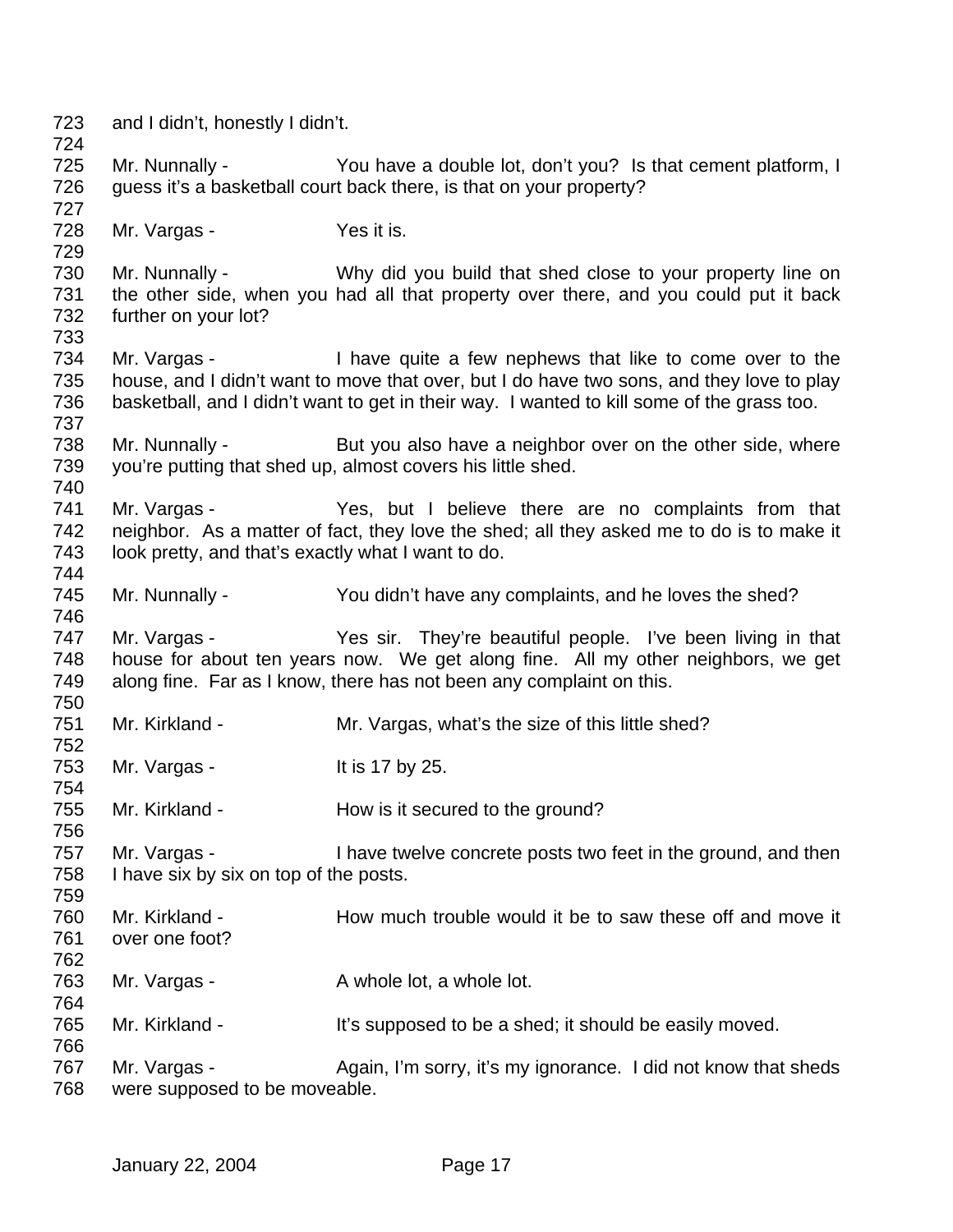| 769 |                                                 |                                                                                        |
|-----|-------------------------------------------------|----------------------------------------------------------------------------------------|
| 770 | Mr. McKinney -                                  | Why didn't you build it out of brick, or are you going to brick                        |
| 771 | veneer the shed?                                |                                                                                        |
| 772 |                                                 |                                                                                        |
| 773 | Mr. Vargas -                                    | No, It's either going to be siding or wood.                                            |
| 774 |                                                 |                                                                                        |
| 775 | Mr. McKinney -                                  | But your home is brick.                                                                |
| 776 |                                                 |                                                                                        |
| 777 | Mr. Vargas -                                    | Yes it is.                                                                             |
| 778 |                                                 |                                                                                        |
| 779 | Mr. Kirkland -                                  | Mr. Blankinship, has the building inspector been on site to                            |
| 780 |                                                 | inspect to see what's there already, so that it's being built correctly?               |
| 781 |                                                 |                                                                                        |
| 782 |                                                 | Mr. Blankinship - This is another case that I think came to us from Building           |
| 783 |                                                 | Inspections. They either observed or received a complaint that the structure was going |
| 784 |                                                 | up without a permit, and it was their inspection that triggered our review.            |
| 785 |                                                 |                                                                                        |
| 786 | Mr. Wright -                                    | Have you read the suggested conditions on this case. Did                               |
| 787 | you get a copy of it from the County?           |                                                                                        |
| 788 |                                                 |                                                                                        |
|     |                                                 |                                                                                        |
| 789 | Mr. Vargas -                                    | Yes I did, but I apologize; I left it at home. I don't recall.                         |
| 790 |                                                 |                                                                                        |
| 791 | Mr. Nunnally -                                  | Mr. Blankinship, would you hand him a copy so he can read                              |
| 792 | it. Are you in agreement with these conditions? |                                                                                        |
| 793 |                                                 |                                                                                        |
| 794 | Mr. Vargas -                                    | Yes sir, I don't see a problem.                                                        |
| 795 |                                                 |                                                                                        |
| 796 | Mr. Blankinship -                               | We probably need to clarify on the first one whether we're                             |
| 797 | talking about brick, since it's been discussed. |                                                                                        |
| 798 |                                                 |                                                                                        |
| 799 | Mr. Nunnally -                                  | The condition says that new construction shall match the                               |
| 800 | existing dwelling as nearly as practical.       |                                                                                        |
| 801 |                                                 |                                                                                        |
| 802 | Mr. Vargas -                                    | Are you trying to say that I need to build my shed out of brick                        |
| 803 | to match my house?                              |                                                                                        |
| 804 |                                                 |                                                                                        |
| 805 | Mr. Nunnally -                                  | I don't know what "nearly as practical" means.                                         |
| 806 |                                                 |                                                                                        |
| 807 | Mr. Blankinship -                               | Normally it would mean the same materials. You can't                                   |
| 808 |                                                 | match brick colors exactly; you can't match vinyl colors exactly.                      |
| 809 |                                                 |                                                                                        |
| 810 | Mr. Nunnally -                                  | But it doesn't mean wood or vinyl, does it? It means brick.                            |
| 811 |                                                 |                                                                                        |
| 812 | Mr. Blankinship -                               | I think the Board should address that specifically, since it's                         |
| 813 | on the table. I would take it to mean brick.    |                                                                                        |
| 814 |                                                 |                                                                                        |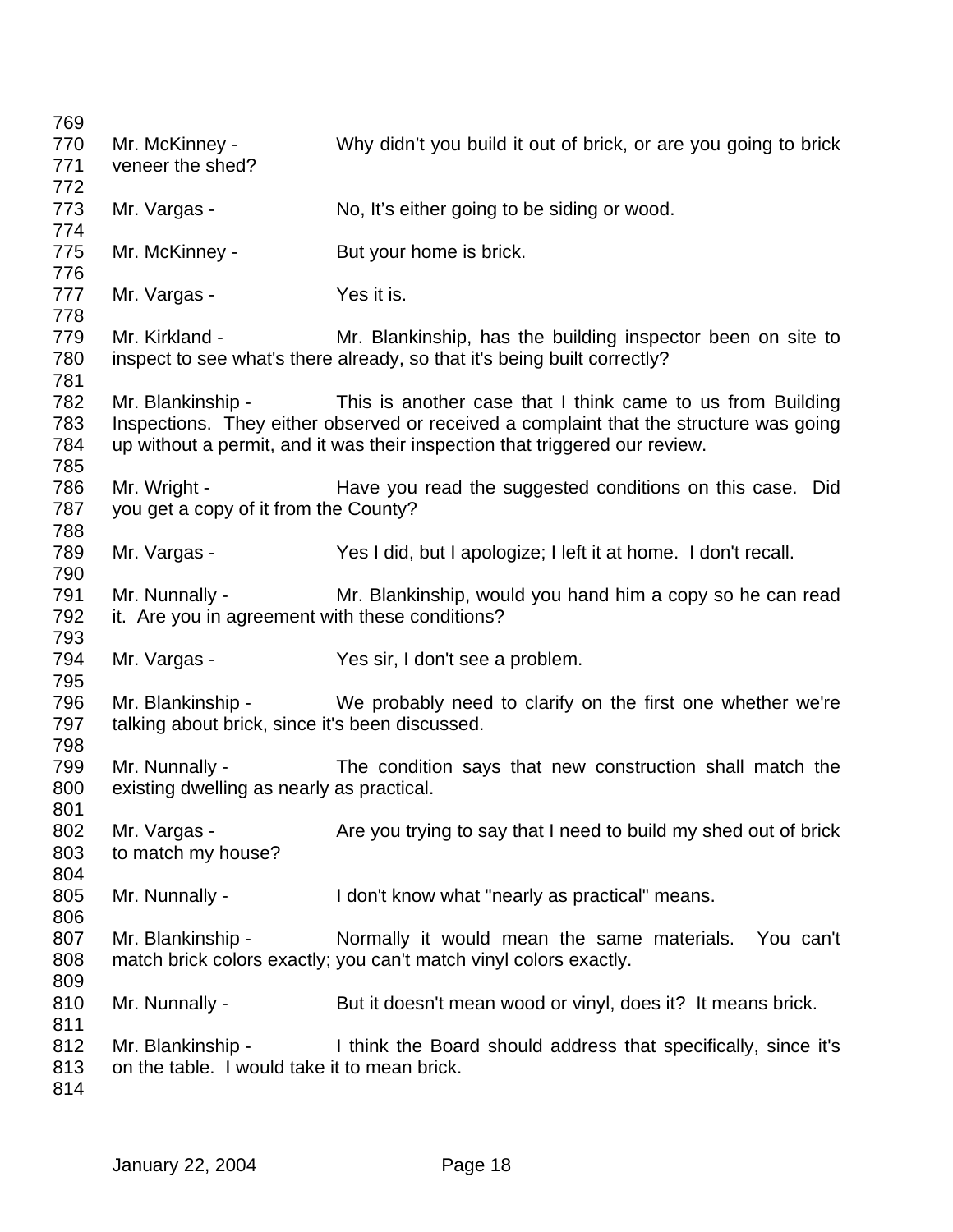815 Mr. Vargas - I do have vinyl siding on the back of my house that I wanted 816 to match to that. My house is not 100% brick; the back of my house has a good portion 817 of vinyl siding. The picture probably does not show it, but I do have vinyl siding on the 818 back of my house and on each end on top. 819

820 Mr. Nunnally - I suggest that it be vinyl. 821 822 Mr. McKinney - You say you dug down two feet for these salt-treated posts? 823 824 Mr. Vargas - Yes sir. Well, it's concrete. I dug down two feet ............. 825 826 Mr. McKinney - ......and you poured the concrete footing. How deep is the 827 footing? 828 829 Mr. Vargas - Two feet. 830 831 Mr. McKinney - Two by two? 832 833 Mr. Vargas - It's eight-inch pillars, and it's two feet deep. 834 835 Mr. McKinney - How thick is the concrete? Is it two feet? How thick is the 836 concrete in the bottom of these holes? 837 838 Mr. Vargas - Two feet. 839 840 Mr. McKinney - So you've got two feet of concrete you've poured in there. 841 How do the posts attach to the concrete? 842 843 Mr. Vargas - The posts are sitting, and what I did, I drilled a 5/8 bolt into 844 the center of the pillar, and then I sat my six by six on top of that. Then I made my 845 frame around it. 846 847 Mr. McKinney - How does it attach? It just sits on it, so that what you've got, 848 that anchor bolt you've got sitting there, really doesn't attach to the shed. 849 850 Mr. Vargas - No, it just sits on there. 851 852 Mr. McKinney - What happens if a strong wind comes along? It's going to 853 blow it right off. 854 855 Mr. Vargas - It's a pretty heavy shed; it's got to be a very strong wind. 856 857 Mr. McKinney - We've gotten some pretty strong winds here lately too. 858 859 Mr. Vargas - Yes we have. 860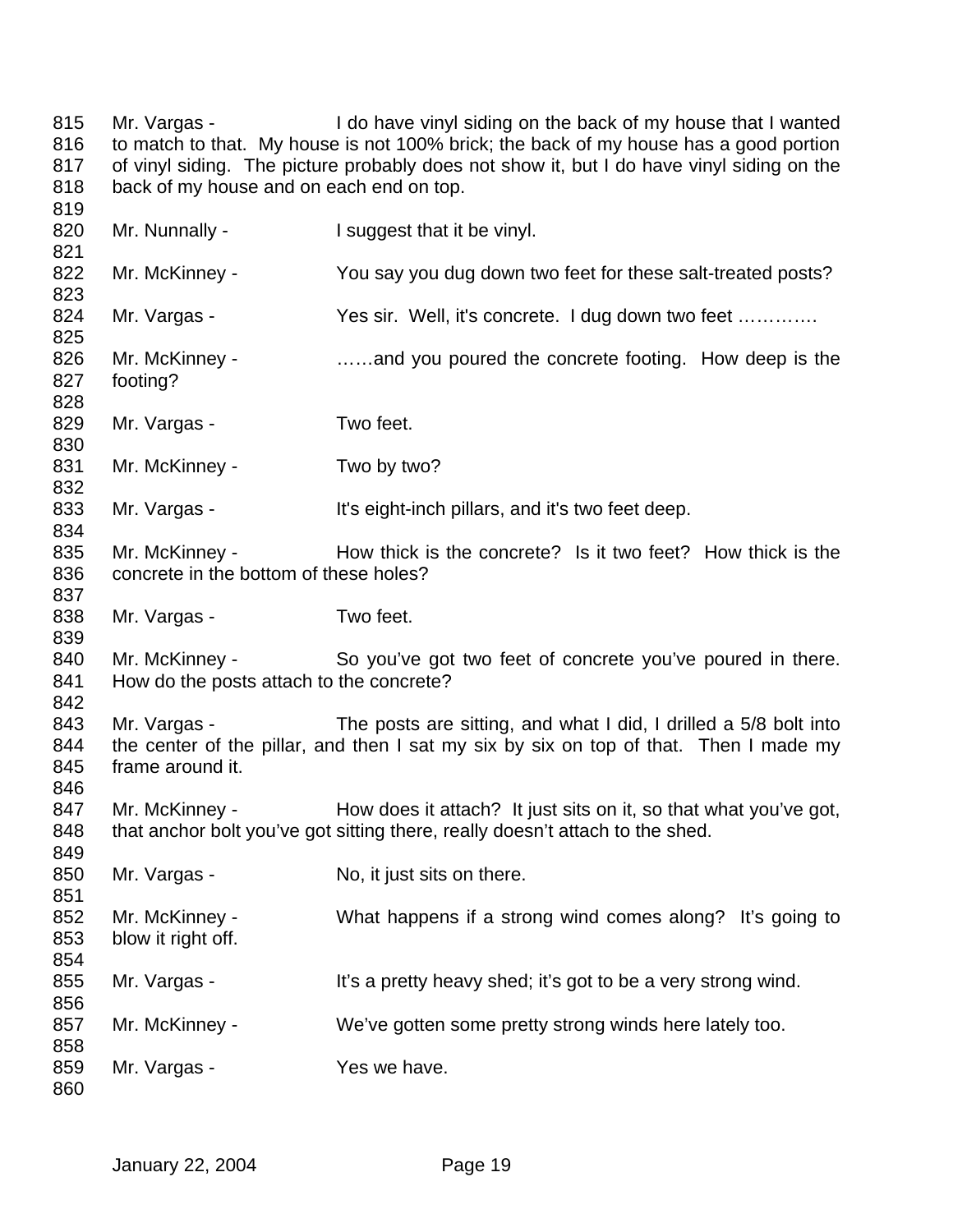Mr. McKinney - If you go to the Building Inspections Office, he's going to make you attach it. You're probably going to have to dig all the way down beside each one of these posts, where he can see where that concrete is. You're going to have to dig out around them, or he's not going to give you an approval. Mr. Kirkland - That's what I was thinking. 868 Mr. McKinney - It's just sitting there on top of this concrete. So right now you could just pick it up and move it; it's not attached. 871 Mr. Kirkland - Economically, it probably would be best to move it, because you're going to have to dig down beside every one of those piers and show that they're two feet thick. You're going to end up taking holes out of the floor, punching holes in the floor, so they can do that. So you're just as well lift it, pour new piers, do the proper mounting, set it back down. It would probably be just as cheap in the long run, if we don't grant the variance, of course. 878 Mr. Vargas - So I'm one foot away from my property line, and that's going 879 to make me have to move 400 and some square feet ............ Mr. Kirkland - You'll probably have to move more than one foot to clear the piers. You're probably going to have to move over more than one foot to clear the existing piers, so that you can re-dig them, pour them, and set the shed back down on them. Mr. Nunnally - You're only required to have eight inches of concrete, as long as you're sitting on *(unintelligible)*. You don't have to have two feet. If you dug them down two feet, poured eight inches, then the posts went down into the ground, 889 then the ground would pretty much support it. But what you've got is just really sitting almost on top of the ground. 892 Mr. Vargas - So I couldn't attach right to the concrete. Mr. McKinney - How are you going to attach it? You can't put bolt on the inside of the post. 897 Mr. Vargas - I could put it around the concrete and the six by six, shoot it 898 right through the concrete, have clips, metal stud clips. Mr. McKinney - That would be up to the building official who inspects it, but it's got to be safe. Mr. Vargas - If I do make this safe, would I be able to leave it in that same place? 906 Mr. Kirkland - That's up to us.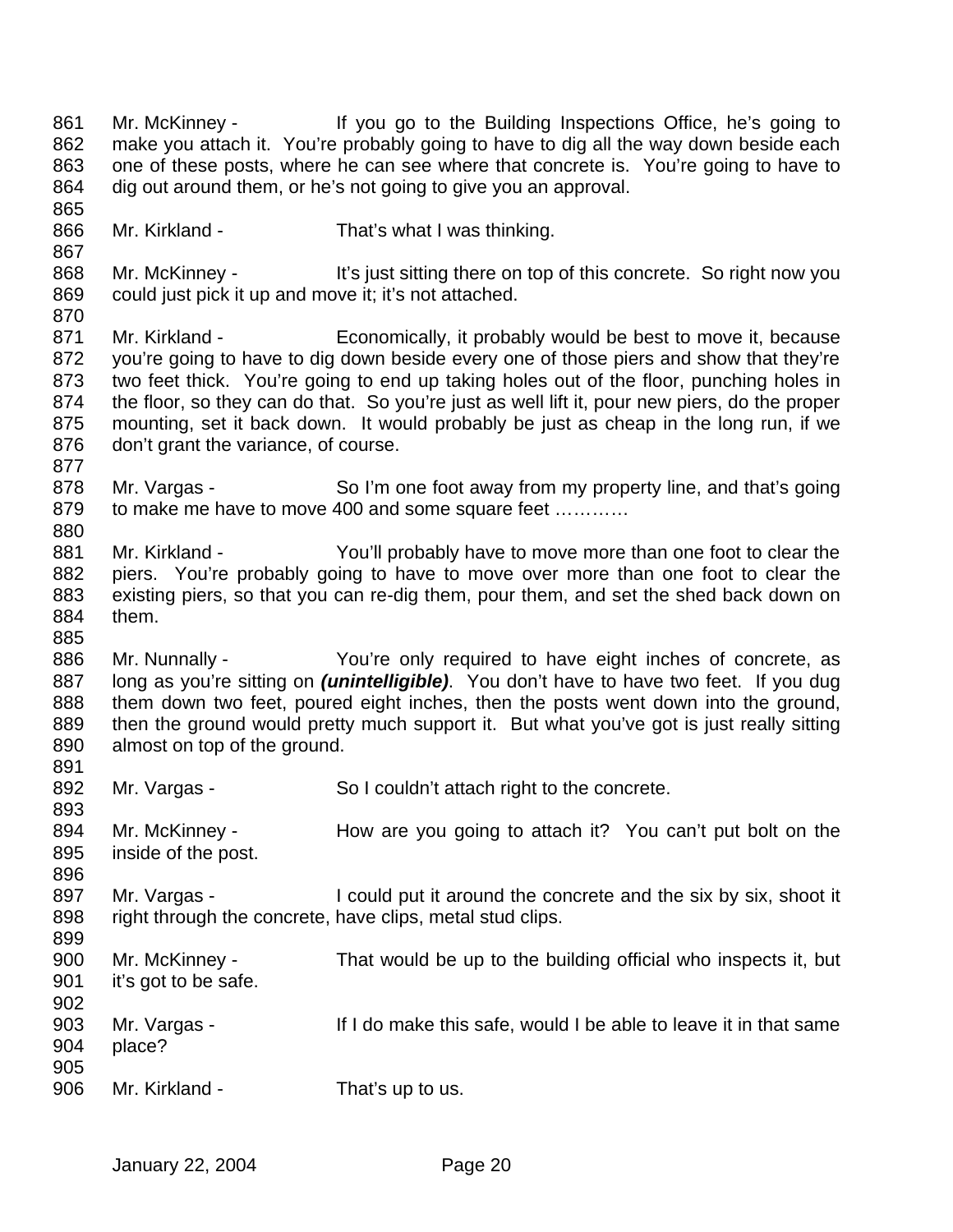| 907<br>908                      | Mr. McKinney -                                             | We don't know yet.                                                                                                                                                                                                                                |
|---------------------------------|------------------------------------------------------------|---------------------------------------------------------------------------------------------------------------------------------------------------------------------------------------------------------------------------------------------------|
| 909<br>910                      | Mr. Blankinship -                                          | That decision will be made at the end of the meeting.                                                                                                                                                                                             |
| 911<br>912                      | Mr. Wright -                                               | Anything further, Mr. Vargas?                                                                                                                                                                                                                     |
| 913<br>914<br>915<br>916        | Mr. Vargas -<br>information next time I build something.   | No, I do apologize; it was my ignorance for building it so<br>close to the edge and not getting enough information. I definitely will get more                                                                                                    |
| 917<br>918<br>919               | Mr. Nunnally -<br>been resolved.                           | If you had applied for a building permit, all of this would have                                                                                                                                                                                  |
| 920<br>921                      | Mr. McKinney -                                             | Mr. Vargas, do you have cable TV?                                                                                                                                                                                                                 |
| 922<br>923                      | Mr. Vargas -                                               | Yes I do.                                                                                                                                                                                                                                         |
| 924<br>925                      | Mr. McKinney -                                             | Do you watch the Henrico County Channel 37?                                                                                                                                                                                                       |
| 926<br>927<br>928               | Mr. Vargas -<br>sufficient. Would you like to see that?    | No I don't. I do want to say something. I did have to get an<br>engineer, an architect, letter of approval, on the shed, how it was built, and if it was                                                                                          |
| 929<br>930<br>931<br>932<br>933 | Mr. McKinney -                                             | Mr. Marlles, you might need to contact Tamra McKinney and<br>tell her that she may need to put on the cable station, the next time you plan on building,<br>you'd better contact the Building Inspection Office so the public will know about it. |
| 934<br>935<br>936               | Mr. Marlles -                                              | Yes sir, Mr. McKinney, we can do some public service<br>announcements to remind our residents when they do need building permits.                                                                                                                 |
| 937<br>938                      | Mr. Wright -                                               | Anything further, Mr. Vargas?                                                                                                                                                                                                                     |
| 939<br>940<br>941               | Mr. Nunnally -<br>property?                                | Mr. Vargas, how long did you say you've been living at this                                                                                                                                                                                       |
| 942<br>943                      | Mr. Vargas -                                               | Ten years.                                                                                                                                                                                                                                        |
| 944<br>945                      | Mr. Nunnally -                                             | How long has your neighbor been living there?                                                                                                                                                                                                     |
| 946<br>947<br>948               | Mr. Vargas -                                               | The one next to me, she's been there when my big tree was<br>just a little tree, so she's been there for 40-something years, and she loves it.                                                                                                    |
| 949<br>950                      | Mr. McKinney -                                             | Mr. and Mrs. Carter.                                                                                                                                                                                                                              |
| 951<br>952                      | Mr. Wright -<br>anyone here in opposition to this request? | Any further questions of members of the Board? Is there                                                                                                                                                                                           |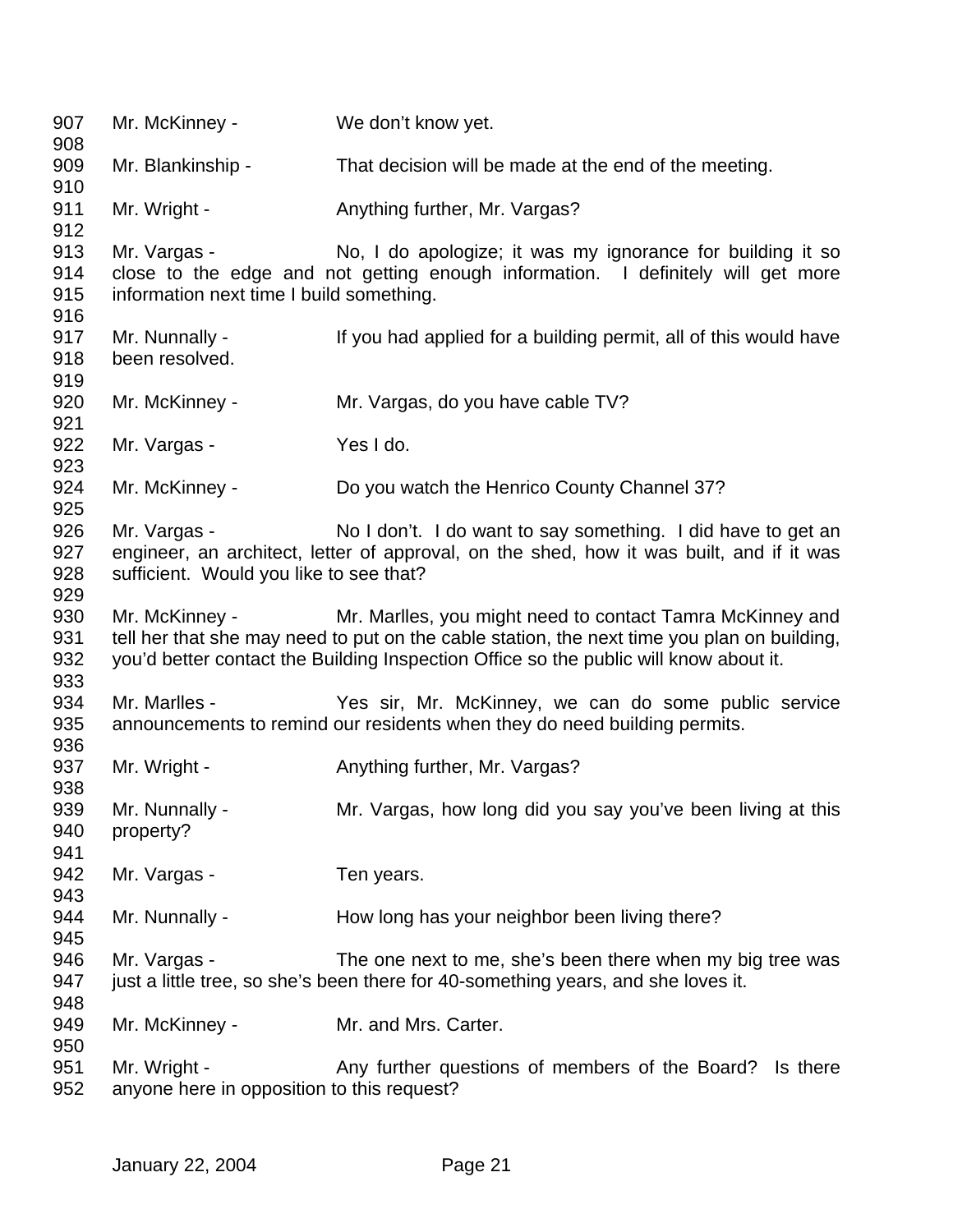After an advertised public hearing and on a motion by Mr. Nunnally, seconded by Mr. McKinney, the Board **denied** application **A-2-2004** for a variance to allow a tool shed to 

 remain at 2410 Williamsburg Road (Kemps Place) (Parcel 806-714-7322). 958 Affirmative: Balfour, Kirkland, McKinney, Nunnally, Wright 5 Negative: 0

- Absent: 0
- 

 The Board denied the request as it found from the evidence presented, that any hardship was self-imposed. 

- **A 3-2004 WARREN COLEMAN** requests a variance from Section 24-94 of Chapter 24 of the County Code to build an addition with porch at 3801 Reynard Court (Foxhall) (Parcel 730-761-8800), zoned R- 2AC, One-family Residence District (Conditional) (Three Chopt). The rear yard setback is not met. The applicant proposes 40 feet **rear yard setback, where the Code requires 45 feet rear yard**  setback. The applicant requests a variance of 5 feet rear yard 972 setback.
- Mr. Wright Does anyone else desire to speak? Would you raise your right hand and be sworn please?
- Mr. Blankinship Do you swear that the testimony you are about to give is the truth, the whole truth, and nothing but the truth, so help you God?
- 

980 Mr. Coleman - I do. My name is Warren Coleman; I'm the homeowner. This is Warren Hardwicke; he is the architect and friend. We are looking to just add an addition to the right back corner of our house and the property is a cul-de-sac lot, as it is described here. We would like to build a screened-in porch. The area has a little bit of a triangle, that one length of it would be five feet into the 45-foot variance. The property behind us, it's wooded in the area behind us to the right of the property, and behind us the house that's there, there's quite a distance between the houses, and that individual actually has a fence on his property.

- 989 Mr. Wright Is there any screening behind your house, woods, or whatever?
- 

992 Mr. Coleman - As you can see here, this is to the right of the property; there's lots of trees there as you come around where the area where the screened-in porch is going to be situated. As you can see here, there's a fence that's down on his property; the fence does not actually come to his property line; it's down the slope of the landscape there is where he built his fence. The area to the right of the photograph here would be just a corner of the screened-in porch would need to go into the variance. The rest of the proposed addition would not have any problems with any requirements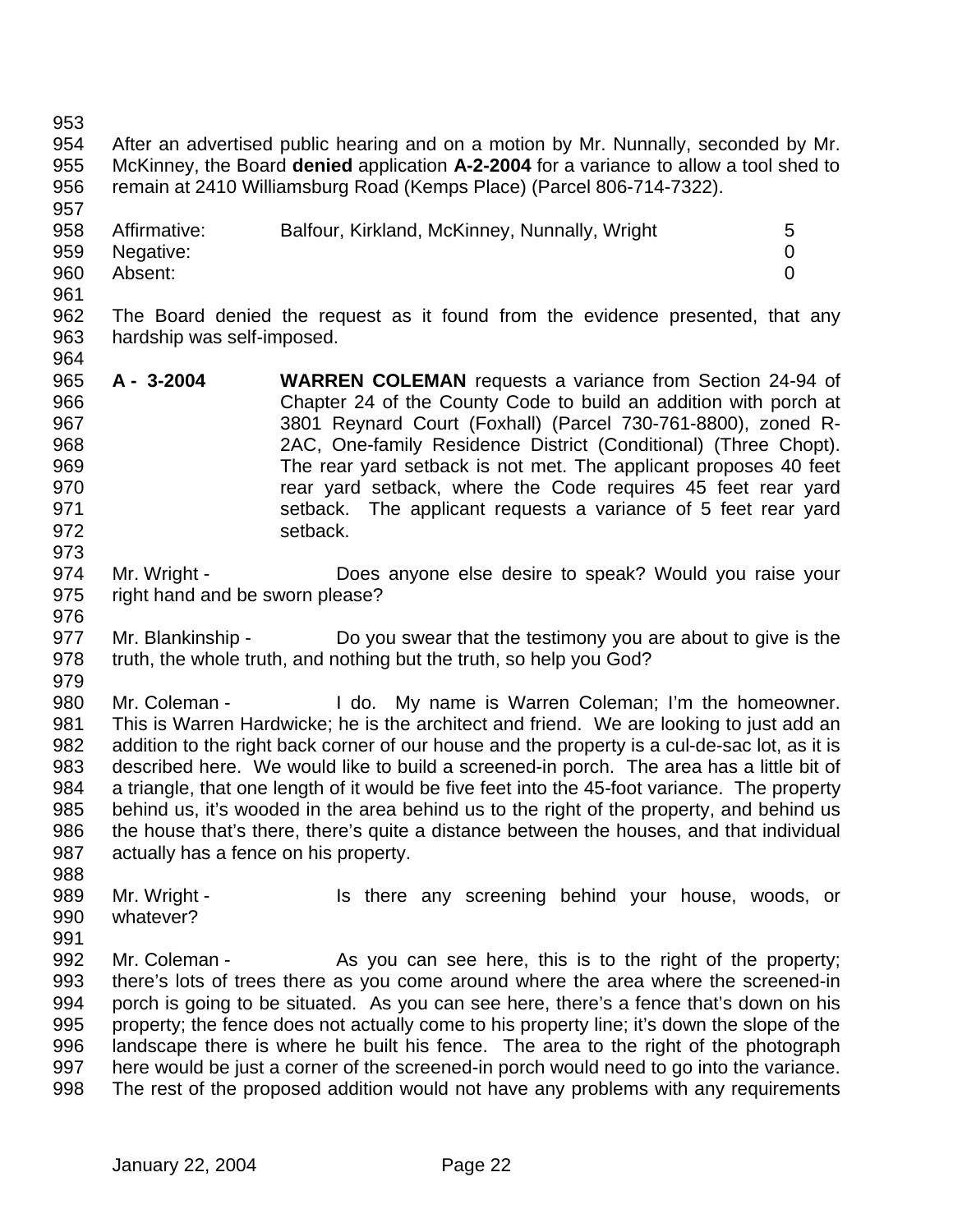- of the Code.
- 1001 Mr. Wright Is there anything further you wish to present? Any questions of members of the Board? Is anyone here in opposition to this request?
- After an advertised public hearing and on a motion by Mr. Nunnally, seconded by Mr. McKinney, the Board **granted** application **A-3-2004** for a variance to build an addition with porch at 3801 Reynard Court (Foxhall) (Parcel 730-761-8800). The Board granted the variance subject to the following conditions:
- 

- 1. Only the improvements shown on the plan filed with the application may be constructed pursuant to this approval. No substantial changes or additions to the layout may be made without the approval of the Board of Zoning Appeals. Any additional improvements shall comply with the applicable regulations of the County Code.
- 2. The new construction shall match the existing dwelling as nearly as practical.

| 1016 | Affirmative: | Balfour, Kirkland, McKinney, Nunnally, Wright | 5 |
|------|--------------|-----------------------------------------------|---|
| 1017 | Negative:    |                                               |   |
| 1018 | Absent:      |                                               |   |
| 1019 |              |                                               |   |

- The Board granted this request, as it found from the evidence presented that, due to the unique circumstances of the subject property, strict application of the County Code would produce undue hardship not generally shared by other properties in the area, and authorizing this variance will neither cause a substantial detriment to adjacent property nor materially impair the purpose of the zoning regulations.
- 

- 1026 Mr. Silber Members of the Board of Zoning Appeals, I'm Randy Silber, Assistant Director of Planning. Because of the nature of this request, I will be sitting in as Acting Secretary of the Board of Zoning Appeals. Good morning. It's my pleasure to be here.
- **A 4-2004 ABID KRAK** appeals a decision of the Director of Planning pursuant to Section 24-116(a) of Chapter 24 of the County Code regarding the property at 5401 Dickens Road (Parcel 773-744- 3103), zoned R-2, One-family Residence District (Brookland).
- Mr. Wright Do we have anyone else here who desires to speak with respect to this case? Would everybody please stand and be sworn. Mr. Silber, would you swear everyone in.

| .<br>1040<br>1041 | Mr. Silber -<br>case? | I'd be happy to. Mr. Moore, will you be testifying in this |
|-------------------|-----------------------|------------------------------------------------------------|
| 1042              |                       |                                                            |
| 1043              | Mr. Moore -           | No sir; I hopefully will be representing Planning.         |
| 1044              |                       |                                                            |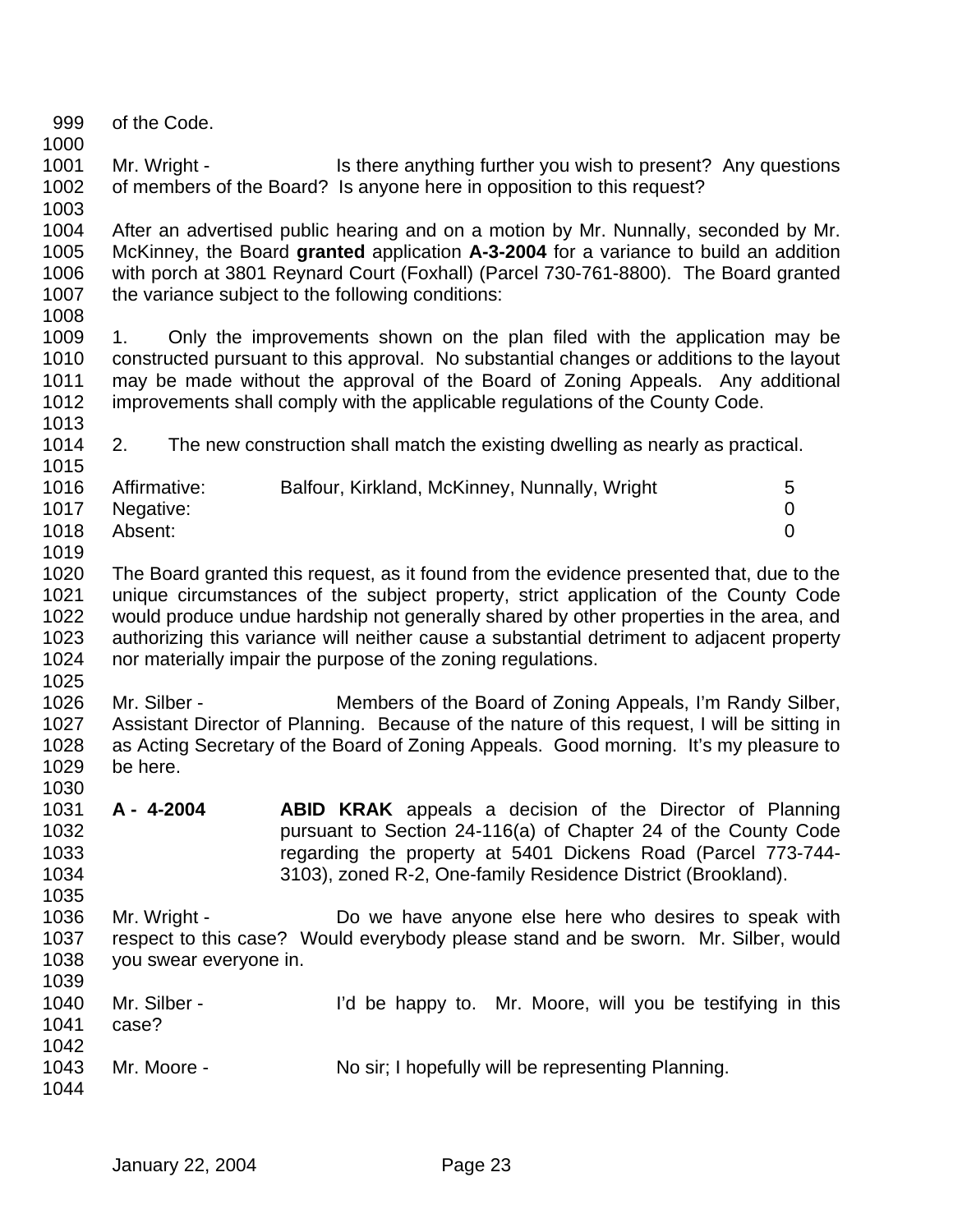Mr. Wright - Go ahead and be sworn, just to be safe. Mr. Silber - Do you swear that the testimony you are about to give is the truth, the whole truth, and nothing but the truth, so help you God? 1050 Mr. Wright - Please state your name for the record. Present your case, please. Mr. Krak - Abid Krak. Gentlemen, we've met maybe three or four times until now. In October 28, 2003, I applied for a building permit to build another garage, actually a storage shed, 26 by 16, to meet zoning requirements to have accessory buildings up to 1350 square feet. I don't know what happened. I received a letter from the Planning Office and Building Office, stop work order. I tried to seek the answers. First of all, I met with Mr. Marlles and Gregory Revels to solve the case; I got no right answers, it seems to me. I've got some letters here. After the meeting, I sent it to Mr. Marlles, and this particular letter I sent to Mr. Marlles, Director of Planning, Deputy Building Official, Residential Inspector Supervisor, Plumbing Mechanical Inspector Supervisor, Brookland District Supervisor, and I got the only response from Mr. Marlles about that. He sent me another letter, like, "On November 18 I sent you a letter about a zoning violation at your property located at 5401 Dickens Road. I also requested that you provide a written confirmation within seven calendar days; violation will be discontinued. At your request, a building official and myself met with you on November 25. At this meeting, and subsequent conversation on December 1, 2003, I expressed my expectation and repeated my request that you respond in writing to the identified violations. You also made several comments during our conversation that have not been reflected in your correspondence. If I don't receive clear written assurance that the violations have been corrected, additional enforcement action will be taken. If you are not able to provide these assurances, I recommend that you obtain legal counsel." Let me read the first letter I sent to Mr. Marlles and Deputy Building Official, Residential Inspection Supervisor, Plumbing Mechanical Inspection Supervisor, Brookland District Supervisor, and you gentlemen try and answer some of these questions, please. Mr. McKinney - Mr. Krak, could I ask you a question? Why is it we don't have a copy of those letters? 1084 Mr. Krak - This is a stamp. Mr. McKinney - Why don't we, as listening to this case, why don't we have a copy of those, and why are you sitting down there reading this to us, when we could have had it and read it prior to this. When you filed your appeal, you didn't file those letters with it?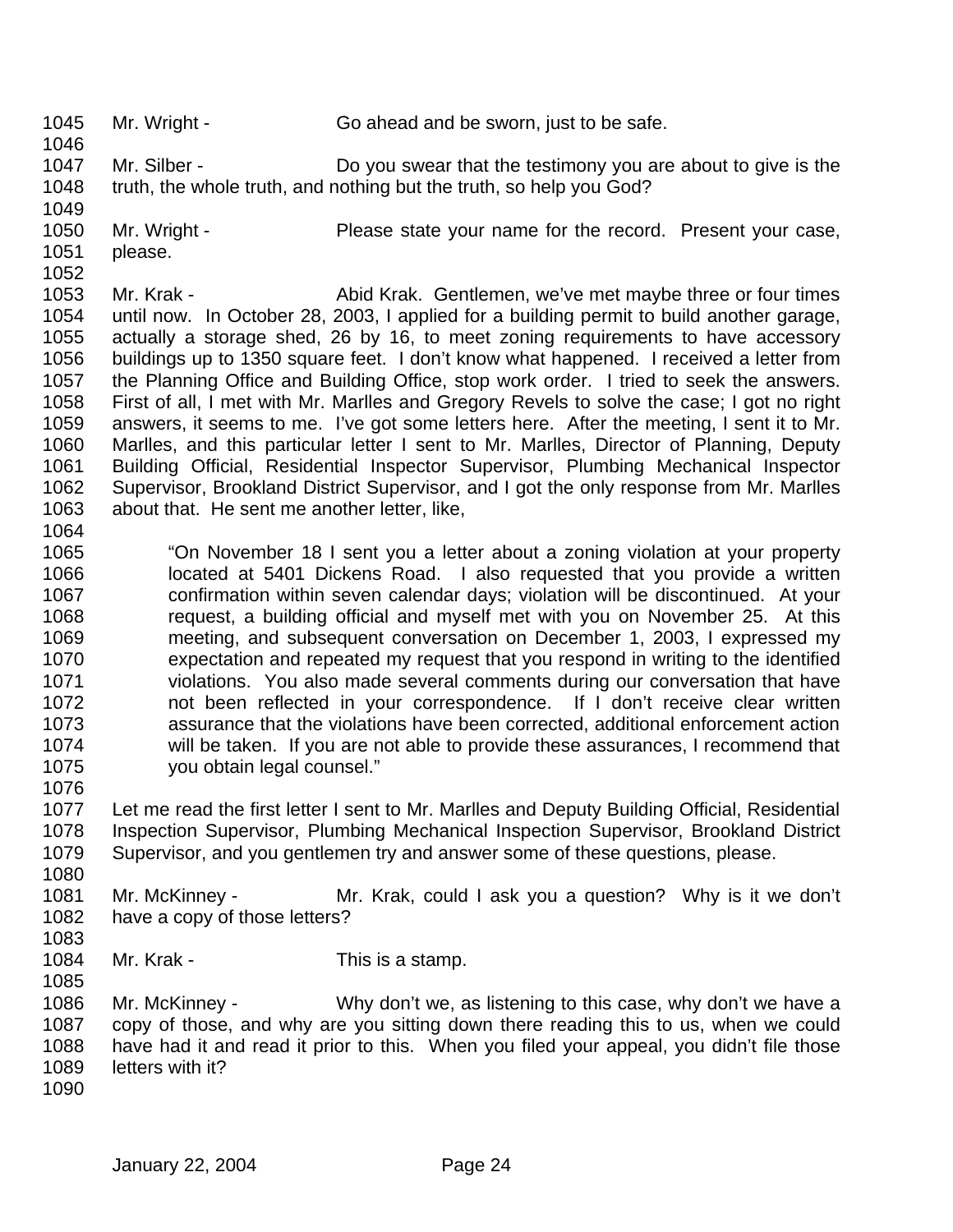| 1091<br>1092                                                 | Mr. Krak -                                                                                                                                                                                                                                                                                                                                                                                                                                                                                                                                                  | No, I did not.                                                                                                                                                                                                                                                                                                                                                                                                                                                                                                        |  |
|--------------------------------------------------------------|-------------------------------------------------------------------------------------------------------------------------------------------------------------------------------------------------------------------------------------------------------------------------------------------------------------------------------------------------------------------------------------------------------------------------------------------------------------------------------------------------------------------------------------------------------------|-----------------------------------------------------------------------------------------------------------------------------------------------------------------------------------------------------------------------------------------------------------------------------------------------------------------------------------------------------------------------------------------------------------------------------------------------------------------------------------------------------------------------|--|
| 1093<br>1094                                                 | Mr. McKinney -                                                                                                                                                                                                                                                                                                                                                                                                                                                                                                                                              | Why not, if you're making it part of the case?                                                                                                                                                                                                                                                                                                                                                                                                                                                                        |  |
| 1095<br>1096<br>1097                                         | Mr. Krak -<br>have this meeting.                                                                                                                                                                                                                                                                                                                                                                                                                                                                                                                            | I think (thought), first of all, we can solve this case before we                                                                                                                                                                                                                                                                                                                                                                                                                                                     |  |
| 1098<br>1099                                                 | Mr. McKinney -                                                                                                                                                                                                                                                                                                                                                                                                                                                                                                                                              | Apparently not, but go ahead.                                                                                                                                                                                                                                                                                                                                                                                                                                                                                         |  |
| 1100<br>1101<br>1102<br>1103<br>1104<br>1105<br>1106<br>1107 | Mr. Krak -<br>right amount.                                                                                                                                                                                                                                                                                                                                                                                                                                                                                                                                 | OK. This letter, on December 1, is to inform you, that after<br>our conversation with your department in the past and the present, time has finally<br>come to get all the answers right at this time, such as requesting a new assessment for<br>this property to increase the assessment. I requested a couple of times, maybe three<br>times, to increase the assessment on my property. What I heard, was that I was the<br>second person in the County history to request the assessments to be increased to the |  |
| 1108<br>1109<br>1110                                         | Mr. Wright -<br>anything to do with this case.                                                                                                                                                                                                                                                                                                                                                                                                                                                                                                              | What has that got to do with this case? That doesn't have                                                                                                                                                                                                                                                                                                                                                                                                                                                             |  |
| 1111<br>1112                                                 | Mr. Krak -                                                                                                                                                                                                                                                                                                                                                                                                                                                                                                                                                  | Let me finish them.                                                                                                                                                                                                                                                                                                                                                                                                                                                                                                   |  |
| 1113<br>1114<br>1115                                         | Mr. Balfour -<br>assessments; we're not here talking about that.                                                                                                                                                                                                                                                                                                                                                                                                                                                                                            | Well, read the pertinent parts to us and don't tell us about                                                                                                                                                                                                                                                                                                                                                                                                                                                          |  |
| 1116<br>1117<br>1118                                         | Mr. Krak -<br>you.                                                                                                                                                                                                                                                                                                                                                                                                                                                                                                                                          | The case involves the whole thing, and I want to read it to                                                                                                                                                                                                                                                                                                                                                                                                                                                           |  |
| 1119<br>1120<br>1121                                         | Mr. Balfour -<br>asking you to read the part about the kitchens.                                                                                                                                                                                                                                                                                                                                                                                                                                                                                            | You'll read it if we tell you (that) you can read it, and I'm                                                                                                                                                                                                                                                                                                                                                                                                                                                         |  |
| 1122<br>1123<br>1124<br>1125<br>1126<br>1127<br>1128<br>1129 | Mr. Krak -<br>The kitchens – this will answer your kitchen situation. And<br>also, let me stop reading this letter. On December 18, when I filed this appeal, I<br>requested from Mr. Blankinship, to have that particular inspector, who performed the<br>inspection down there, to be present today at this meeting. I don't see him here today.<br>Also, I requested from Mr. Blankinship, for Richard Moore - he's the residential building<br>inspector supervisor, to be present at this meeting today. He's not here. That's why I<br>got this tape. |                                                                                                                                                                                                                                                                                                                                                                                                                                                                                                                       |  |
| 1130<br>1131<br>1132                                         | Mr. McKinney -<br>you. You said Mr. Blankinship wasn't here?                                                                                                                                                                                                                                                                                                                                                                                                                                                                                                | Mr. Krak, I think you need to turn around and look behind                                                                                                                                                                                                                                                                                                                                                                                                                                                             |  |
| 1133<br>1134                                                 | Mr. Krak -                                                                                                                                                                                                                                                                                                                                                                                                                                                                                                                                                  | No, no, no, no. I requested from Mr. Blankinship for Mr.<br>Lucchesi. He performed the inspection down there on November 17.                                                                                                                                                                                                                                                                                                                                                                                          |  |
| 1135<br>1136                                                 | Mr. Marlles -                                                                                                                                                                                                                                                                                                                                                                                                                                                                                                                                               | Mr. McKinney, Mr. Lucchesi is on vacation out of the state.                                                                                                                                                                                                                                                                                                                                                                                                                                                           |  |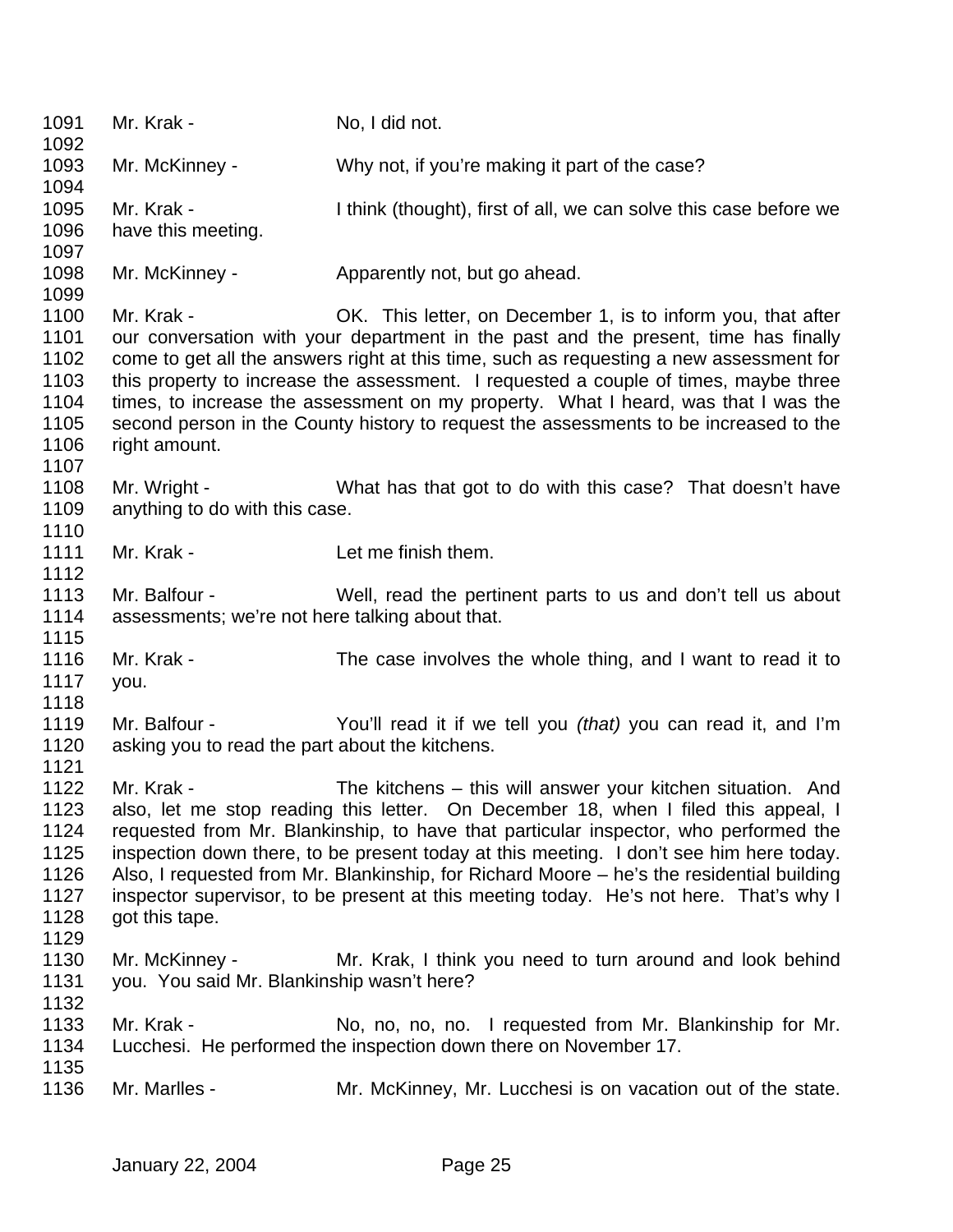Mr. Blankinship is here, and Mr. Revels, who is a building official, is on call if we need him. 1140 Mr. Wright - Let's cut to the chase here. We're not going to sit here and listen to all this. Let me ask you a question. It looks like to me that what our report says, and that's all we've got to operate from, that you have put kitchens in an accessory building and more kitchens in your house than the County Ordinance would provide. Is that correct? 1146 Mr. Krak - No! 1148 Mr. Wright - The kitchens are not there? You're saying the kitchens are not there. 1151 Mr. Krak - No! 1153 Mr. Wright - Well that's the issue here. 1155 Mr. Krak - No! Okay, this is going to answer your question, sir, I'm sorry. All right, forget this first part, forget it. Mr. Wright - The question is whether you've got kitchens or not, and 1159 that's a pretty simple issue. 1161 Mr. Krak - No. I don't! Mr. Wright - You're saying you don't. Then the County's got to prove that you do. It's that simple Mr. Krak - Okay, let me finish reading this whole letter. I'm sorry, I'm sorry. There are many unanswered questions here. I tried to seek these answers for a long time. Mr. Wright - What has that got to do with whether you've got a kitchen or not? That's all we're concerned with. 1173 Mr. Krak - All right. Forget this part; forget this part. Okay. We'll have a meeting next month too. Let me go back to the kitchen situation. Mr. Wright - That's all I want to hear about. 1178 Mr. Krak - All right. Work to be performed to this property from October 28, 2003, to May 1, 2004. I requested to have an inspection prior any work to be done from the plan, the building permit plan. 2003-04-467, to find out how much improvement was already done to the property since December 22, 2000, I bought this place then, until October 28, 2003, and a final inspection from that same building permit,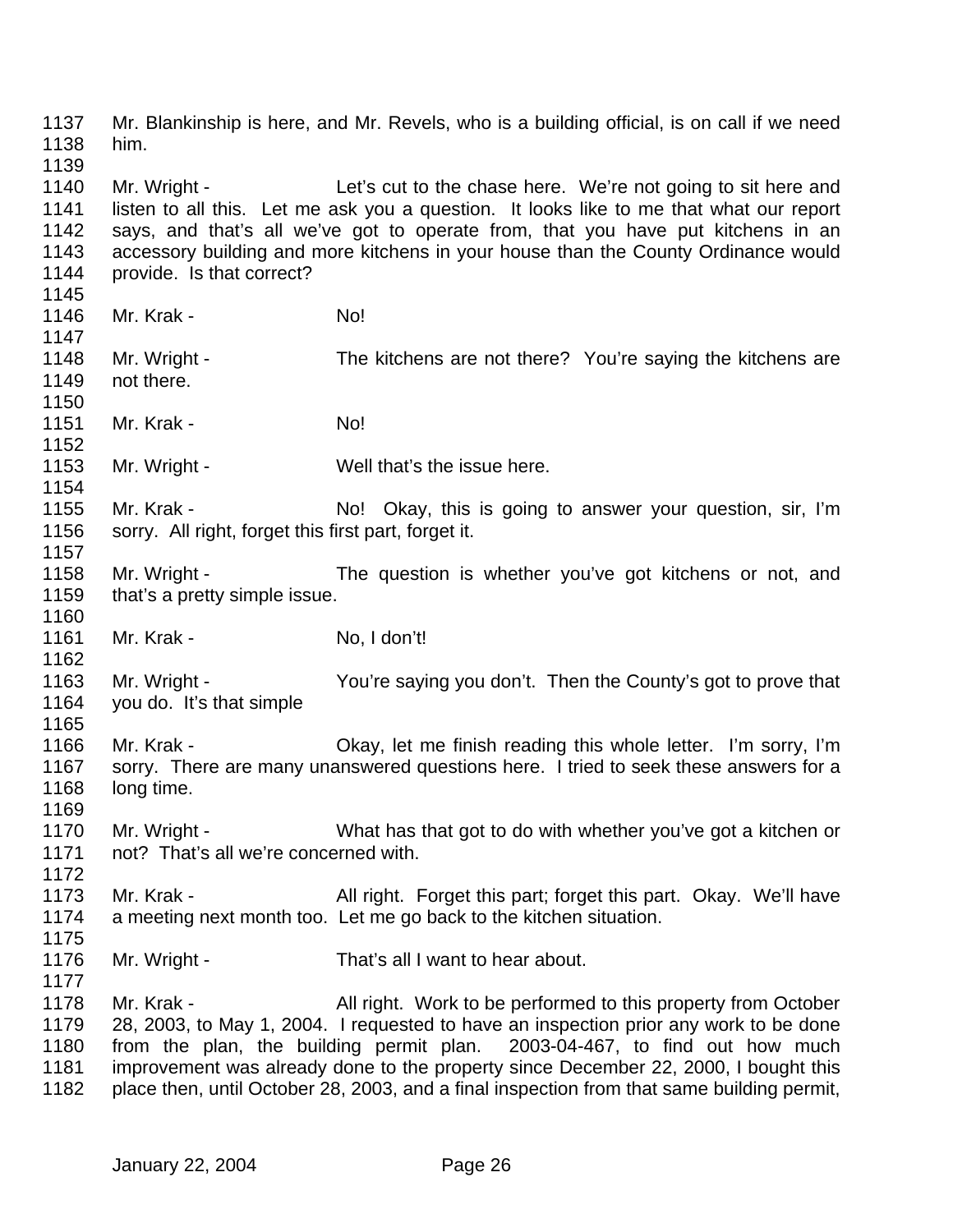by me, John Marlles, Director of Planning, Gregory Revels, Building Official, John Cooper, Plumbing Mechanical Inspection Supervisor, and Electrical Inspection Supervisor, I don't know his name. Okay, I request an inspection, okay, to make sure what we have down there, to build a new garage by the plan from a building permit 2003-o4-467. Mr. Wright - I understand. Didn't you get a permit in October 2003 to build a garage? 1192 Mr. Krak - Yes sir. Mr. Wright - Okay, you got the permit; did you build a garage? Mr. Krak - No! They stopped work order. No! I had a couple inspections for footings, foundation, and slab. 1199 Mr. Kirkland - Mr. Krak, is that the big garage that you have on your property behind your home that exists. Did you have a kitchen inside of that building? 1202 Mr. Krak - Yes, I did. 1204 Mr. Kirkland - Is it still there? 1206 Mr. Krak - No. No. No. Mr. Kirkland - Has it been removed more than once? Mr. Krak - What do you mean? 1212 Mr. Kirkland - I mean, has it been there, and you take it out and put it back again? 1215 Mr. Krak - Just the stove, just the stove. Mr. Kirkland - Mr. Marlles and his staff seem to have a legitimate claim here in this report, and that's what we're trying to get to, just the kitchen issues. Okay? 1220 Mr. Krak - Chay, let me ask you this question. Mr. Balfour - Mr. Chairman, could we hear from the staff, and then let Mr. Krak reply to the staff. Mr. Kirkland - I think we need to hear from the staff. 1227 Mr. Wright - Give him a couple more minutes to finish up that.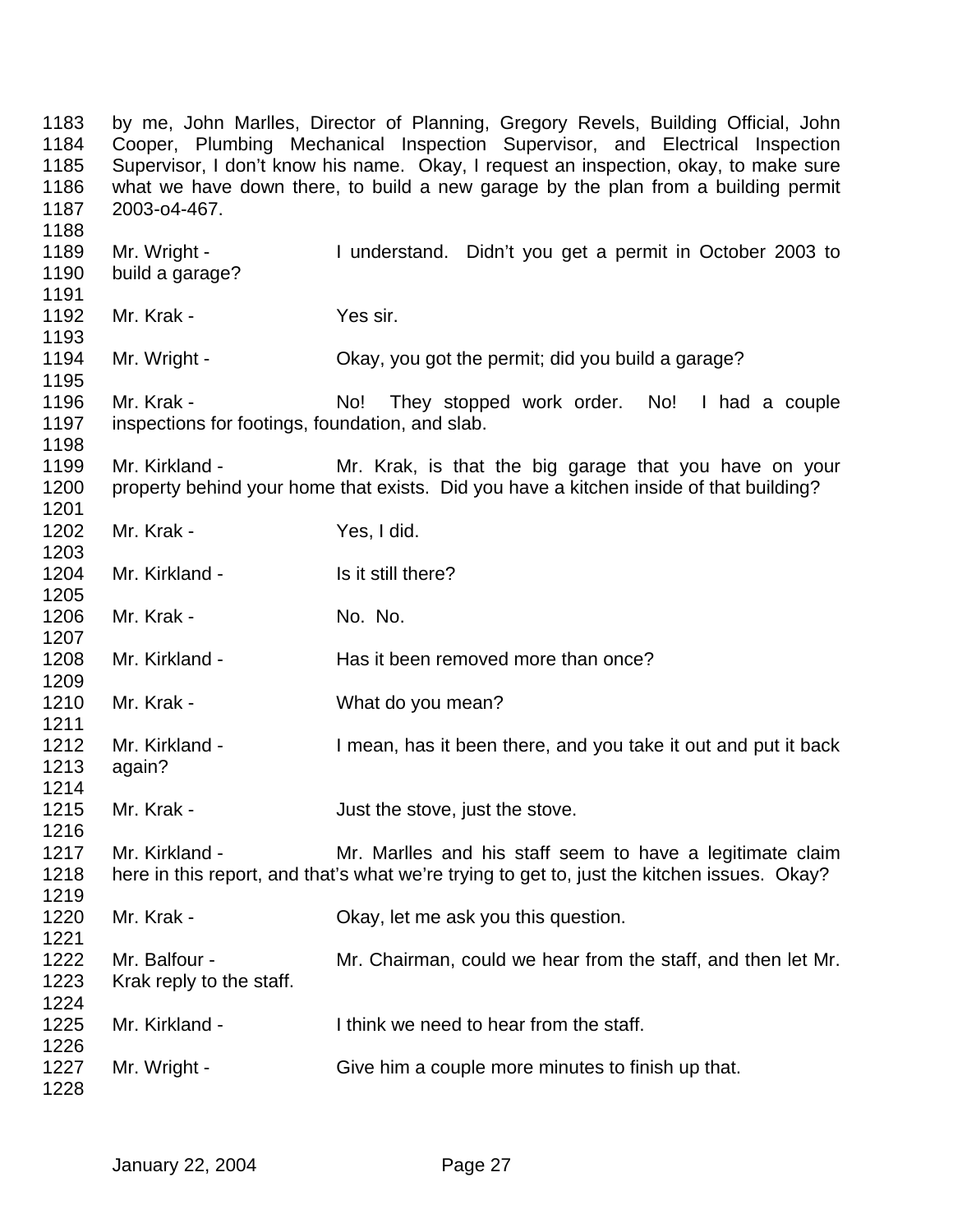- 1229 Mr. Krak Let me finish reading this.
- 1231 Mr. Wright Let's go.

 Mr. Krak - Let me finish reading. To build a new garage from the building permit, I just started. To finish renovation on existing main building, basement, first floor, second floor, and a third floor, from that same building permit.

1237 Mr. Nunnally - And a garage? You've got three floors and a garage? 

1239 Mr. Krak - Main house. I'm talking about main house. For the same permit, I include everything to be inspected in my main house. I got basement, first floor and a second floor. Okay? To finish Dickens Road drainage. Can I ask one question? Who's responsible to maintain the front ditch in front of my property, against Dickens Road?

- Mr. Wright That's not at issue here; we'll take that up later. We're talking about simply whether you've got these kitchens in your main house and garage.
- Mr. Krak Okay, that's my plan. All right, to have as a guesthouse building, as a guesthouse use, or to use this building for any business I can have to operate from home., To have existing shed as playroom use, to install new drainage 1251 from the far back corner of this property on Krueger Drive to the left far corner from my property and Dickens Road, and to have right assessment to this property up to 1253 \$250,000, I request that from you. Okay, final inspection this property from the plan of the building permit 2003-04-467 will answer all your questions, such as Planning and Zoning and the codes. Work to be performed to this property after May 1, 2004: to build a new addition to the house, garage and first floor, and a living space up on the second floor, to build a new in-ground swimming pool.
- Mr. Wright What has all of that got to do with whether you've got two kitchens in your house and a kitchen in the garage? That's what we're here to hear. I don't want to listen to all of this. This has no bearing on this case. You're just bringing up a lot of extraneous information. Do you have two kitchens in your house?
- 1264 Mr. Krak No, I don't.
- Mr. Wright Okay, and do you have a kitchen in your garage?
- 

- 1268 Mr. Krak No. I don't.
- Mr. Wright Okay, so that's it. So let's hear from the County, and then you'll get a chance to rebut. Okay, let's hear from the County.
- 1273 Mr. Krak Ckay. All right. But I want to finish this, my presentation. I want to finish this, my presentation.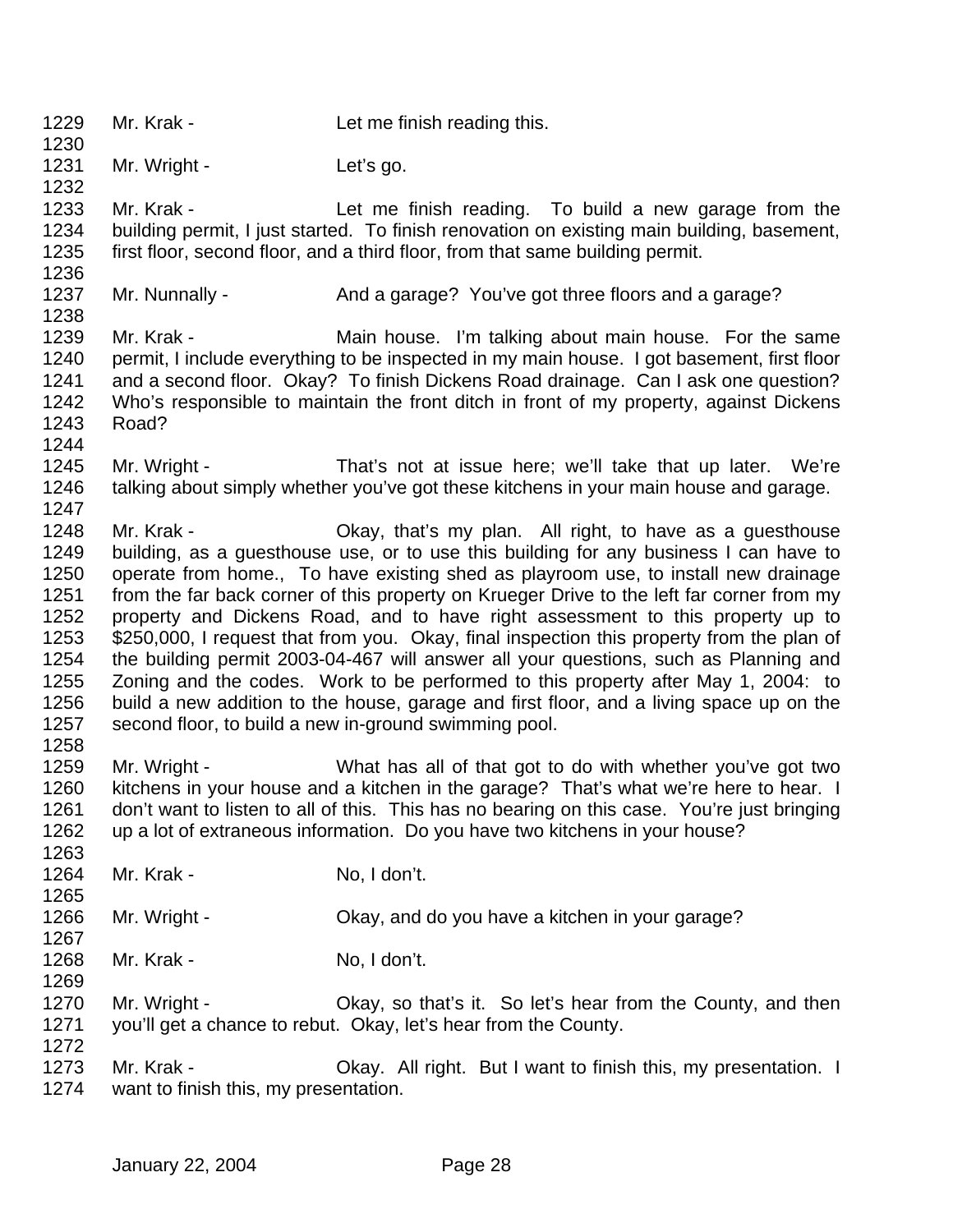Mr. Wright - We're not going to sit here and listen to you talk about everything under the sun that has nothing to do with this case. I'm going to declare that you're out of order, and that'll end it. If you don't like what we do, you can appeal it to the Circuit Court.

## *(Mr. Blankinship was relieved of his duties as Secretary of the Board, and Mr. Randall Silber, Assistant Director of Planning, sat in as Acting Secretary of the Board.)*

 Mr. Blankinship - Mr. Chairman, members of the Board, my name is Benjamin Blankinship, and as the Zoning Division Manager, I supervise the field staff who do the inspections of zoning complaints, including Mr. Scott Lucchesi, who inspected this property. I have also been on this property a couple of times myself, so I will be speaking, both as an eyewitness, and as Mr. Lucchesi's supervisor. I do apologize. As Mr. Krak mentioned, he had asked Mr. Lucchesi to be present. As soon as I was aware that Mr. Lucchesi could not be here, I suggested to Mr. Krak that we defer to the February meeting, when Mr. Lucchesi could be present, and he chose to go ahead, rather than defer. 

 Mr. Wright - Let's ask him now – would you want to defer this until Mr. Lucchesi can be here in February? You said you wanted him here. Do you want him here? If you want him here, we can have him here in February. The question is, do you want to defer the case to February when Mr. Lucchesi can be present? You said you wanted him here, and we can have him here.

Mr. Krak - We'll be here next month too.

 1303 Mr. Wright - That's not my question. Can't you answer the question directly? Do you want to defer the case until Mr. Lucchesi can be here, or not, or do you want to go ahead without his presence? That's your decision. 

- 1307 Mr. Krak No, we'll solve the problem today.
- 1309 Mr. Wright All right.

1311 Mr. Blankinship - I also asked Mr. Revels, the Building Official, if Richard Moore could attend, as Mr. Krak had requested. Mr. Revels did not feel that that was appropriate, as Mr. Moore himself had not been on the property. But Mr. Revels, as mentioned, has offered to come to the hearing. He's working today, but he is by his phone and would be happy to come if the Board has questions for him. 

- 1317 Mr. Wright Mr. Krak, you're going to have an opportunity to rebut after 1318 the County finishes, so please don't interrupt.
- 1320 Mr. Blankinship If I can go very quickly through the chronology of this issue.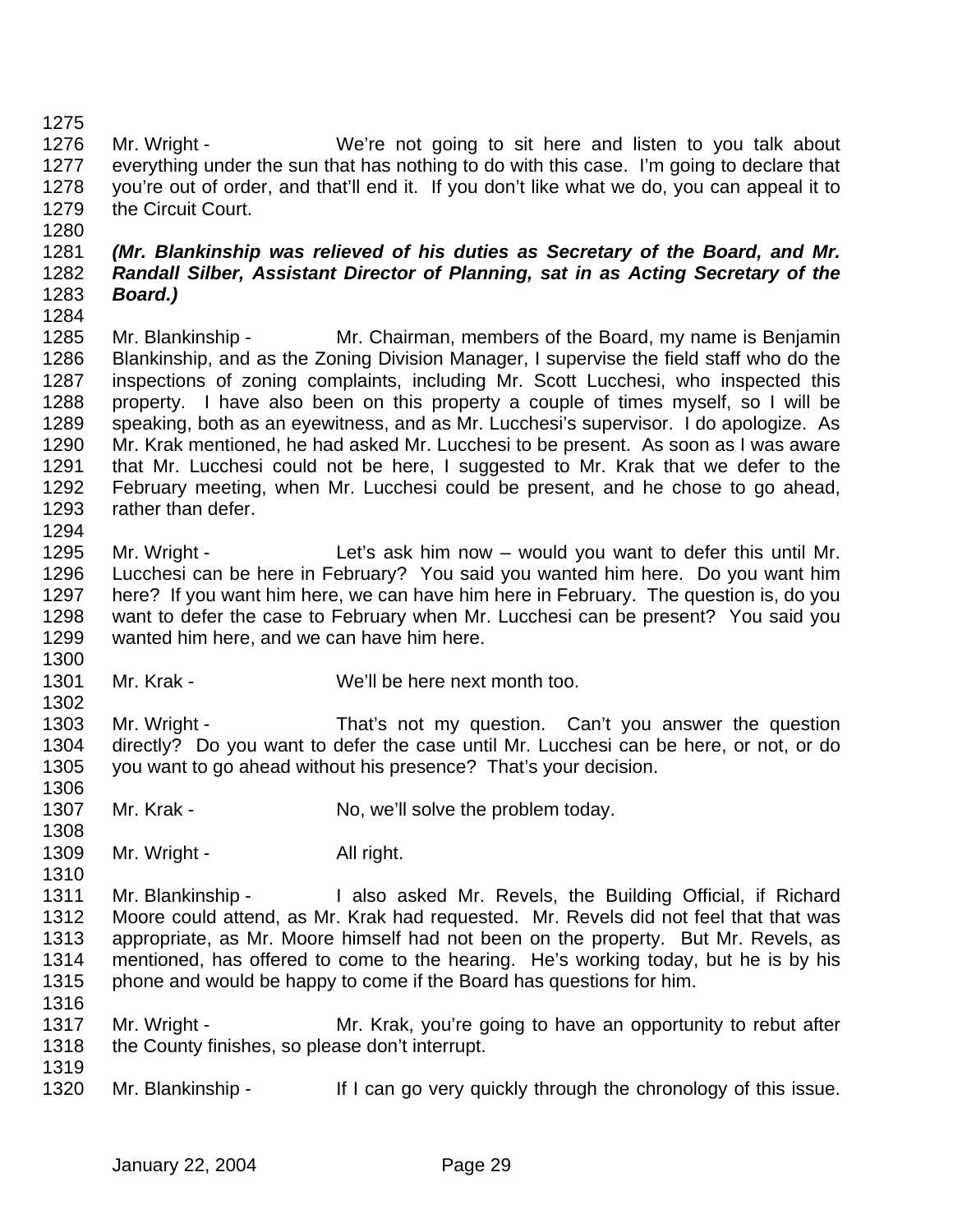As you know, there have been some other issues, some variance applications. I'm not even going to bring those in, unless you have any questions about them, but sometime after Mr. Krak bought the house with the original garage on it, he applied for a building permit to convert the garage to what, under the terms of the Zoning Ordinance, was a dwelling. We rejected that building permit and explained to Mr. Krak that he could not have a second dwelling unit on the property, and that if a kitchen were built into that garage, that would constitute a dwelling unit, so we rejected the building permit. He took that under advisement. He came back with a revised application for his building permit, showing the original garage on the property to be converted to a workshop. We explained to him that he could have a workshop as long as it's not a dwelling. He built the workshop according to the plans, we did a final inspection for the Building Inspections; we did an inspection from Zoning Inspections; the workshop was approved. Very shortly after that, we received a complaint that the workshop had been converted to a dwelling unit, that a kitchen had been installed. Mr. Lucchesi went out and inspected the property, found that there was a kitchen in the garage, served a notice of violation. It took us several months of working with Mr. Krak to get that violation corrected, but he did eventually come into voluntary compliance. We didn't have to go to court. He did remove all the cooking facilities from that kitchen, so that it was no longer a kitchen, so that it could be used as a guesthouse. He converted it from workshop to guesthouse somewhere along the line. He then came in for another building permit, to build a new garage, as well as to do some renovation work to the existing house. Once again, we had inspectors on the site, and once again, Mr. Lucchesi saw that there was the normal kitchen in the house; there were also cooking facilities in the basement of the house, and the cooking facilities had been put back into the guesthouse building. So Mr. Lucchesi reported that and because it was a repeat violation, Mr. Marlles wrote the letter that served as the notice of violation on that case. That's what brings us here today. Mr. Krak has stated that he has removed two of the kitchens and has only the main kitchen in the house. If that is true, then the property is 1349 in compliance today. The Planning Office has four ongoing concerns however. One is 1350 just the use of the property in general, and we want to be certain that the use of the property remains in compliance. The second is the use of the guesthouse. The Code is not very specific on what a guesthouse is or who a guest is or who may stay in a guesthouse, but we believe it is not intended for long-term stay for people who do not have other homes. We believe it is for short-term stay of people visiting the residence of the property, and we would like to have a statement from Mr. Krak on the record this morning, clarifying that he is not going to use the guesthouse for long-term stays by anyone. The third is the design of the garage. As was mentioned, there was one building permit for both the renovation to the house and a new garage. That garage is 16 by 24 feet. The overhead door is shown on one of the 24-foot sides, which means that the depth of the parking bay is only 16 feet, which is inadequate by normal standards for a garage. Because of that curiosity of design, staff is concerned to know exactly what that building is going to be used for in the future. There's nothing illegal about the design of the garage, so we can't reject the permit, but we would like to have it clarified on the record this morning exactly what that structure will be used for. Finally, as I mentioned, we are just concerned that, not only that the property be in compliance today, but that it remain in compliance. We really don't want to invest any more staff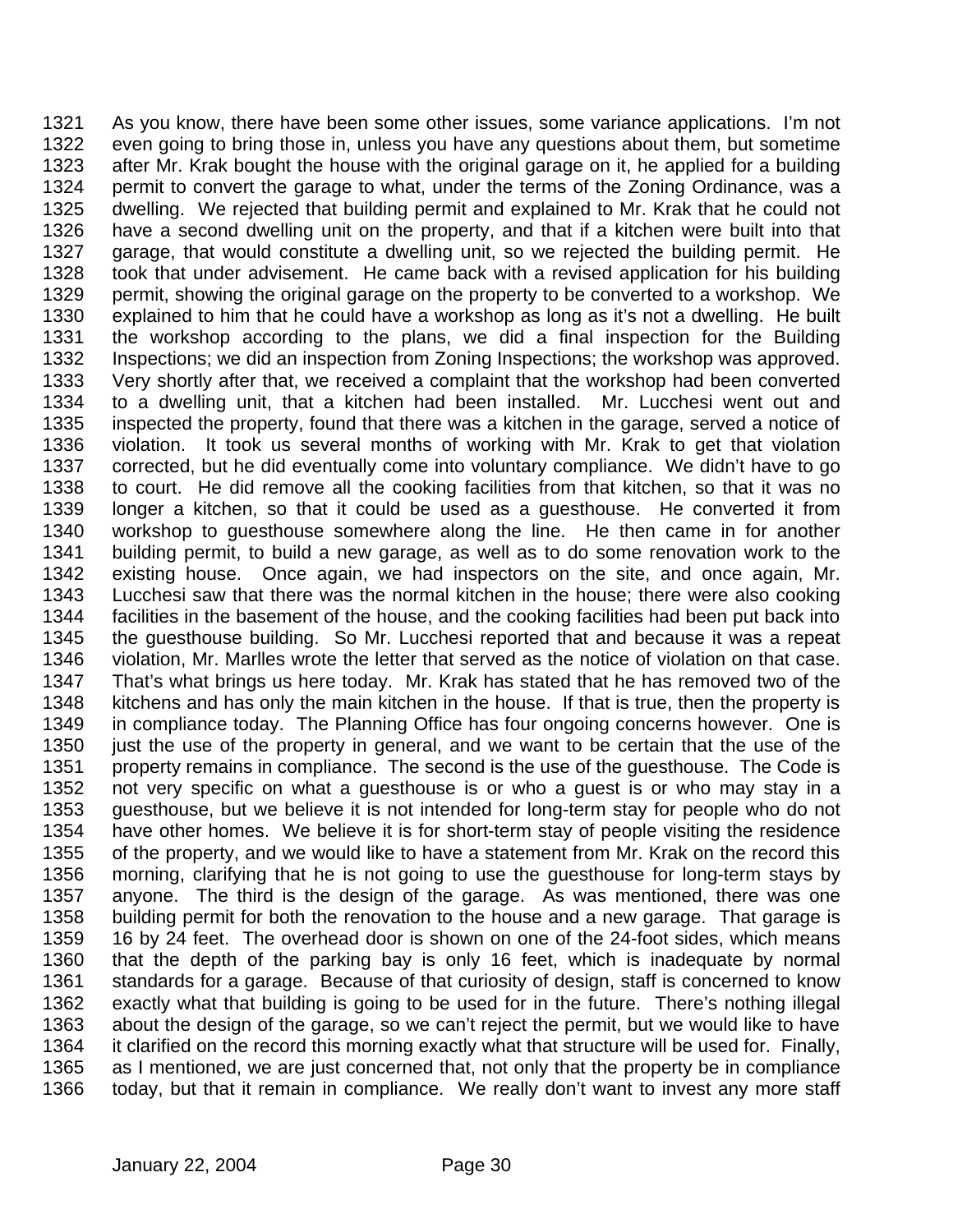resources pursuing the same complaints over and over again. I would be pleased to answer any questions. 1370 Mr. Kirkland - Mr. Blankinship, when you said you are concerned about what the building is going to be used for, are you talking about the newest permit that he got for the newest garage, I guess it would be the third structure, is that correct? Mr. Blankinship - We are concerned about both that building and the other one that was originally a garage and was converted to a guesthouse. We're concerned with both of those. 1378 Mr. McKinney - Have you had an opportunity to inspect to make sure the kitchens are gone? 1381 Mr. Blankinship - No sir, we have not. 1383 Mr. McKinney - So you don't know whether they are gone or not? 1385 Mr. Blankinship - No sir, we do not. Mr. Wright - Looks like to me that's the issue we're confronted with here. When was the last inspection that the County conducted at the house? 1390 Mr. Blankinship - November, I believe, 18<sup>th</sup>. 1392 Mr. Wright - And this is almost into February? The charge here is that 1393 he's got too many kitchens, and he states under oath that there are no kitchens, that he 1394 has one kitchen in his house, and no kitchens in the garage. 1396 Mr. Blankinship - He has told us that this morning, and we would be happy to go out and inspect to see whether that is true. 1399 Mr. Wright - I don't see what we've got to decide. If he says it isn't, and 1400 the County hasn't inspected it, I don't understand what the issue is. Mr. Blankinship - The question of fact should be settled by an inspection, I agree with you. 1405 Mr. Wright - How is it that the County didn't inspect it before this meeting? Mr. Blankinship - The statement was just made to us this morning that he has 1409 removed the other kitchen. 1411 Mr. Wright - So you just found out about the fact – when was the inspection made that you determined there were two kitchens in the house and one in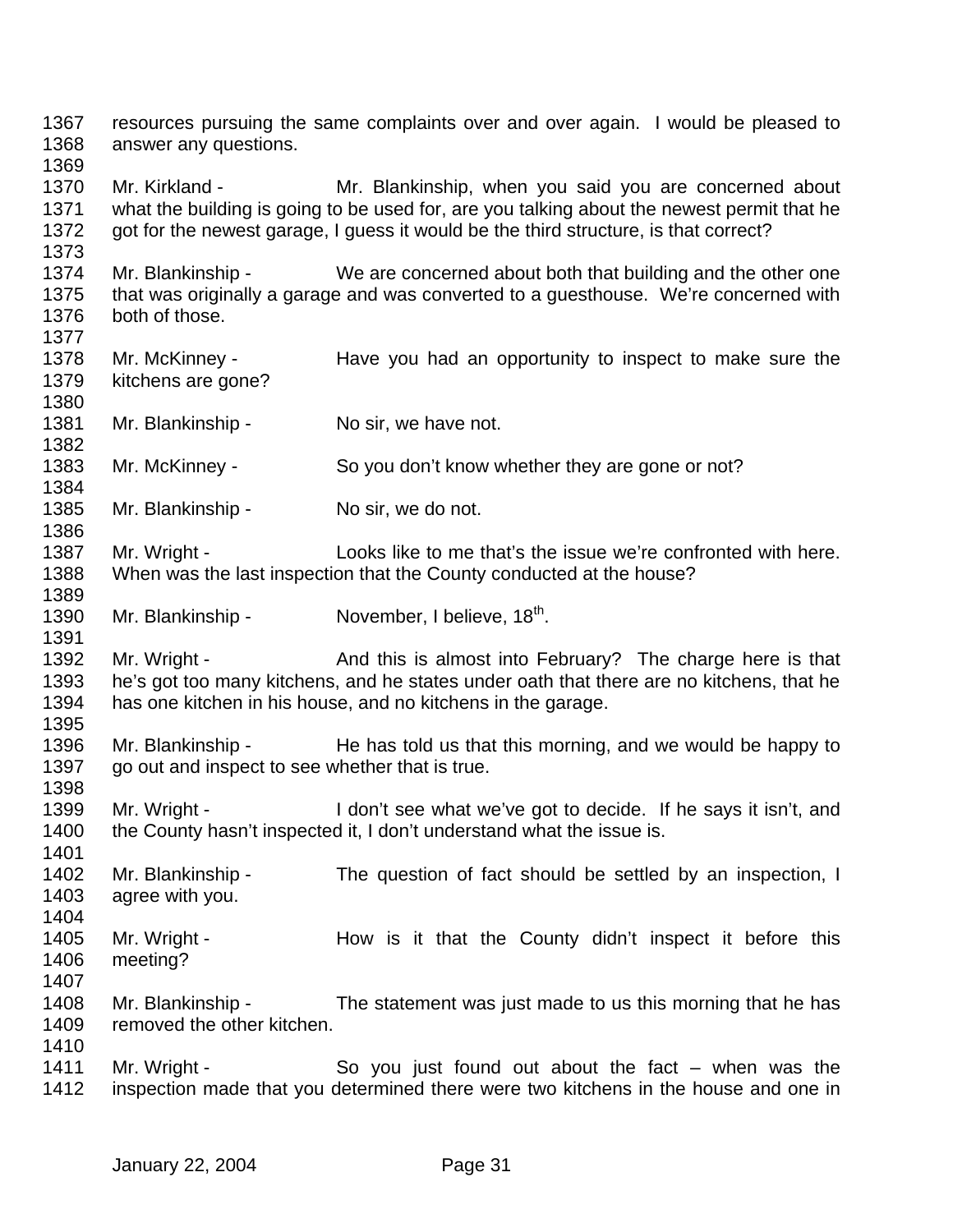the garage? 1415 Mr. Blankinship - I believe it was November  $18<sup>th</sup>$ ; it was in November. 1417 Mr. Wright - So you haven't inspected it since that time? 1419 Mr. Blankinship - Right. Mr. Balfour - Did he ask you to inspect it prior to today? 1423 Mr. Blankinship - No, I don't believe so. Mr. McKinney - Mr. Blankinship, on our agenda it says that Mr. Krak is 1426 appealing the decision of the Director of Planning. What is he appealing the decision of,<br>1427 the kitchens? The kitchens is the code: it's not the Planning Director. What is he the kitchens? The kitchens is the code; it's not the Planning Director. What is he appealing? Mr. Blankinship - My understanding, and he would be the best one, I guess, to answer that, my understanding is that he is challenging the statement of fact that there are three kitchens on the property, or that there were three kitchens on the property November 18. 1435 Mr. McKinney - But you inspected it, and there were three kitchens. 1437 Mr. Blankinship - Yes sir. Mr. Wight - I think Mr. Marlles wants to be heard. Mr. Marlles - Thank you, Mr. Chairman. My name is John Marlles, and I'm Director of Planning. Just to add to what Mr. Blankinship mentioned in his staff report, and maybe to address the questions by the Board, there is a notice of violation. The issue was that there were three kitchens on the property. The other concern here that was brought up by Mr. Blankinship, and it was included in the notice of violation, is that there is a concern here that Mr. Krak is providing temporary housing, in fact, to immigrants, and we felt it was very important, as Mr. Blankinship, in his staff 1448 presentation made, to get Mr. Krak here to clarify for the record, that he is not going to be using the property for providing temporary housing for immigrants or any other group. Staff would be glad to perform the inspection of the property, but again, we felt it was important to get some clarification for the public record for Mr. Krak regarding the use of the property. 1454 Mr. Wright - All right. Anything further from the County? Mr. Moore - Mr. Chairman, I'm Jim Moore with the County Attorney's Office. I really can't add any substance to what the folks were talking about, but it may well be that a deferral, in order to have that inspection, because as Mr. Blankinship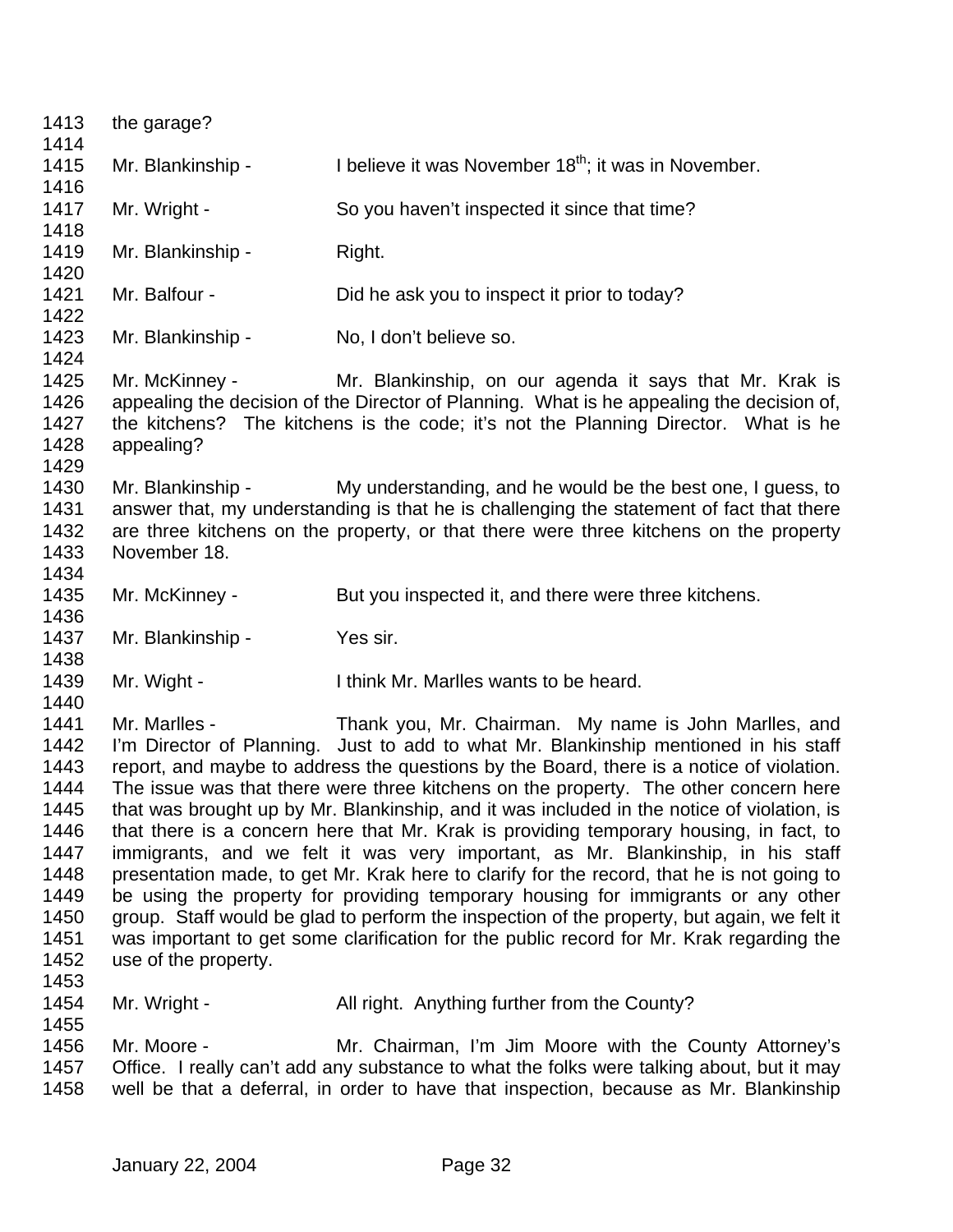indicated, our evidence is, and our experience is, that at least the kitchen in the guest house, has come and gone a couple of times, and we're kind of concerned about the shifting sands that we're faced with in trying to resolve this. Mr. Krak has told at lease one person that he's building a resettlement center. Now we don't know whether he was referring to this particular property or not, but it looks like, given the history of it, and for that reason we thought it was important that it at least get to this point before it was dismissed as moot, and then find out that tomorrow we've got a violation again.

- 
- Mr. Wright Thank you. All right, Mr. Krak, we can hear from you again. Excuse me, I'm sorry, we have somebody else in opposition. I apologize; I didn't see you.
- 

 Mr. Wenk - Good morning. I'm Brian Wenk. I thought this hearing was for him to continue on building this garage, but obviously, it's other things involved that maybe I'm not aware of. I live at 3011 Krueger Drive, directly behind Mr. Krak's property. My brother and I own the property at 5403 Dickens, which is next door. I wish to voice my disagreement on allowing Mr. Krak to continue building a new structure. I'm still quite concerned about the flooding of our property on Krueger Drive, due to the blockage of the natural flow of access water across Mr. Krak's property, which the Board was informed of, with pictures, at the June 26, 2003, meeting. I have some pictures, that you're welcome to use, showing you where this pipe that went under the road, that has now been taken up or blocked up, by this garage building. I've drawn 1481 roughly where the pipe is. 

- 1483 Mr. Balfour Mr. Wenk, have you been in there lately, in any of those buildings?
- 

 Mr. Wenk - No sir. On January 13 of this year, I met with Mr. Glover, Mr. Pinkerton, Mr. Hinson, and Mr. Vanarsdall. I was shown a picture, which you showed up there earlier, or Mr. Krak's property, that you already have, of the foundation that had gravel on it, and I was told that this picture was done on November 18. I'm assuming 1490 you have the letters that the County sent him; they sent them to me, and if you don't, I can make copies and bring them to you. The picture shows that the stopwater was graveled, the foundation up. I have pictures that I took, showing that now he's put a slab over top of it, after the work order stoppage, so I'm just assuming that he doesn't pay any attention to what the County tells him. 

| 1496 | Mr. Balfour - | These pictures were taken January 16, is that right?          |
|------|---------------|---------------------------------------------------------------|
| 1497 |               |                                                               |
| 1498 | Mr. Wenk -    | Yes sir.                                                      |
| 1499 |               |                                                               |
| 1500 | Mr. Wright -  | And this was for the new garage?                              |
| 1501 |               |                                                               |
| 1502 | Mr. Wenk -    | Yes, this was the foundation for the new garage, which is the |
| 1503 | slab now.     |                                                               |
| 1504 |               |                                                               |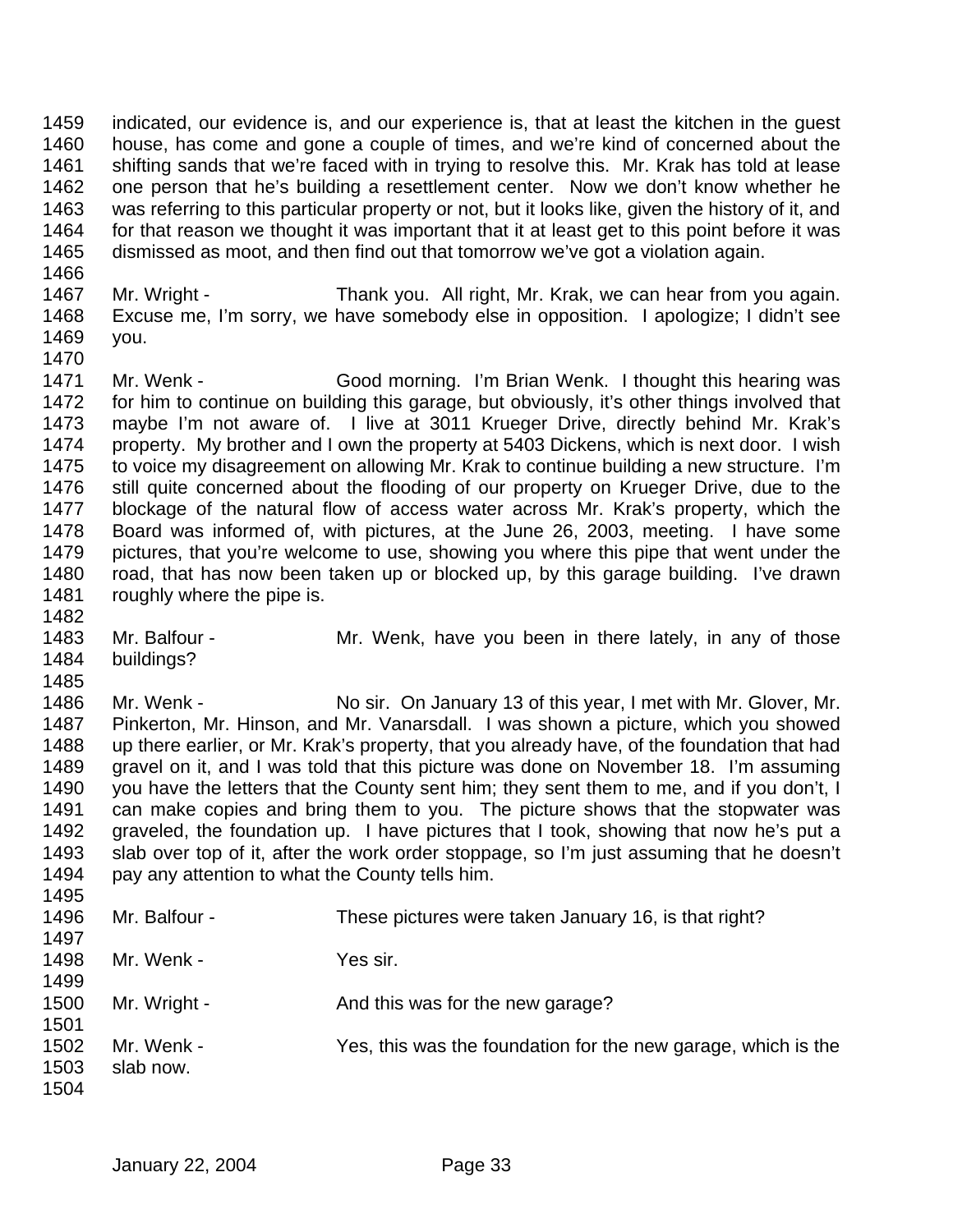1507 Mr. Wenk - Done on November 18, that I'm assuming you have a copy of that letter. I don't know if you do or not, but the County sent me one. Also, from talking to my neighbor, Mr. Krueger, who used to live there, still lives there, talking to his son, where this pipe is, to give you a history, and I think I've told this Board in the past, that it was put in by Henrico County. The son told me that when they built *(Route)* 64, they had to come up and put a water line in there, for County water, because the Interstate 64 cut off all the wells. I guess they had this drainage problem then, and then the County put this pipe in, and it went on over and it drained; you have a copy of the picture I gave you at the last hearing, showing the natural flow that went through that property before he bought it. That's where we're at. I would like to review a few facts. The BZA hearing on April 25, 2002, Mr. Krak stated that he put 21 loads of fill in his yard. After obtaining a copy of the hearing, he states there were only 15 loads put in there. Facts from the BZA hearing April 2002 and June 26 we had. How can Mr. Blankinship, being your Secretary, and he's also in Planning and Zoning, allow another building permit to be issued, because it seems like every time I've been to the County about inspection, I wind up with him. That department is fully aware of what's been going on. Another question I'd like to have answered, which it seems no one can actually give me a straight answer, is how the County can allow a barn/garage structure to be converted to a house – you are calling it a guest house now – that was probably built with no foundation. Okay, yes, it had a slab. He's replaced probably 100% of the structure, from the original structure. It's all been rebuilt with new wood. How that can be allowed – I would think that's a change of use, would have a special permit. This thing is new – why doesn't it meet the current County setback laws and rezoning stuff to be built? No one can answer that question for me.

- 
- 

1532 Mr. Wright - It's got to meet those requirements.

 Mr. Wenk - Well, I get that this is grandfathered because the slab was already here, but the whole structure's new. There's probably not a stick of wood in this thing that's from the original garage, and that's what I've been trying to tell everybody, but no one seems to be ……………. Then he brought up Mr. Lucchesi, he's supposed to have been the inspector; I'm assuming he's seen new wood in that building as it went up, before they sheet-rocked it. Then on that same meeting we had back in January, on 1540 , the 13<sup>th</sup>, I was told that Mr. Krak was under numerous zoning violations, which I've already brought up, and I would like to know if they have been corrected. From the sketch of this new garage that I was shown, it appears to me that this is going to be probably another apartment or a house, and you've brought that out, because you're not going to be able to put a car in a 16-foot wide building. I just want to thank you for allowing me to voice my concerns on this matter. 

1547 Mr. Wright - Nice to hear from you. We'll certainly take all of this, and we will certainly have the staff look into these requirements of your request. I want to ask the staff one question before we go further. It says the building official issued a stop work order for the building permit on this new garage, and I want to ask the staff why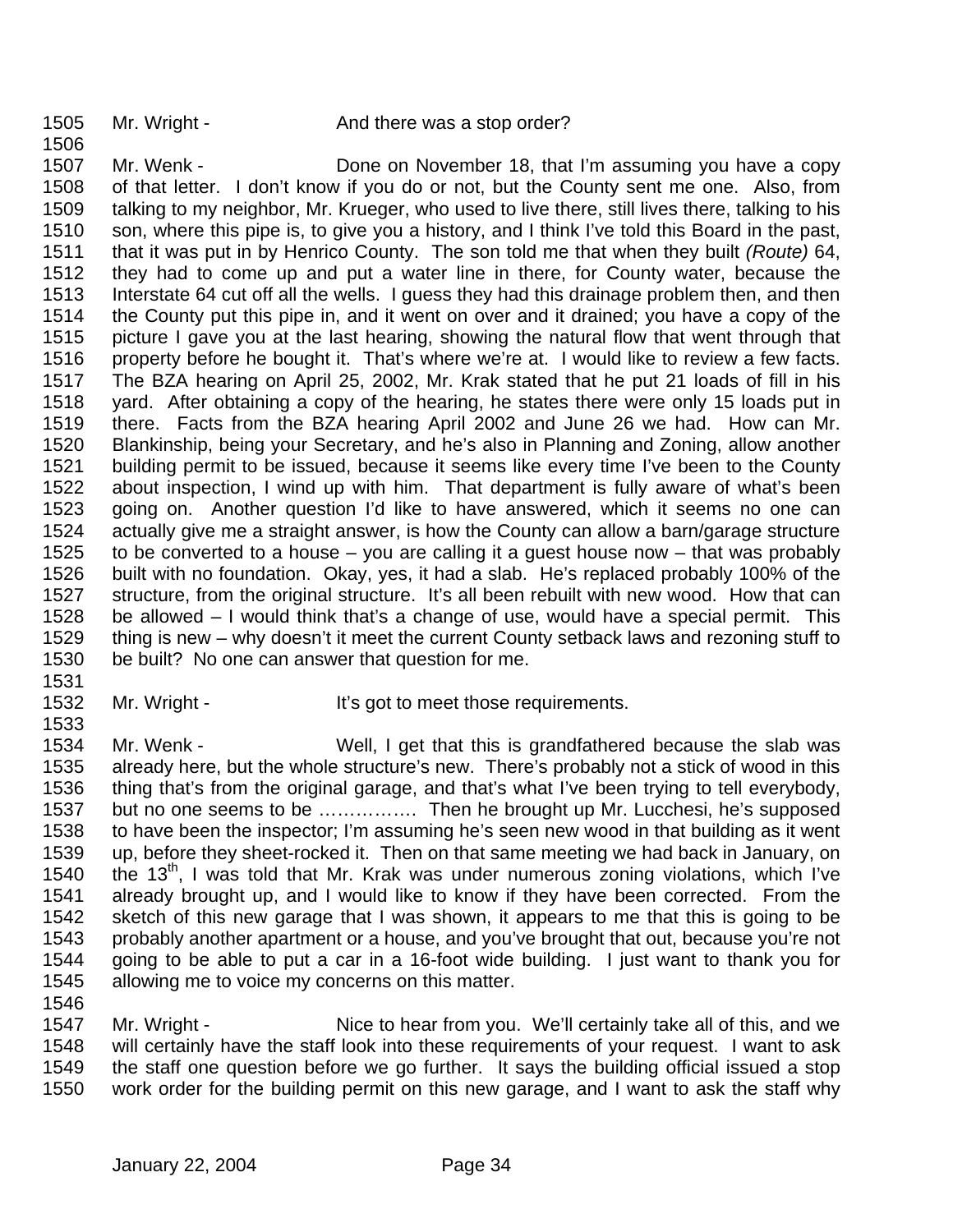was that stop work order issued?

 Mr. Blankinship - The permit for the garage was the same permit as the permit to renovate the house. He put all that work on one permit, and I believe I used the wrong term. I was in a meeting with Mr. Revels yesterday; actually it was not a stop work order. The permit was revoked, so that's my mistake, and I apologize for that. There was one permit for the renovation of the house and for the construction of the new building. The reason that was revoked was because the second kitchen was discovered, which was a violation of the zoning ordinances.

Mr. Wright - That brings us back to the kitchens.

Mr. Blankinship - Right; yes sir.

 Mr. Wright - That's where we started and where we are. Is that all from the County? Mr. Krak, this is what it appears to be. You say, under oath, that you have one kitchen in your house and no kitchen in your garage. That's what you say? Under oath, that's your testimony?

1570 Mr. Krak - Thank you. Right now, yes.

- Mr. Wright Right today. If that is correct, there is no basis for revoking this permit.
- Mr. Krak Thank you.

1577 Mr. Wright - Now what we've got to do is very simple in my mind. The County has got to prove, go out and check to see if that's correct. If that's correct, then this would be overruled, and you'd go forward. 

1581 Mr. Krak - Thank you sir.

 Mr. Wright - What I'm going to suggest right now, before we get anything further, that's the issue, that we defer the case to the February meeting, to permit the County to go out and inspect the property thoroughly, and then come back and report, with pictures, the results of those inspections.

1588 Mr. Krak - I've got everything on the tape.

 Mr. Wright - I'll take your word; you're under oath. You said you've got no kitchens, and we've got to stand on that. We've got to accept that until, unless the County can contradict it, prove it. My view right now is what we need to do is defer this case until the February meeting, have the County go inspect the property. If you have one kitchen in your house and one in your garage, as long as you don't use that garage for something else besides a garage, and as long as you don't use the guesthouse for permanent facilities, you're in compliance. But if we determine that you're using the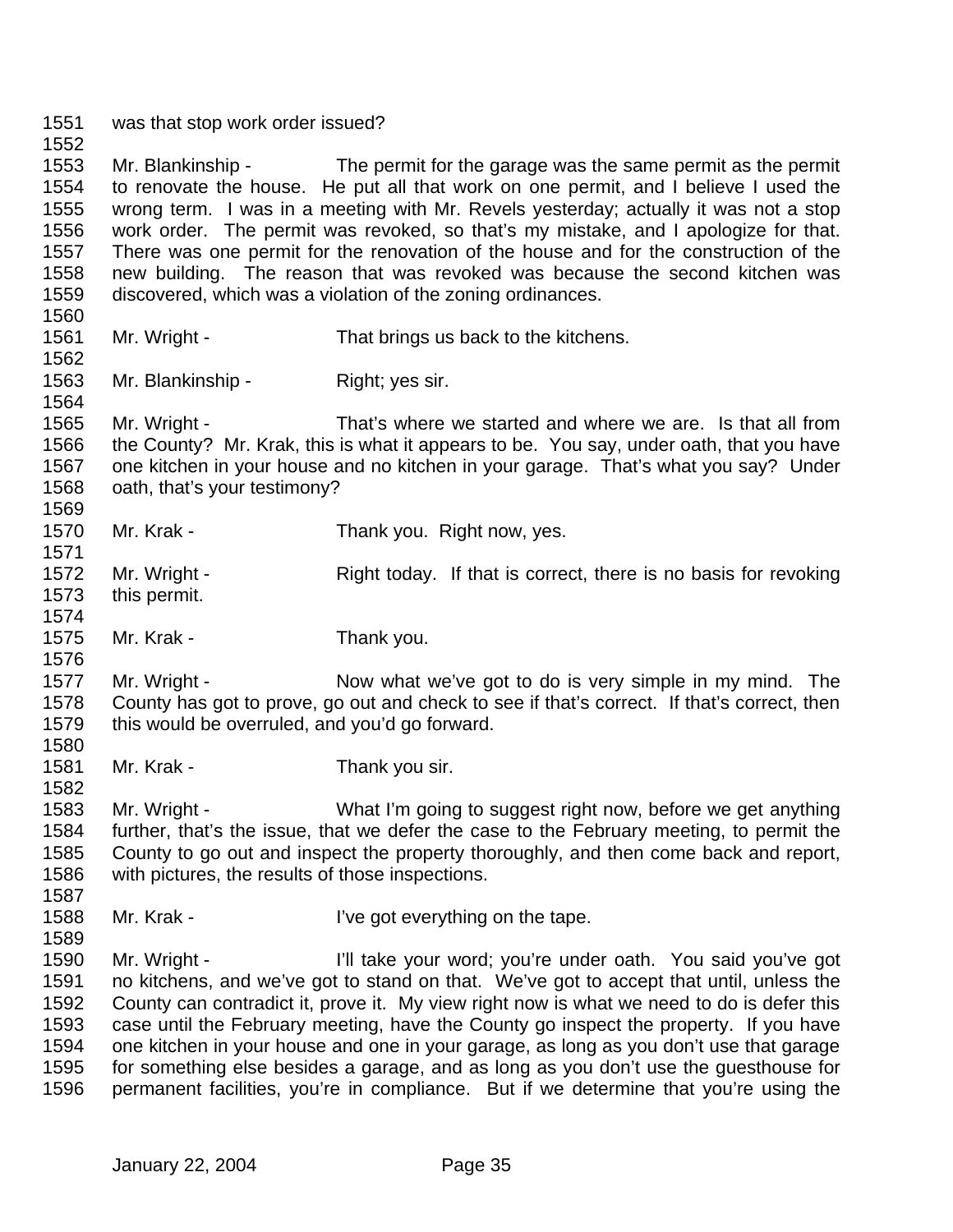new garage for something else other than a garage, or that you're using the guesthouse for a permanent facility for someone to live in, then you're going to be in violation again, and you're going to be back here. Mr. Krak - Thank you, thank you. Let me say this. Mr. Wright - One kitchen in the house, no kitchens in the garage, is what I'm saying. Mr. Nunnally - I move to defer the case to the February meeting. Mr. Krak - Let me go back to what I said to the letter I sent to Mr. Marlles. Mr. Wright - We don't need to discuss that now. We'll let you speak at 1612 the next meeting when we come in. Mr. Krak - Please, let me answer a couple of questions regarding the position here. I have a right. Mr. Kirkland - You might dig a hole for yourself; you'd better listen. Mr. Wright - This is the issue, whether you've got two kitchens in the house or a kitchen in the garage, and you said you don't. Mr. Nunnally - That's all we need to know right now. Mr. Wright - That's all we need to know right now. 1626 Mr. Krak - Can I continue to build that garage now? Mr. Wright - When they make the inspection, and if you don't have a kitchen in the garage, and you don't have but one kitchen in the house, I think they would have to give you the permit to proceed with the garage, as long as it's a garage. 1632 Mr. Nunnally - But you're not getting that permission right now, in answer to your question. You cannot do anything until they come over there and look at it. Mr. McKinney - He already has; he poured the floor when he had a stop work order. 1638 Mr. Krak - A stop work order, and why? Just one more question. Mr. Kirkland - Mr. Blankinship explained it really wasn't a "stop work"; your permit was revoked, which is a lot different.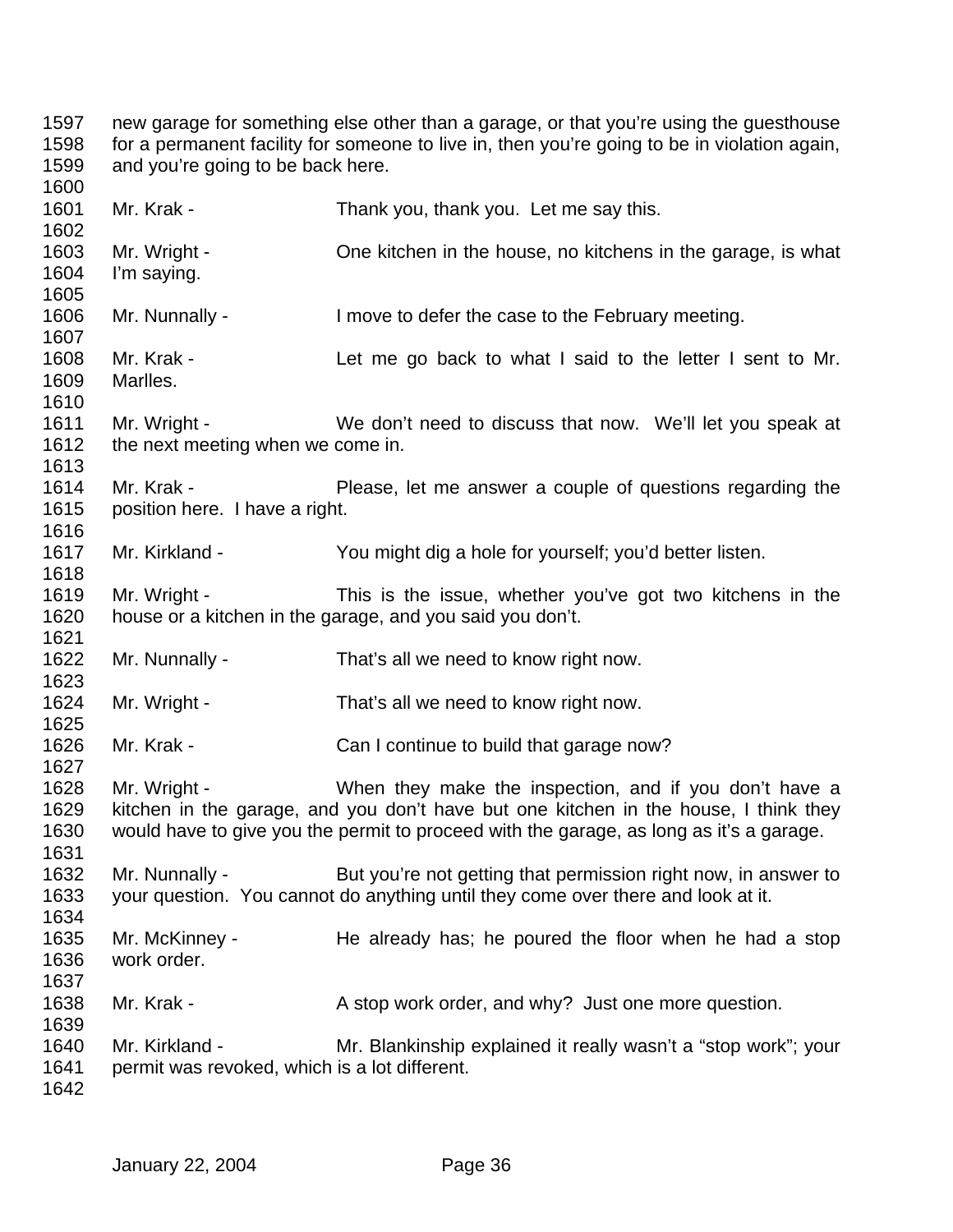Mr. Wright - If you don't have but one kitchen in your house and no kitchen in your garage, they will have to reissue your permit. It's as simple as that. 1646 Mr. Krak - Can I ask you one more question, please? Mr. Wright - One question, and let's go, because we've got other people waiting here. Mr. Krak - One question. The one kitchen is supposed to be on this property, right or wrong? 1654 Mr. Wright - That's correct. Mr. Krak - Doesn't matter where? 1658 Mr. Wright - It's a single-family; it's in your house. You can't have a kitchen in the garage. In your living quarters, in the house. It's as simple as that. 1661 Mr. Kirkland - In the house, not the questhouse. 1663 Mr. Krak - All right. Then why they didn't perform the inspection when I sent the letters to Mr. Marlles? Mr. Wright - I don't know about that, but we're going to take care of it. Wait a minute, Mr. Moore has got a question. Mr. Moore - That's right, thank you. The only other thing is, there was a statement that if he didn't have any additional kitchens, he could proceed with the work. I think when they made the inspection which resulted in the revocation of the permits, they also found some building code violations. Obviously, we didn't tell you that earlier, but obviously they would have to be dealt with, and I don't want him to go away thinking that that's the whole test. Mr. Wright - Get all that resolved in your report for next time, and then that's what we'll deal with. Mr. Kirkland - Then we'll have testimony again next time? 1681 Mr. Wright - Yes, we'll have to. Mr. Kirkland - We'll have testimony again next time. Mr. Wright - We'll have testimony on behalf of the County, to prove whether it's a kitchen or not. Mr. Moore - Thank you.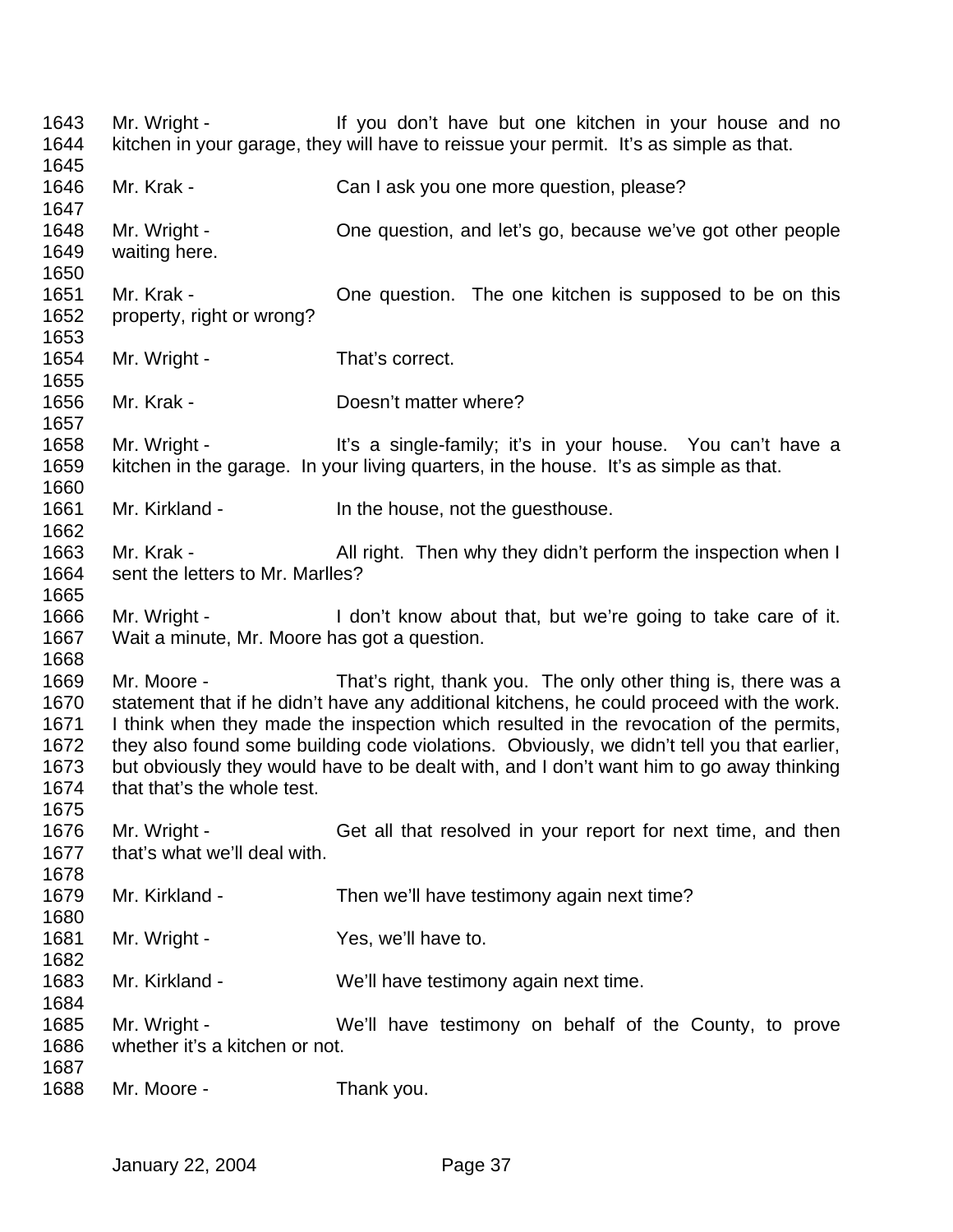Mr. Wright - The motion's been made to defer the case; is there a second? Any further discussion? Upon a motion by Mr. Balfour, seconded by Mr. Kirkland, the Board **deferred** application **A-4-2004** to appeal a decision of the Director of Planning regarding the property at 5401 Dickens Road (Parcel 773-744-3103). The case was deferred from the January 22, 2004, until the February 26, 2004, meeting. 1698 Affirmative: Balfour, Kirkland, McKinney, Nunnally, Wright 5 Negative: 0 Absent: 0 **UP- 1-2004 W. C. ENGLISH, INC.** requests a conditional use permit pursuant to Sections 24-103 and 24-52(d) of Chapter 24 of the County Code to extract materials from the earth at 3591 Britton Road (Parcels 826-697-0978 and 827-697-3933), zoned A-1, Agricultural District (Varina). Mr. Blankinship - Mr. Chairman, should I call case UP-2-2004 as well? These are companion cases. 1711 Mr. Wright - Would you call both of them, please. **UP- 2-2004 W. C. ENGLISH INC.** requests a conditional use permit pursuant to Sections 24-103 and 24-52(d) of Chapter 24 of the County Code to extract materials from the earth at 6919 Monahan Road (Parcel 822-699-9433), zoned A-1, Agricultural District (Varina). Mr. Wright - Does anyone else desire to speak? Please stand and be sworn at the same time. Would you raise your right hand and be sworn please? Mr. Blankinship - Do you swear that the testimony you are about to give is the truth, the whole truth, and nothing but the truth, so help you God? Mr. Higginbotham - I do. My name is Jay Higginbotham. I'm with W. C. English, Inc. Members of the Board, the area on the screen right now is the Wooten/Preston Borrow Pit. This pit is currently being used to construct the Britton Road overpass over Britton Road, which initially was supposed to be part of the 895 construction, but due to various funding issues, that was postponed and finally started this fall. Areas A and B are areas that were originally potential wetland sites, and we've had the Corps of Engineers examine those two sites, and so we're asking that areas A and B be allowed to be incorporated into the borrow pit plan, and that is basically, other than asking for the renewal, that's the only change. Every other condition, I believe, Mr. Blankinship, is fine.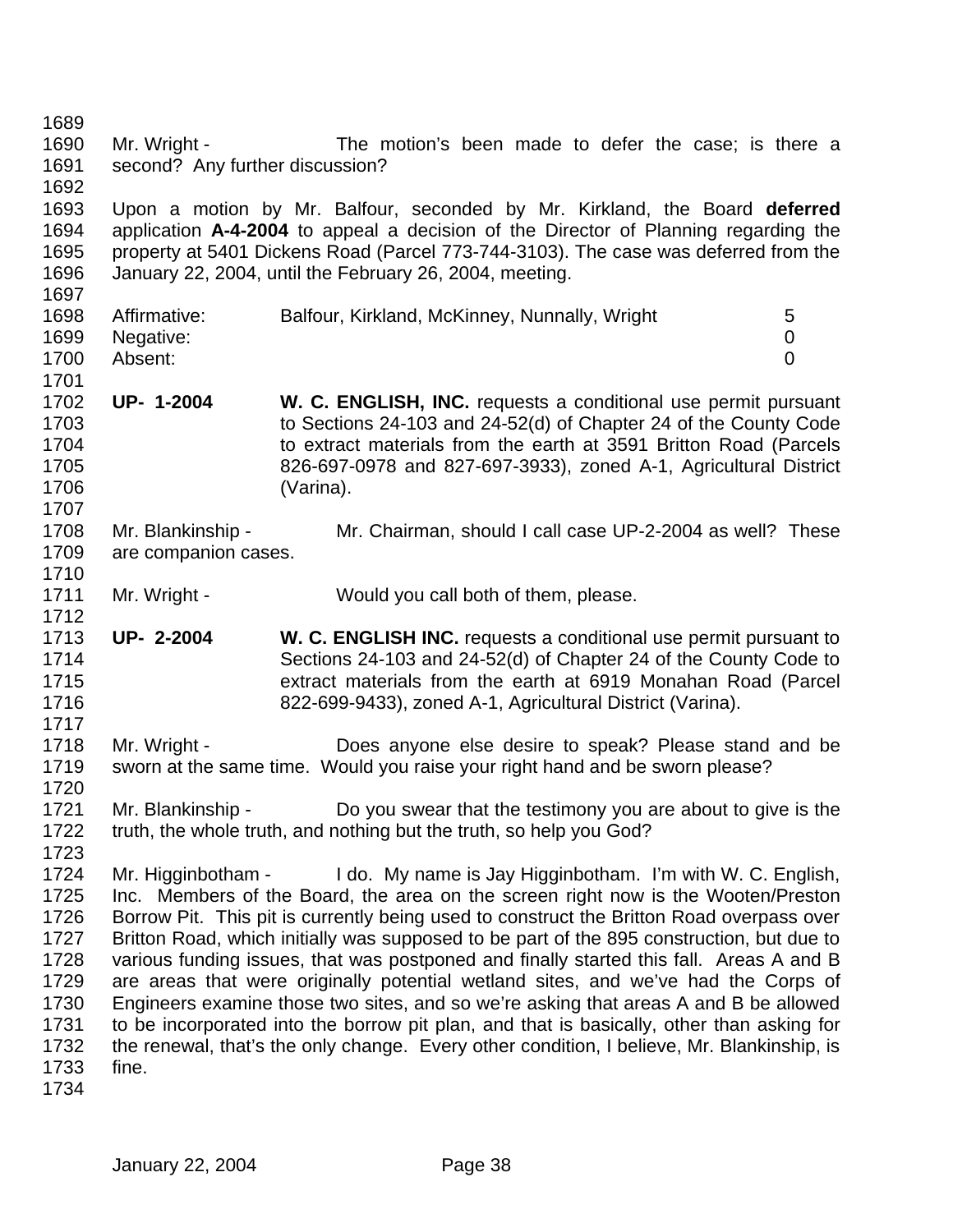1735 Mr. Wright - Is that in both cases? Mr. Higginbotham - The other borrow pit has never been opened up; that's off Monahan Road; that pit, the airport connector is the third project that we anticipate possibly coming on line within the next year, to maybe two years, and wanted to renew both permits at the same time. This permit expires maybe several months after the other permit. 1743 Mr. Wright - Have you read all the suggested conditions for both cases? Mr. Higginbotham - It's my understanding that the conditions are identical to what were approved at the last meeting, and that's find. 1748 Mr. Wright - Is that the case, Mr. Blankinship? Mr. Blankinship - Yes sir, that's correct. There is one change we need to make to the conditions on UP-1. The bonding amount depends on the area to be disturbed, and I believe you asked to increase that area. Mr. Higginbotham - We'll check that, but I think you've got, the full bond amount has never been changed from 1999. 1757 Mr. Blankinship - But you're adding additional area. Mr. Higginbotham - Right, but we've actually eliminated some area, but whatever the acreage is, we'll make sure that we comply with the County. Mr. Blankinship - So the numbers in condition 15 might change a little bit. 1764 Mr. Wright - That would be understood. 1766 Mr. Blankinship - Absolutely. Mr. Nunnally - You said the conditions in both cases were identical to last 1769 time it was renewed, and you accept that? Mr. Higginbotham - Yes sir, I will accept the identical conditions that we had last time. 1774 Mr. Wright - Anything further? All right, we'll hear from the opposition. Sir, would you come down and be heard. Mr. Blankinship - Mr. Chairman, while he's coming down, I did also receive one phone call from a resident of the County, who opposed all three of the extraction permits. There weren't any specific complaints, just general opposition.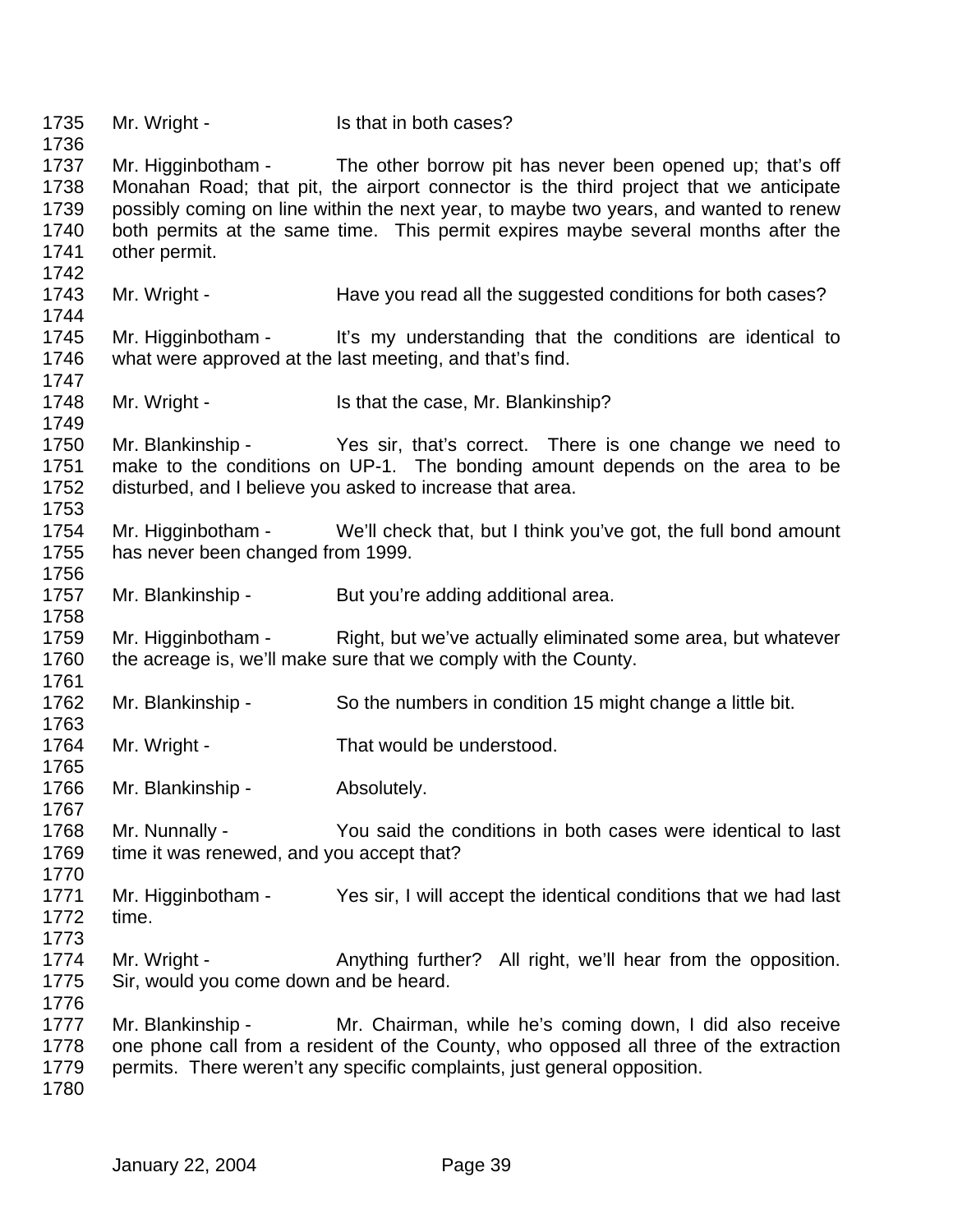1781 Mr. Wright - Please state your name for the record.

1783 Mr. Christian - Good morning. My name is Leon W. Christian. I'm here to oppose UP-2-2004. Mr. Chairman, and other Board members, I have a personal eye- view of this property since the proposed 895 completion. The last letter I got from the County was in December of 2000. Judge Hicks heard the initial facts on the land. The State came in to defend its position on the proposed 895 at that time. The deed for our family part was taken up by me in a letter sent to me from the State on behalf of Henrico County. I'm the spokesman, and I also hold the Deed of Trust for the original property in question. Prior to me getting the Deed of Trust sent to me, I have not changed the address to my personal residence of Richmond, but the last heir was my grandfather's daughter. She lived in Mohave Valley, Arizona.

 Mr. Wright - Do you have some question about the legality or the conveyance of the use?

1797 Mr. Christian - Yes sir.

 Mr. Wright - Well, that's not before us. We're concerned with the use of the property. Whether or not they have legal right to do so would be something that would be between you or the owners and the company, and if you're claiming that it was something that was not legally in that conveyance, that's something that needs to be taken up by a court, but that's not our concern. We're concerned with the use.

- Mr. Christian Maybe I'm confused then, on the original intent of this letter.
- 1807 Mr. Higginbotham Is your property the Christian Estate?
- 1809 Mr. Christian Yes sir.

1811 Mr. Blankinship - Jay, we need you on the record. 

 Mr. Higginbotham - If I could go on the record to clarify Mr. Christian, I am somewhat familiar with the Christian family, because back in 1999, trying to locate properties, there's actually an error. UP-2-2004 is actually on the flip, where it says 2002 aerial photograph. The location is actually on the lower side of 895, not the upper side. Now that is originally part of the Spanos Tract, so what's shown in yellow right now is still owned by the Spanos Family, but the area that English is requesting the permit on is actually on the lower side of 895, and so Mr. Christian, I think your property is up in the top left corner, so there's been some confusion. The actual property is going to be in the lower. This property does not abut the Christian tract. 

- 1823 Mr. Christian But it's contrary to the letter.
- Mr. Blankinship Mr. Wright, we're going to have to defer. We've notified the property owners bordering the parcel shown on this map.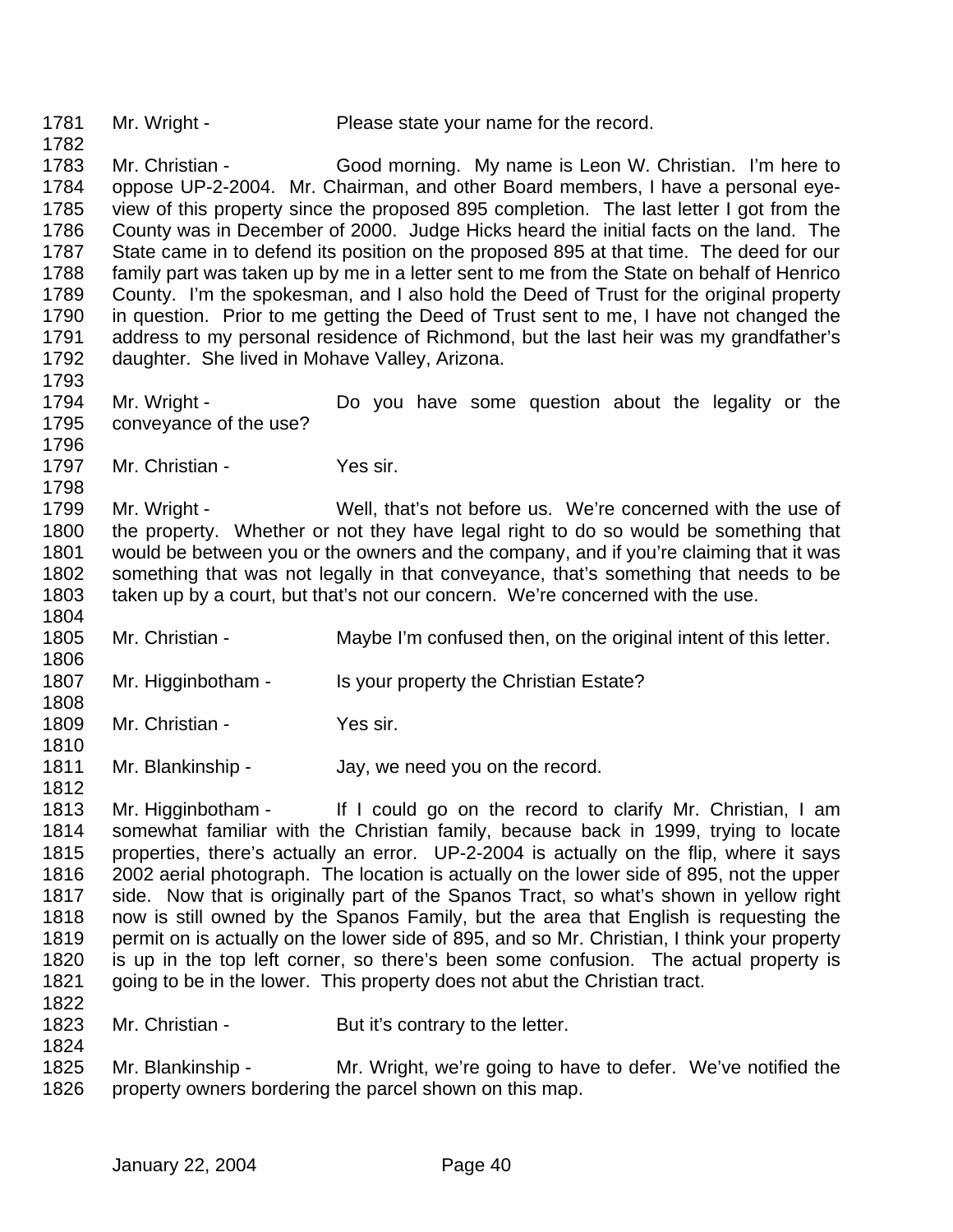1828 Mr. Nunnally - Apparently you got notice when you didn't need to, so we're going to have to re-notify and re-hear the case. Mr. Wright - Evidently we've got a problem here with the notice, and that's created the problem. 1834 Mr. Christian - I shouldn't have gotten this letter, in other words. Mr. Wright - I'm sorry you've been put to the trouble of coming down here, Mr. Christian. Mr. Christian - I am too, because I could have done something else today. 1841 Mr. Wright - Am I hearing that we gave notices improperly? Mr. Higginbotham - We can ask for a deferral, members of the Board. 1845 Mr. Wright - Is that on both cases? 1847 Mr. Higginbotham - No, just on UP-2. 1849 Mr. Christian - May I ask a question? Mr. Wright - Since you've come all the way down here. 1853 Mr. Christian - Can I, as the sole owner of the property, can I go and survey my property? Mr. Wright - Oh yes you can. Do what you want. As long as it doesn't violate any law. Does that conclude your case? At the end we'll defer that one then. Is anyone else here in opposition? After an advertised public hearing and on a motion by Mr. Nunnally, seconded by Mr. McKinney, the Board **granted** application **UP-1-2004** for a conditional use permit to to extract materials from the earth at 3591 Britton Road (Parcels 826-697-0978 and 827- 697-3933). The Board granted the use permit subject to the following conditions: 1. This permit is subject to all requirements of Section 24-103 of Chapter 24 of the County Code. 2. Monday through Friday hours of operation shall be from 6:00 a.m. to 6:00 p.m. when Daylight Savings Time is in effect, and from 7:00 a.m. to 5:00 p.m. at all other times. Saturday hours of operation shall be 8:00 a.m. to 1:00 p.m.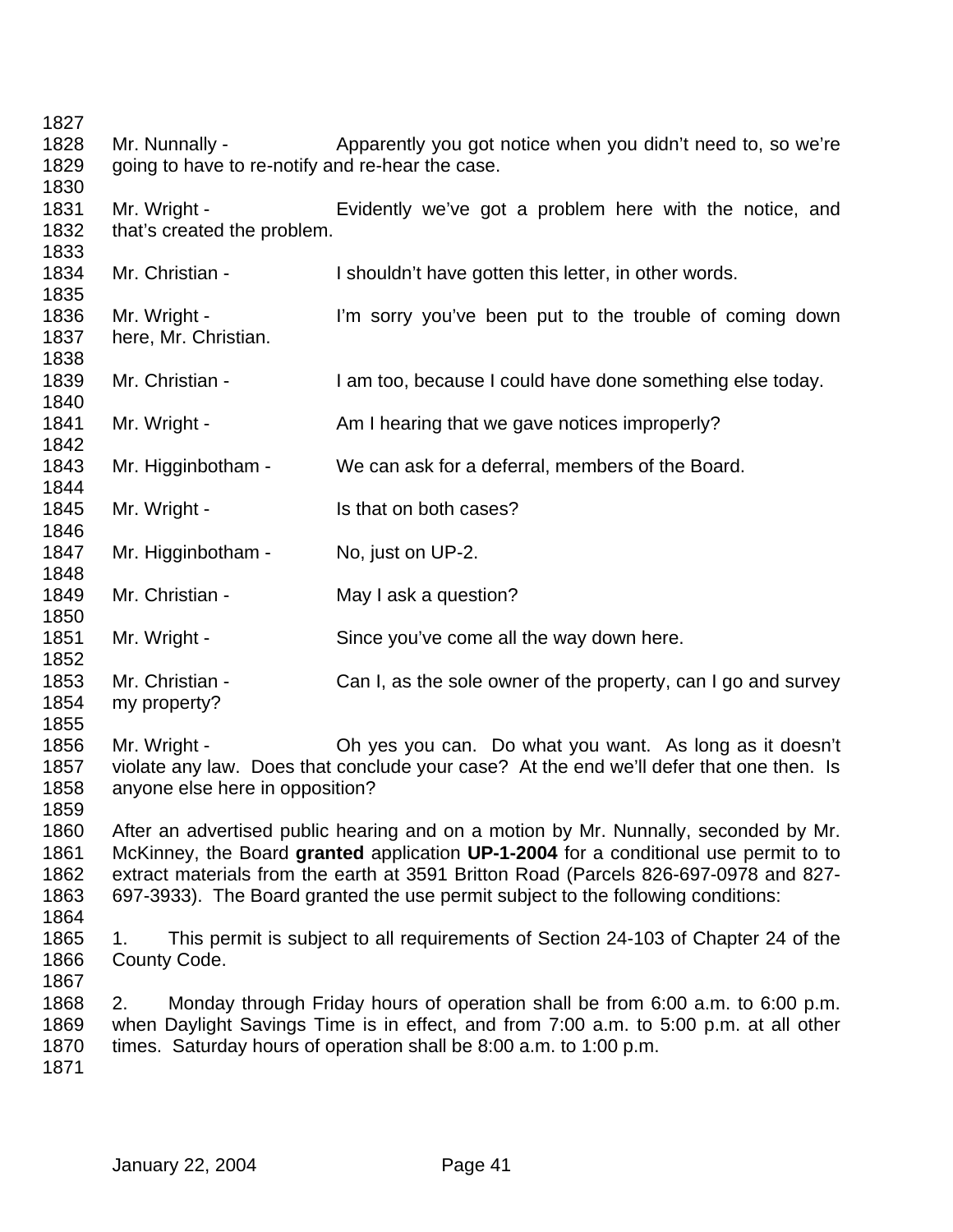3. No operations of any kind are to be conducted at the site on Sundays or on national holidays. 

 4. Open and vertical excavations having a depth of 10 feet or more for a period of more than 30 days, shall be effectively sloped to a 2 to 1 slope or flatter to protect the 1877 public safety. 

 5. All means of access to the property shall be from the public right of way of I-895 or Britton Road. 

 6. A superintendent who shall be personally familiar with all the terms and conditions of Section 24-103 of Chapter 24 of the County Code as well as the terms and conditions of UP-1-2004, shall be present at the beginning and conclusion of operations each work day to see that all conditions of the County Code and the use permit are carefully observed. 

 7. Topsoil shall not be removed from any part of the property outside of the area in which extraction is authorized. Sufficient topsoil shall be stockpiled on the property for re-spreading in a layer with five (5) inches of minimum depth. If the site does not yield sufficient topsoil, additional topsoil shall be brought to the site to provide the required five-inch layer of cover. All topsoil shall be treated with a mixture of seed, fertilizer, and lime as recommended by the County of Henrico after the results of soil tests have been submitted to the County of Henrico. All topsoil shall be stockpiled within the authorized borrow area and provided with adequate erosion control protection. 

 8. The rehabilitation of the property shall take place simultaneously with the extraction process. Rehabilitation shall not be considered completed until the extraction area is covered completely with permanent vegetation. 

 9. Responsibility for maintaining the property, fences, and roads in a safe and secure condition indefinitely, or for converting the property to some other safe use, shall rest with the applicant. 

 10. Entrance gates shall be erected and maintained at all entrances to the property. These gates shall be locked at all times, except when authorized representatives of the 1907 applicant are on the property.

 11. Erosion Control Plans shall be submitted to the Department of Public Works for review and approval at time of application for the Use Permit. Throughout the life of this extraction operation, the applicant shall continuously satisfy the Department of Public Works that erosion control procedures are properly handled and furnish plans and bonds that the department deems necessary. The applicant shall provide certification from a licensed professional engineer that dams, embankments and sediment control structures meet standard and approved design criteria as set forth by the State.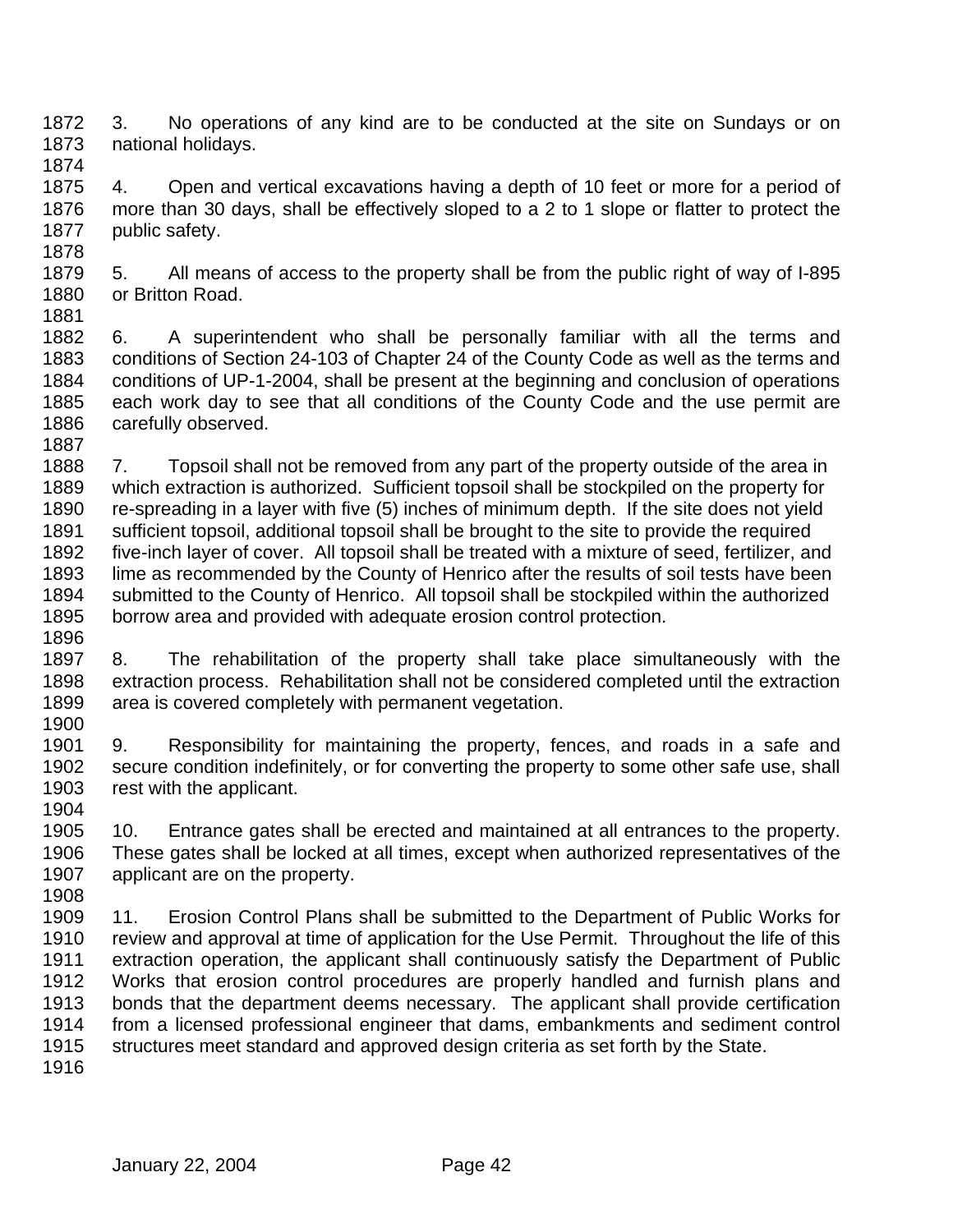12. The areas approved for extraction under this permit shall be delineated on the ground by the erection of five (5) foot high metal posts at least five (5) inches in diameter and painted in alternate one (1) foot stripes of red and white. These posts shall be so located as to clearly define the area in which the extraction is permitted. They shall be located, and the location certified by a certified surveyor, within ninety (90) days of the date of approval of this use permit by the Board of Zoning Appeals, or this use permit is void.

 13. "No Trespassing" signs shall be posted and maintained on the property to warn against use of the property by unauthorized persons. The minimum letter height shall be three inches and signs are to be posted every 250 feet along the perimeter of the property. The applicant shall furnish the Chief of Police a letter authorizing enforcement by the County Police Officers of the "No Trespassing" regulations, and agreeing to send a representative to court for purposes of testimony whenever required or requested by the Division of Police.

 14. Excavation operations shall be discontinued on said site by April 30, 2006, and restoration accomplished not later than April 30, 2007, unless a new permit is applied for by not later than 60 days before the expiration of the permit, and is subsequently granted by the Board of Zoning Appeals. 

 15. A financial guaranty satisfactory to the County Attorney shall be posted with the Secretary of the Board of Zoning Appeals for extracting materials from 31.51 acres, in an amount of \$2,000.00 per acre for each disturbed acre of land included, for a total of \$63,020.00 guaranteeing that the land will be restored to a reasonably level and drainable condition with a minimum slope on the restored property being five to one or flatter. The guaranty may provide for the termination of the obligations after 30 days notice in writing. Such notice shall be served upon the principal and upon the obligee as provided by law for the service of notices. At the termination of the aforesaid 30 day notice to the principal, all authority of the principal under this use permit to extract materials, and work incident thereto, shall cease provided the applicant has not furnished another guaranty suitable to the County within said 30 days. The principal shall then proceed within the next ensuing 30 days following the termination of its authority under this use permit, to accomplish the complete restoration of the land as provided for under the terms of this permit. A notice of termination by such surety shall in no event relieve the surety from its obligation to indemnify the County of Henrico for a breach of the conditions of this use permit.

 16. The applicant shall furnish a certification each year, verifying that the guaranty is in effect, premiums have been paid, and the bonding company reaffirms its responsibility under the use permit conditions. This certification shall be submitted to the Board on April 30 of each year.

 17. This permit does not become valid until the guaranty, required in condition No. 15, has been posted with the County, and necessary approval received. This must be accomplished within 30 days of the Board's action or the action becomes invalid.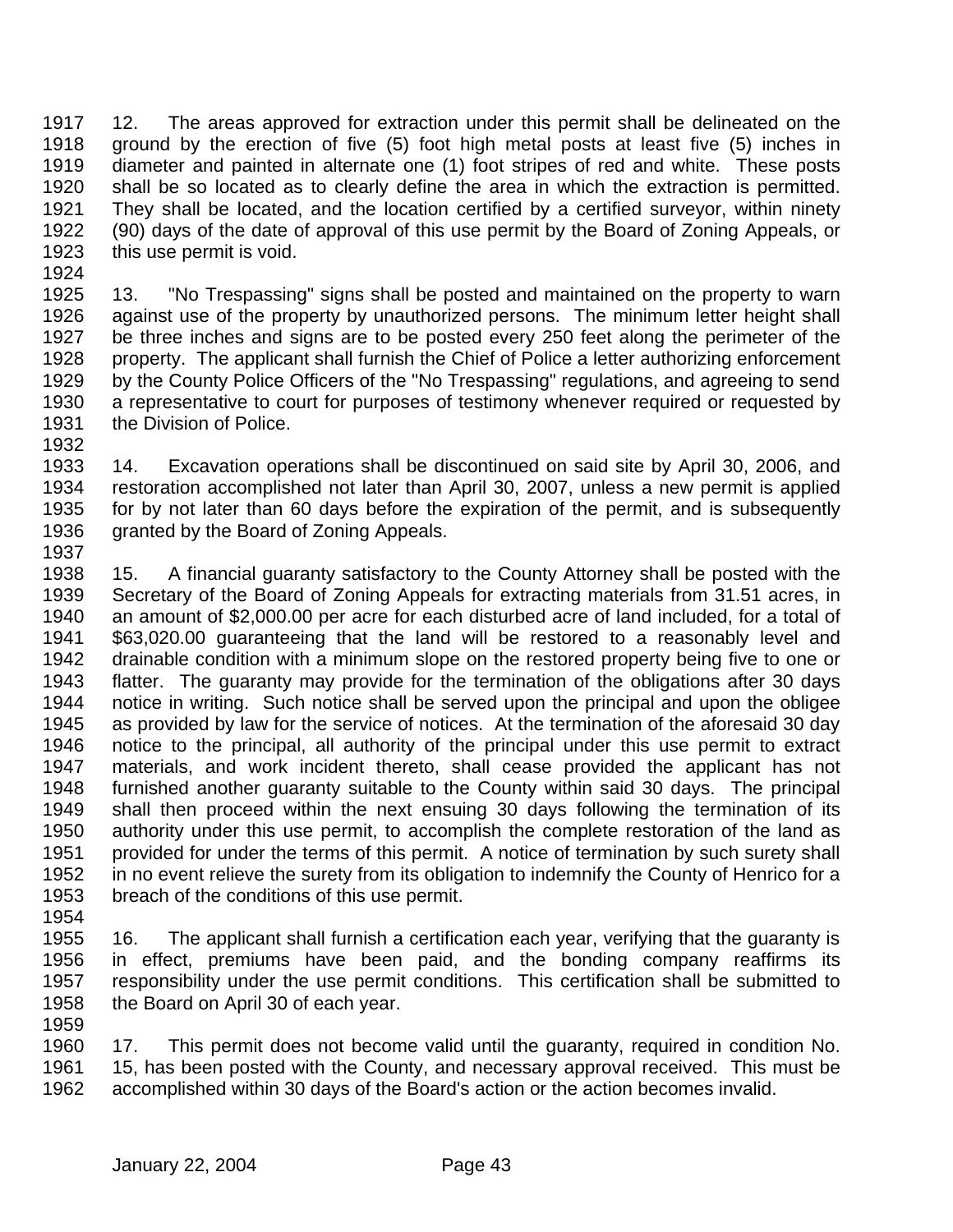18. A progress report shall be submitted to the Board on April 30 of each year during the life of this permit. This progress report must contain information concerning how much property has been disturbed to date of the report, the amount of land left to be disturbed, and how much rehabilitation has been performed, and when and how the remaining amount of land will be rehabilitated, and any and all pertinent information about the operation that would be helpful to the Board.

1971 19. If, in the course of its preliminary investigation or operations, applicant discovers evidence of the existence of cultural or historical material or the presence on the site of significant habitat or an endangered species, it will notify appropriate professional or governmental authorities and provide them with an opportunity to investigate the site, and applicant will report the results of such investigation to the Planning Office. 

 20. The applicant shall comply with the Chesapeake Bay Preservation Act and all state and local regulations administered under such act applicable to the property and shall furnish to the Planning Office copies of all reports required by such act or regulations. 

 21. In the event that an appeal of the Board's approval action is filed, all conditions requiring action on the part of the applicant within 90 days are considered satisfied if the required actions take place within 90 days of final action on the appeal process by the courts. 

 22. If the Virginia Department of Mines, Minerals and Energy determines that the use of this property constitutes a mine, the applicant shall obtain a mine license from the Division of Mineral Mining, Virginia Department of Mines, Minerals and Energy, within 90 days of such determination, or the use permit is void. 

 23. No offsite-generated materials shall be deposited on the site unless the materials and the plans for their placement have been approved by the Planning Office. 

 24. If the Virginia Department of Mines, Minerals and Energy determines that the use of this property constitutes a mine, a sign shall be posted at the entrance to the mining site stating the name of the operator, the Henrico use permit number, the Division of Mineral Mining mine license number, and the phone number of the operator. The sign shall be 12 square feet in area and shall be properly maintained.

 25. If the Virginia Department of Mines, Minerals and Energy determines that the use of this property constitutes a mine, all drainage and erosion and sediment control measures shall conform to the standards and specifications of the Mineral Mining Manual Drainage Handbook. 

 26. If water wells located on surrounding properties are adversely affected, and the extraction operations on this site are suspected as the cause, the effected property owners may present to the Board evidence that the extraction operation is a contributing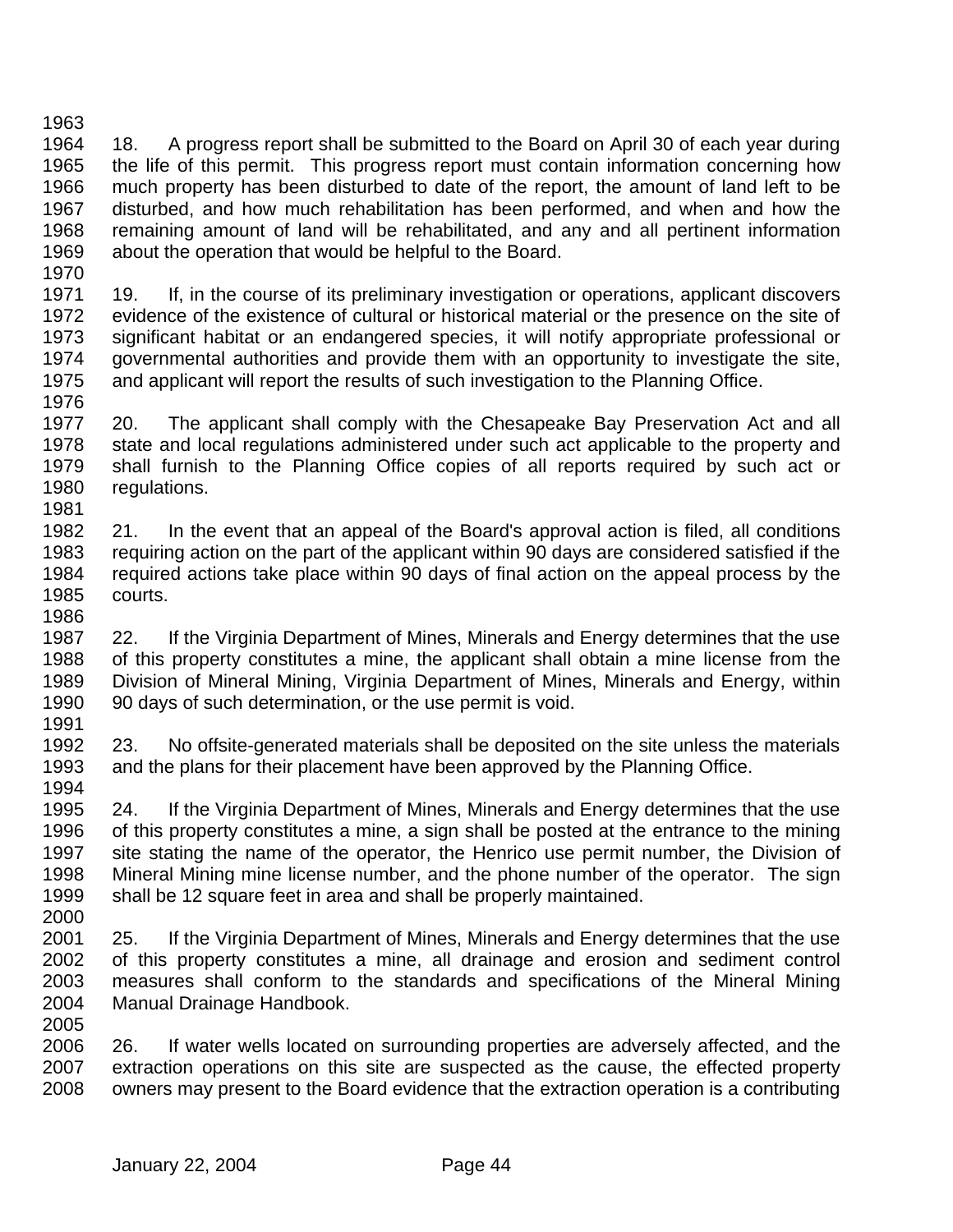factor. After a hearing by the Board, this use permit may be revoked or suspended, and the operator may be required to correct the problem. The applicant shall post a financial guarantee in the amount of \$25,000, satisfactory to the County Attorney, guaranteeing compliance with this condition. 2014 27. Failure to comply with any of the foregoing conditions shall automatically void this permit. 2017 Affirmative: Balfour, Kirkland, McKinney, Nunnally, Wright 5 Negative: 0 Absent: 0 The Board granted the request because it found the proposed use will be in substantial accordance with the general purpose and objectives of Chapter 24 of the County Code. Upon a motion by Mr. Nunnally, seconded by Mr. Kirkland, the Board **deferred** application **UP-2-2004** for a conditional use permit to extract materials from the earth at 6919 Monahan Road (Parcel 822-699-9433). The case was deferred from the January 22, 2004, until the February 26, 2004, meeting. 2029 Affirmative: Balfour, Kirkland, McKinney, Nunnally, Wright 5 Negative: 0 Absent: 0 2032<br>2033 The Board deferred your request to allow for a correction to the location map, re- advertisement and re-notification. **UP- 3-2004 GILLIES CREEK** requests a conditional use permit pursuant to Sections 24-103 and 24-52(d) of Chapter 24 of the County Code to extract materials from the earth at 6650 Hines Road (Parcels 855- 695-5768 and 8710), zoned A-1, Agricultural District (Varina). 2041 Mr. Wright - I must disqualify myself on this case. Mr. Nunnally - Does anyone else desire to speak? Would you raise your right hand and be sworn please? Mr. Blankinship - Do you swear that the testimony you are about to give is the truth, the whole truth, and nothing but the truth, so help you God? Mr. Bryant - Yes sir. My name is Lew Bryant; I'm with Gillies Creek. This property was originally owned by E. R. Plaster; it's a sand and gravel pit located off of Hines Road. There is some sand and gravel left in the pit to be extracted. What we would like to do is use that as fill material for our various construction projects throughout the city, as well as reclaim that site, use it as both a borrow pit and a waste pit to ultimately fill and reclaim.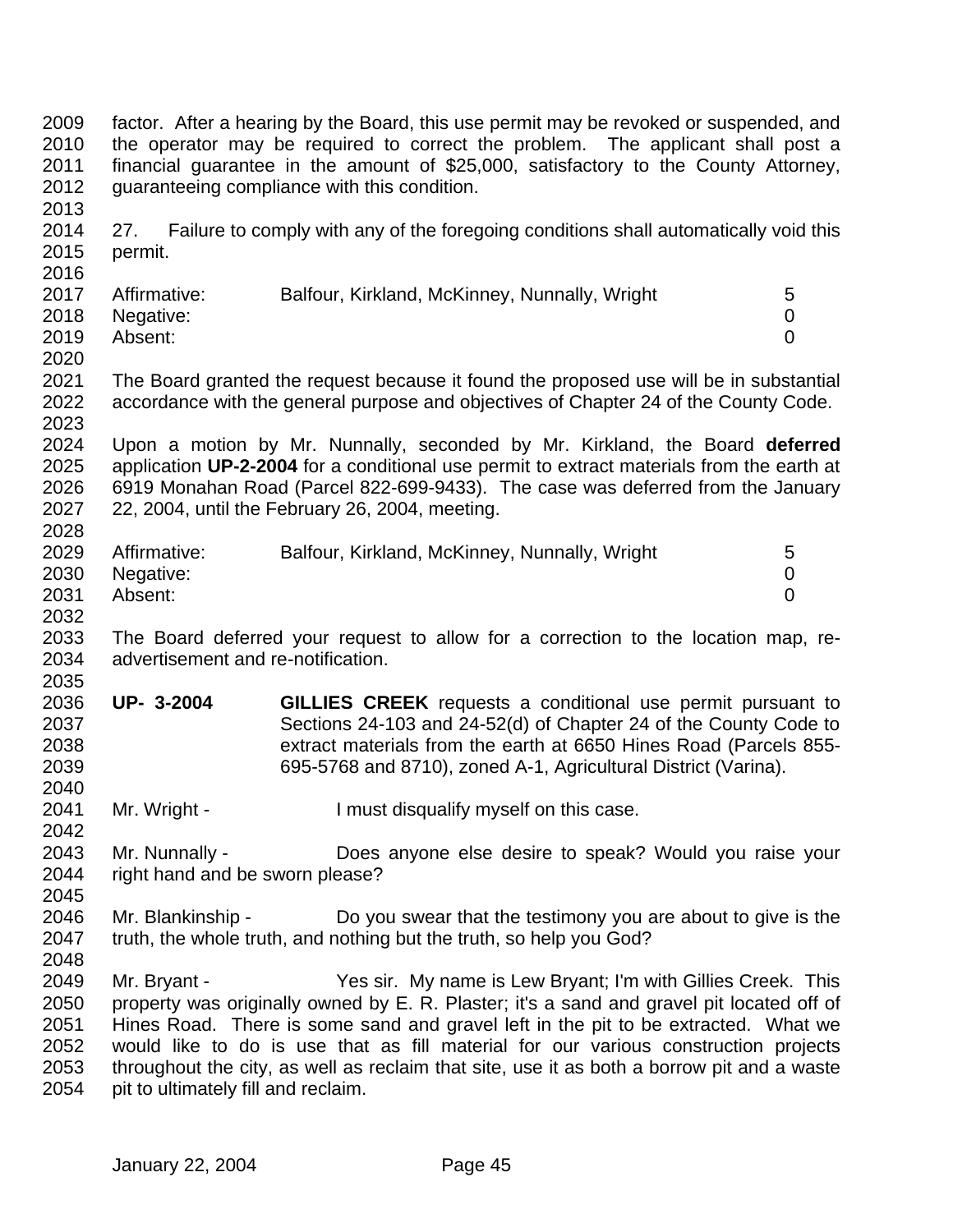| 2056         | Mr. Nunnally -              | Have we had any complaints of anything on this case, Mr.                                      |
|--------------|-----------------------------|-----------------------------------------------------------------------------------------------|
| 2057         | Blankinship?                |                                                                                               |
| 2058         |                             |                                                                                               |
| 2059         | Mr. Blankinship -           | We did receive the one phone call that I mentioned earlier,                                   |
| 2060         |                             | just sort of blanket opposition to the three extraction cases.                                |
| 2061         |                             |                                                                                               |
| 2062         | Mr. Nunnally -              | But the operation has been all right?                                                         |
| 2063         |                             |                                                                                               |
| 2064         | Mr. Blankinship -           | To the best of my knowledge, yes sir. The applicant's                                         |
| 2065         |                             | statement that he wants to bring frill material to this site, I do not believe that is        |
| 2066         |                             | consistent with the conditions. Condition # 24, and these again are copied from the           |
| 2067         |                             | previous permits, "No offsite-generated materials should be deposited on the mining site      |
| 2068         |                             | without prior written approval of the Director of Planning." so if they want to do that, they |
| 2069         | need to be aware            |                                                                                               |
| 2070         |                             |                                                                                               |
| 2071         | Mr. Bryant -                | Right, I understand that I would need to send a letter to the                                 |
| 2072         |                             | Planning Commission prior to any material being deposited there.                              |
| 2073         |                             |                                                                                               |
| 2074         | Mr. Kirkland -              | What kind of material are you going to deposit?                                               |
| 2075         |                             |                                                                                               |
| 2076         | Mr. Bryant -                | Primarily it's going to be excess dirt from clearing and                                      |
| 2077         |                             | grading projects, possibly concrete, possibly asphalt, all inert materials though.            |
| 2078         |                             |                                                                                               |
| 2079         | Mr. Nunnally -              | And you have read all the conditions?                                                         |
| 2080         |                             |                                                                                               |
| 2081         | Mr. Bryant -                |                                                                                               |
|              |                             | Yes sir. The only question I have is item #9, "No operations"                                 |
| 2082         |                             | of any kind are to be conducted at the site on Saturdays, Sundays, or national holidays."     |
| 2083         |                             | I would ask that we be given some Saturday hours. I would like 7:00 am till noon if           |
| 2084         |                             | that's possible. We generally work six days a week at our company, and find it                |
| 2085         |                             | necessary to use Saturday as a day to make up for any lost time, rain or any other            |
| 2086         | delays we come across.      |                                                                                               |
| 2087         |                             |                                                                                               |
| 2088         | Mr. McKinney -              | Mr. Bryant, at 7 o'clock in daylight savings time, it's dark, I                               |
| 2089         | mean on northeastern time.  |                                                                                               |
| 2090         |                             |                                                                                               |
| 2091         | Mr. Bryant -                | On standard time it's still dark at 7? Yes, that's true, but                                  |
| 2092         |                             |                                                                                               |
| 2093         | Mr. McKinney -              | How about 8:00 o'clock?                                                                       |
| 2094         |                             |                                                                                               |
| 2095         | Mr. Bryant -                | Eight o'clock's fine.                                                                         |
| 2096         |                             |                                                                                               |
| 2097         | Mr. McKinney -              | And then you could have 7 during daylight savings time and                                    |
| 2098         | 8:00 o'clock standard time. |                                                                                               |
| 2099<br>2100 | Mr. Blankinship -           | The other way around.                                                                         |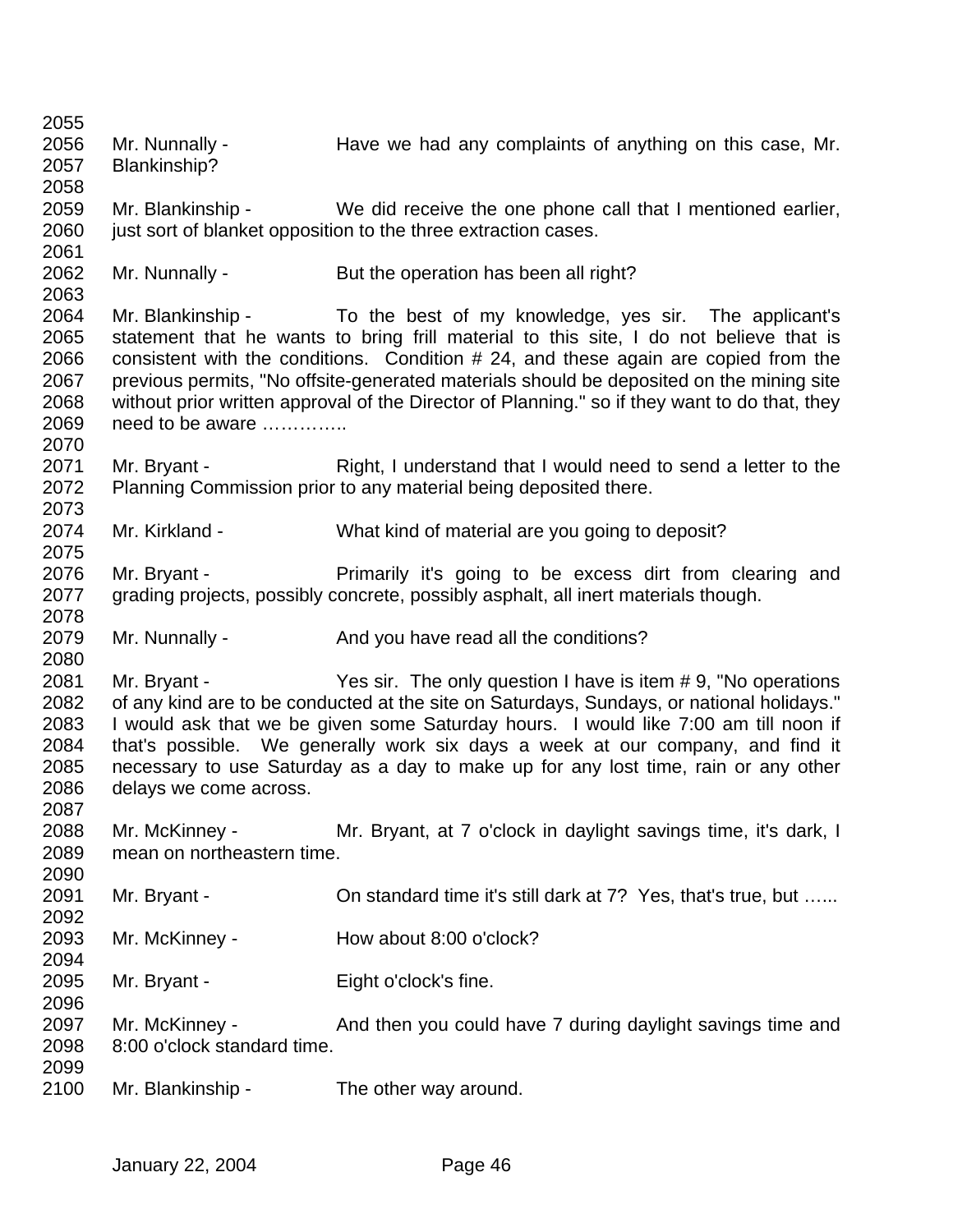2102 Mr. McKinney - And it will cease at 12, right? And only on Saturday? Mr. Bryant - Only on Saturday. Mr. Nunnally - What is that motion for, maintenance? Why are you operating there on Saturday? Mr. Bryant - Why would we operate on Saturday? 2111 Mr. Nunnally - Is it for maintenance, or is it for what? Mr. Bryant - If we're going to use this size of a , will more than likely need it on Saturday, and I'd like to be able to provide that service. 2116 Mr. McKinney - How far away from the site is that fill coming from? Mr. Bryant - With a location of this site, it would be predominantly work in the city of Richmond, and eastern Henrico, Charles City, New Kent. I think it would be prohibitive for material from the western part of the County to come all the way down here. 2123 Mr. Nunnally - Any other questions from the Board or staff? Mr. Deal, do you have anything to say? May we hear from the opposition. Mr. Bolen - Good morning. Brian Bolen. We are the residents at 6640 Hines Road, which is adjacent to the pit. Our main concerns are for the safety of our children. We have been complaining to Mr. Plaster, to the Zoning Board, everybody, about the trucks that are coming in and out, especially with Gillies Creek now. Excessive speed – they seem to fly down the road. There's a posted speed limit on that road of 15 miles an hour. They are going well in excess of 15 miles an hour. They are not maintaining the road, for one. We live adjacent to, right there at 6640. Our house is no more than 50 feet off of that and 50 feet in grass easement for them to get into that pit, and we're collecting all this dust and debris that's coming from these trucks. We bought this home previously from Mr. Plaster. We were aware of this eight years ago when we moved into this home. The main thing with us is the safety issues. They don't seem to slow their vehicles down. We've got a nine-year-old son and a seven-year-old daughter who play out in the front yard. They can't play with the dust and amount of trucks that are going down the road. Ms. *(unidentified female)* - I called Mr. Lucchesi on this several occasions back in November and December when Gillies Creek was running some of their 18-wheeler tandem trucks in and out of the pit, and also because the gates never close. There are other people going in, ATV-ing ……… 2146 Mr. Bolen - It's like a recreational facility now.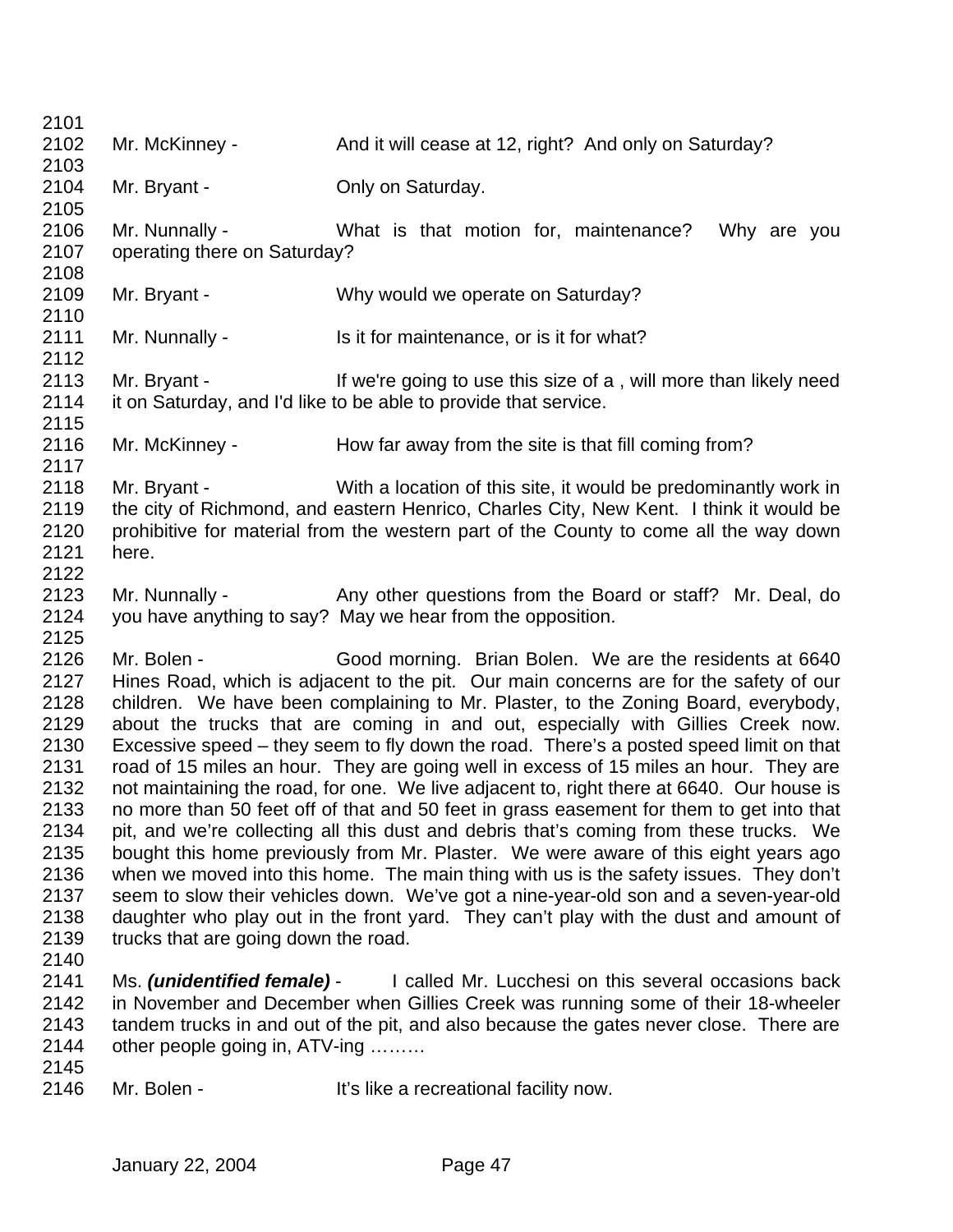- 2148 Ms. (UF) - It's people coming and going as they please. The gates never shut. There's a safety issue just for the public safety also, as well as our children, and we can't breathe because of the dust. They've got a lot of trucks going back and forth, back and forth, and it's all day long. Mr. McKinney - So Mr. Bolen, they don't lock the gates in the evening? Ms. *(UF)* - It's open right now as we speak. Mr. Bolen - Yes, it's open and free to the public to walk on in as you please. The gate, if you look right here where the easement makes a fifty-foot jog, that's where the gate is at this present time. 2161 Ms. (UF) - And it's only big enough for one vehicle at a time to go through, coming in and out. So there's two tandem trucks at a time coming and going, in front of our house. Mr. Bolen - If you look at another issue with us is the safety of the children in general on Hines Road. If you could pan the aerial view down to show Hines Road, they're coming out of the easement and making a right onto Hines Road, which is a very narrow and curvy road. They've already had confrontations with the school bus drivers of running the school buses basically off the road. Ms. *(UF)* - That sharp curve. I have pictures of the dump trucks going into the curve, which is of concern to all of us who have children on the bus, as well as people driving on the road, because we're like almost falling off the road to get away from the dump trucks coming our way. 2176 Mr. Bolen - Route 156 and Darbytown Roads are adequate enough roads for them to get to wherever they need to go to. 2179 Ms. (UF) - And they can take a left out onto Elko, which most of Mr. Plaster's trucks always did throughout the years, and nobody had a problem with that. One of my neighbors was here, but she had to leave for an appointment. She was going to be speaking on behalf of, she lives on Hines Place. Mr. McKinney - Mr. Bolen, where you live, is that road paved? 2186 Mr. Bolen - No sir, it isn't. Mr. McKinney - What's the construction of the road? Mr. Bolen - It's gravel and dirt. As you enter off of Hines Road, there's about a hundred-foot stretch that is broken asphalt. The rest of that road, for 1200 feet,
- is dirt and gravel. They don't maintain it by water trucks or the calcium that's listed in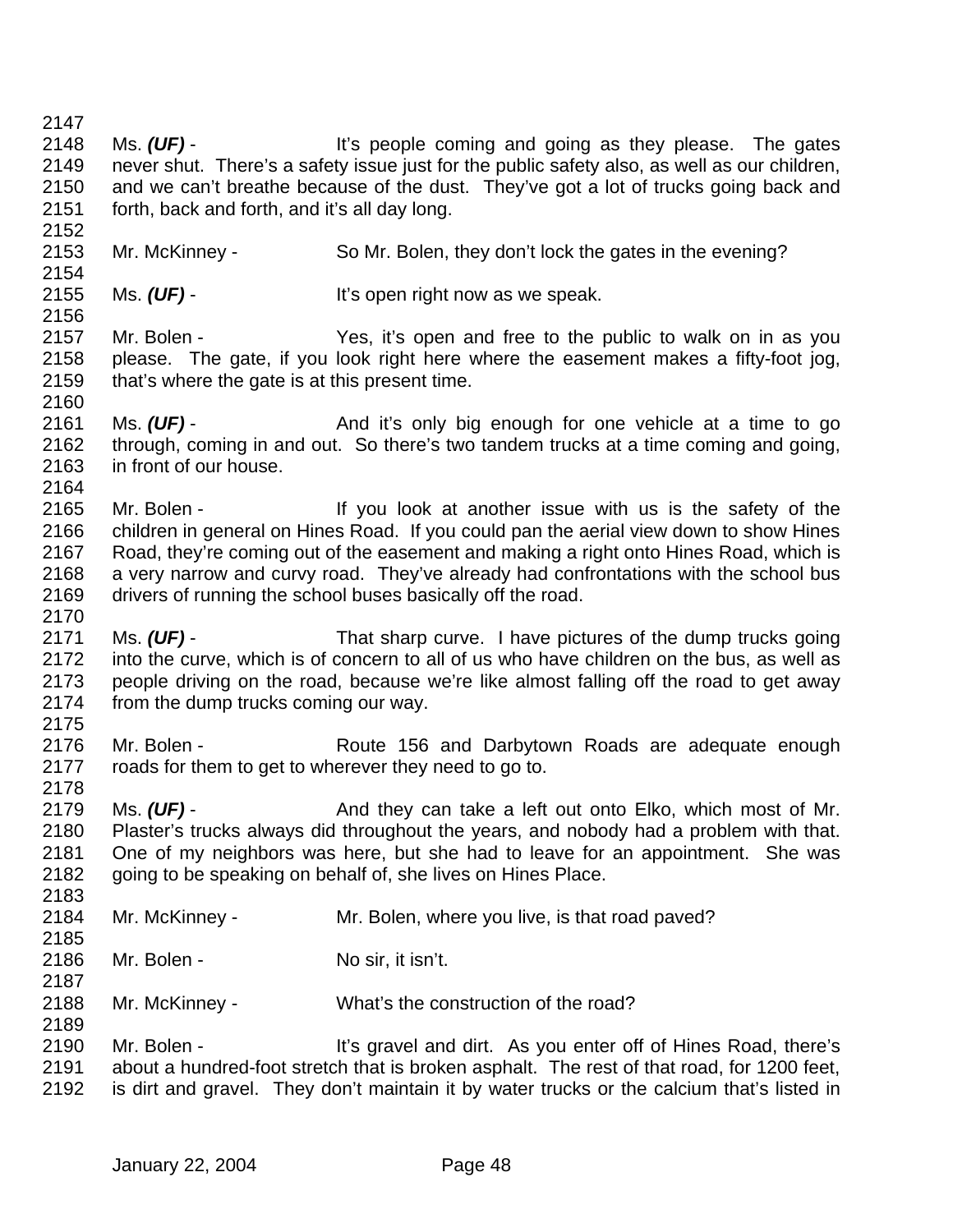| 2193<br>2194                                                                         | your guidelines already; they don't abide by that. |                                                                                                                                                                                                                                                                                                                                                                                                                                                                                                                                                                                                                                                                                                                             |
|--------------------------------------------------------------------------------------|----------------------------------------------------|-----------------------------------------------------------------------------------------------------------------------------------------------------------------------------------------------------------------------------------------------------------------------------------------------------------------------------------------------------------------------------------------------------------------------------------------------------------------------------------------------------------------------------------------------------------------------------------------------------------------------------------------------------------------------------------------------------------------------------|
| 2195<br>2196                                                                         | Mr. McKinney -                                     | They don't spray?                                                                                                                                                                                                                                                                                                                                                                                                                                                                                                                                                                                                                                                                                                           |
| 2197<br>2198<br>2199<br>2200                                                         | Mr. Bolen -<br>speed.                              | No sir. It would be great if they would come in and pave it.<br>If they're going to have the volume of traffic that's on that road, there's a lot of dust and                                                                                                                                                                                                                                                                                                                                                                                                                                                                                                                                                               |
| 2201<br>2202                                                                         | Mr. McKinney -                                     | Who maintains the road?                                                                                                                                                                                                                                                                                                                                                                                                                                                                                                                                                                                                                                                                                                     |
| 2203<br>2204<br>2205<br>2206<br>2207<br>2208                                         | Mr. Bolen -                                        | At the time, Mr. Plaster was doing that. We could call and<br>voice our complaints to Mr. Plaster at the time, and he would get Steve Plaster or<br>someone to wet the road down or something for that day. But when Gillies Creek<br>started taking over this project, no one kept the road wet or anything like that. It's a dust<br>nuisance. I'm having to power wash my home two to four times a year.                                                                                                                                                                                                                                                                                                                 |
| 2209<br>2210<br>2211                                                                 | Mr. Nunnally -<br>school bus come down the lane?   | Where do your children pick up the school bus? Does the                                                                                                                                                                                                                                                                                                                                                                                                                                                                                                                                                                                                                                                                     |
| 2212<br>2213<br>2214<br>2215<br>2216<br>2217                                         | Mr. Bolen -<br>add 7 to 12.                        | Yes sir, if you came down at Hines Place and Hines Road,<br>where they would be making that right onto Hines Road. I know they're requesting; we<br>would like to express not to have Saturdays in there. There's children, our children are<br>having to put up with it Monday through Friday; now you're going to take Saturday and                                                                                                                                                                                                                                                                                                                                                                                       |
| 2218<br>2219                                                                         | Ms. $(UF)$ -                                       | They can't play outside when the trucks are running.                                                                                                                                                                                                                                                                                                                                                                                                                                                                                                                                                                                                                                                                        |
| 2220<br>2221<br>2222                                                                 | Mr. Nunnally -<br>previous people were there?      | Have they been operating on Saturday before, when the                                                                                                                                                                                                                                                                                                                                                                                                                                                                                                                                                                                                                                                                       |
| 2223<br>2224                                                                         | Mr. Bolen -                                        | No sir.                                                                                                                                                                                                                                                                                                                                                                                                                                                                                                                                                                                                                                                                                                                     |
| 2225<br>2226<br>2227                                                                 | Ms. $(UF)$ -                                       | Well, a couple of times they've worked on Saturdays, here<br>and there, with Mr. Plaster. We never knew that they weren't allowed.                                                                                                                                                                                                                                                                                                                                                                                                                                                                                                                                                                                          |
| 2228<br>2229<br>2230<br>2231<br>2232<br>2233<br>2234<br>2235<br>2236<br>2237<br>2238 | Mr. Bolen -<br>Mr. Nunnally                        | We received the guidelines when we started contacting you.<br>We were never aware that they were not supposed to be there on national holidays or<br>Saturdays. Those are our main concerns, are the speed on the road. There are<br>children, not just in our area, but the third lot down is a vacant lot. There's another in<br>the woods that they've got younger children coming up now, and eventually they will be<br>out and about. Those are our main concerns, the speed limits on the roads, the dust<br>and going down Hines Road when children are on the school buses.<br>Are you saying that the road is only wide enough for a truck<br>going one way, and they have them going both ways at the same time? |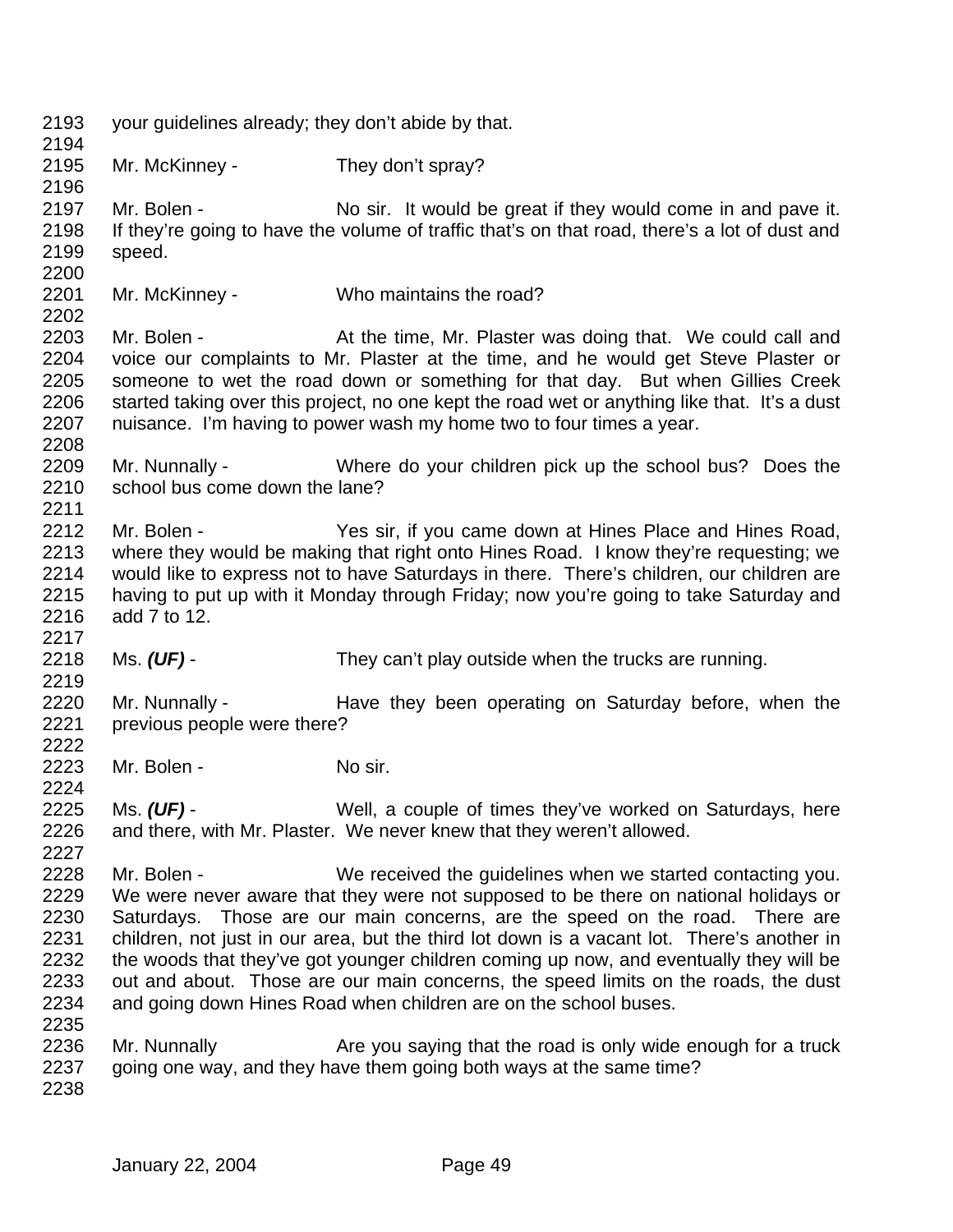| 2239<br>2240<br>2241         | Mr. Bolen -<br>We have pictures.                                                                                                                                                                     | Yes sir, they've had them going both ways at the same time.                                                                                                                                                                                |  |  |  |
|------------------------------|------------------------------------------------------------------------------------------------------------------------------------------------------------------------------------------------------|--------------------------------------------------------------------------------------------------------------------------------------------------------------------------------------------------------------------------------------------|--|--|--|
| 2242<br>2243<br>2244         | Ms. (UF) -<br>a year.                                                                                                                                                                                | There's no stop sign at the front; it's been missing for about                                                                                                                                                                             |  |  |  |
| 2245<br>2246                 | (voice from the audience, unintelligible)                                                                                                                                                            |                                                                                                                                                                                                                                            |  |  |  |
| 2247<br>2248<br>2249         | Mr. Nunnally -                                                                                                                                                                                       | You have to be at the microphone. So what you want is to<br>make sure 1) the gate's there; 2) that they sprinkle it; 3) that they obey the speed limit.                                                                                    |  |  |  |
| 2250<br>2251<br>2252         | Ms. $(UF)$ -<br>it over to the side.                                                                                                                                                                 | The gate's there; it's just that you've got to pick it up and set                                                                                                                                                                          |  |  |  |
| 2253<br>2254                 | Mr. Bolen -                                                                                                                                                                                          | No one ever maintains that gate, like in your guidelines.                                                                                                                                                                                  |  |  |  |
| 2255<br>2256<br>2257<br>2258 | Mr. Nunnally -<br>You're saying you want the gate maintained, you want it<br>sprinkled, you don't want them using it on holidays and Saturday mornings and you<br>want them to obey the speed limit. |                                                                                                                                                                                                                                            |  |  |  |
| 2259<br>2260<br>2261         | Mr. Bolen -<br>over it.                                                                                                                                                                              | Yes sir, put it down to five miles an hour if they're going to go                                                                                                                                                                          |  |  |  |
| 2262<br>2263                 | (Unintelligible)                                                                                                                                                                                     |                                                                                                                                                                                                                                            |  |  |  |
| 2264<br>2265<br>2266         | Mr. Nunnally -                                                                                                                                                                                       | There's too many people talking at one time. Did you also<br>mention there's another road you want them to take out?                                                                                                                       |  |  |  |
| 2267<br>2268                 | Ms. (UF) -                                                                                                                                                                                           | There is no other road.                                                                                                                                                                                                                    |  |  |  |
| 2269<br>2270<br>2271<br>2272 | Mr. Bolen -                                                                                                                                                                                          | It's when they go out onto Hines Road, we don't want them<br>going to the right all the way down Hines Road to reach Charles City Road. You see<br>the winding in the curves? You see with the pictures, they're going up into that curve. |  |  |  |
| 2273<br>2274                 | Mr. Nunnally -                                                                                                                                                                                       | I think they're making a list, so we'll see what they say?                                                                                                                                                                                 |  |  |  |
| 2275<br>2276                 | Mr. McKinney -                                                                                                                                                                                       | Does Mr. Plaster still maintain that road?                                                                                                                                                                                                 |  |  |  |
| 2277<br>2278<br>2279         | Ms. (UF) -<br>in a wheelchair now.                                                                                                                                                                   | Not really, because I think he's getting old, and he's sick and                                                                                                                                                                            |  |  |  |
| 2280<br>2281                 | Mr. McKinney -                                                                                                                                                                                       | What happens when these trucks tear this road all up?                                                                                                                                                                                      |  |  |  |
| 2282<br>2283<br>2284         | Ms. (UF) -                                                                                                                                                                                           | For one, he's a corporation that only has five or six dump<br>trucks, and sometimes he would hire more trucks when they had a bigger job to do.                                                                                            |  |  |  |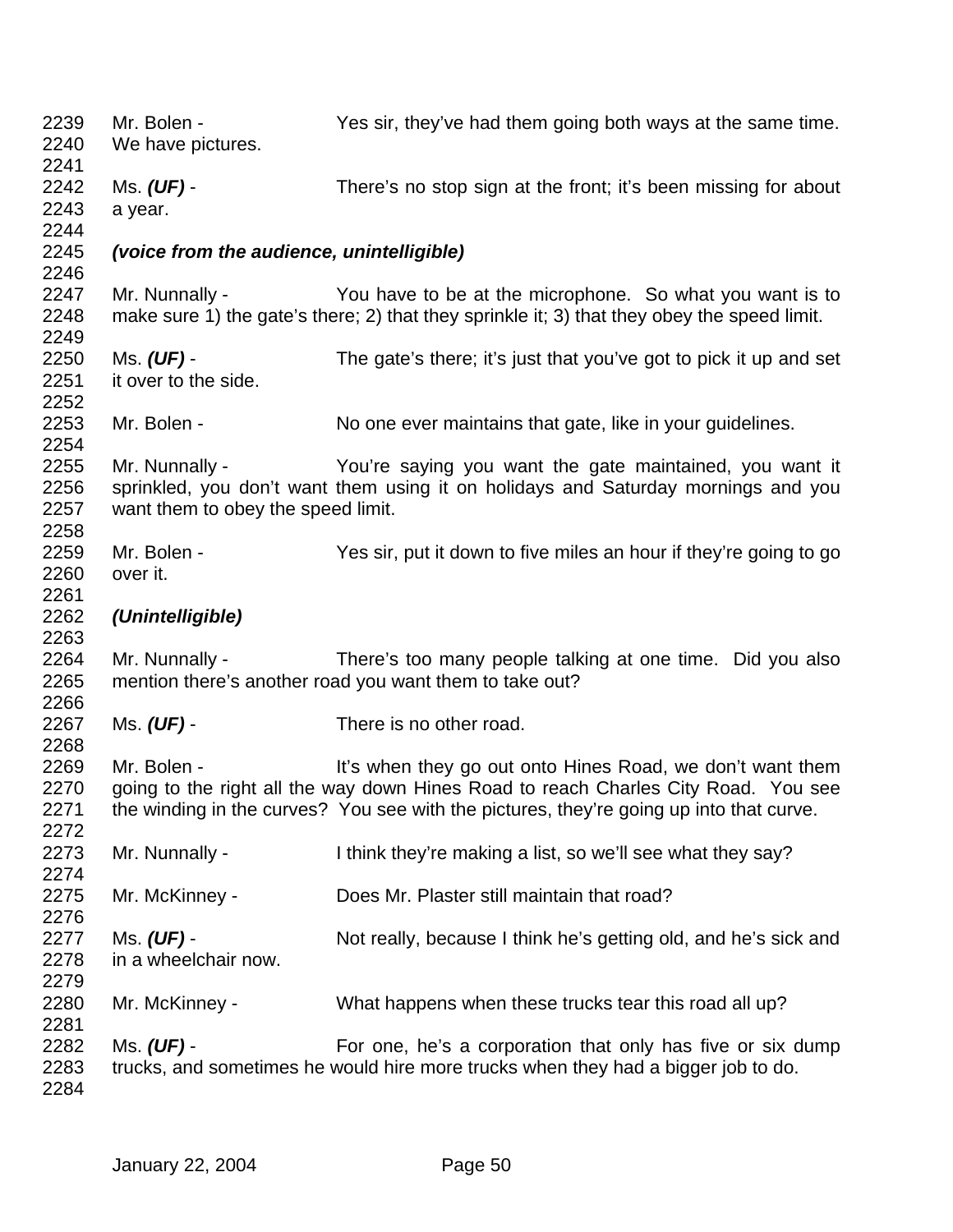2285 Mr. McKinney - Are there six homes as you come in? Ms. *(UF)* - There's four and ours. Mr. Bolen - That two-acre piece is a vacant wooded lot. 2291 Mr. McKinney - And the one just adjacent to you is vacant? 2293 Mr. Bolen - Yes sir. Mr. Nunnally - We'll take this up with the applicant in time. Anything else? Anyone else in opposition? Mr. McKinney - That is a private road, correct? Mr. Chairman, I think this 2299 lady in the back wanted to say something. Mr. Nunnally - Come right on down please. Mr. Blankinship - Do you swear that the testimony you are about to give is the truth, the whole truth, and nothing but the truth, so help you God? Ms. Sharpe - Yes I do. My name is Ann Sharpe, and my family owns the property looking up there to the west and to the south. I would just like to say that I think in the past the guidelines, what's on paper is fine, but the problem is, who do we call when we feel like they're not in compliance with it? And then, when we do call, how do we know that truly an inspection is made of the property, because that's been my concern in the past. I have gone down through my family's woods and looked at the site over Christmas, one of those warm days, and the site right not looks good. I didn't check the gate because that's on the other side from where I was walking, but it looks good. The problem is, just this morning I realized that I did notice the last time I saw trucks in and out, they were coming out the opposite way on Hines Road, which that is a concern, because Hines Road is only two miles long, and they have an exit, and they could get out to 156 and Elko Road, which is a wider road within a half a mile, if they chose to go that way, which would lessen the traffic problem on Hines Road. Hines Road is very curvy; it's very narrow, and even going that way, you're going to have some issues with mailboxes and trucks, etc. You're going to have to be careful, both for 2321 the neighborhood and the people driving the trucks. I'd just like to ask, how do we, if we have concerns about this, how do we make sure that what you write on paper, is what they comply with? 2325 Mr. Nunnally - All you have to do is call Mr. Blankinship. Ms. Sharpe - Okay, and then that counts as a formal concern, and we can put our concerns in writing and send them to Mr. Blankinship/ 2330 Mr. Nunnally - And then he'll follow through for you. Thank you for coming?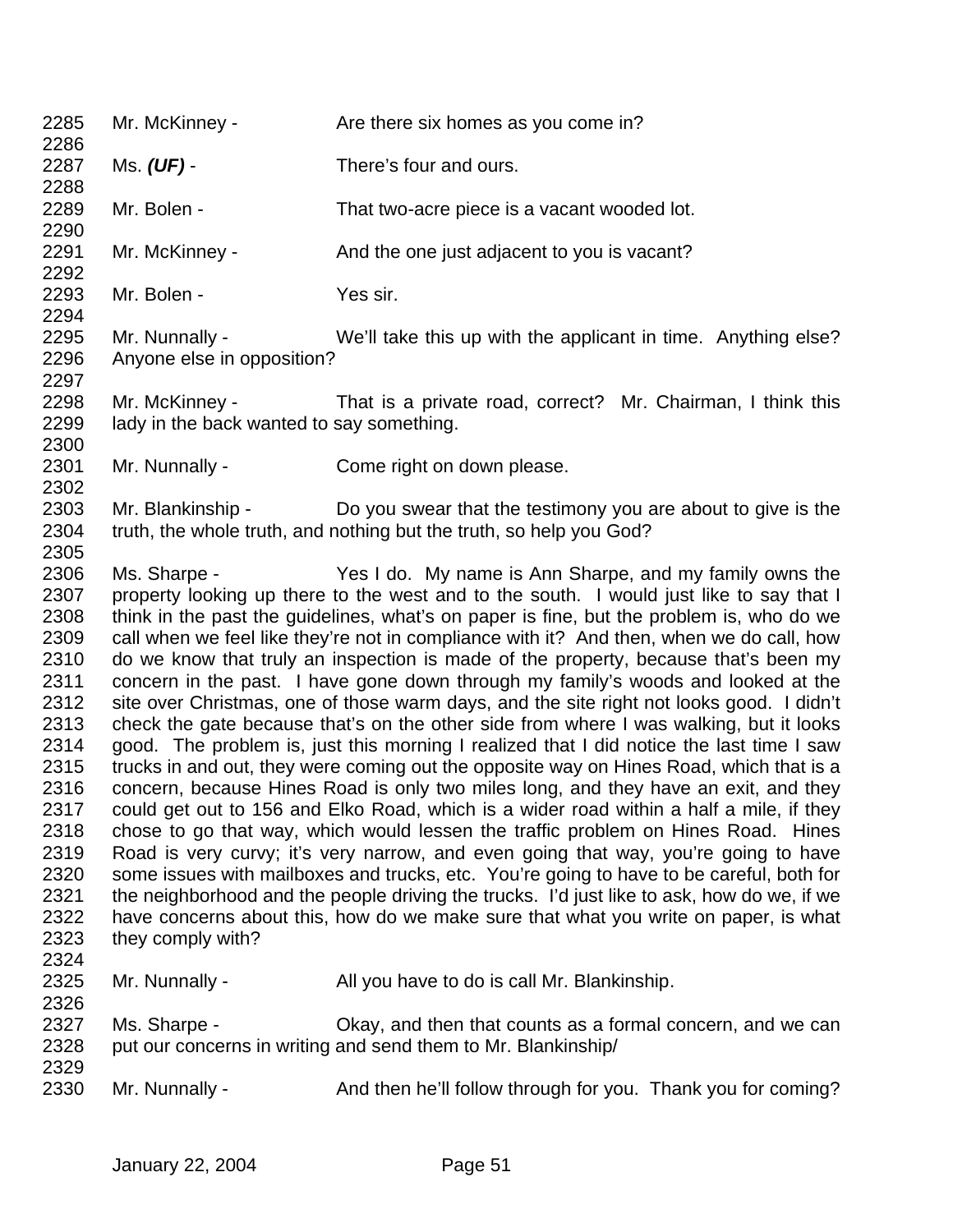Anyone else in opposition? Mr. Bryant, do you want to rebut? Mr. Bryant - Thank you. We are aware of the issue of the dust on the road. We have two other facilities that have similar problems, and we have a couple of ways to deal with them, either through water or through improving the road in such a way that the dust shouldn't be a problem. As to the speed issue ………….. Mr. Nunnally - Wait a minute on that, which are you saying, because we may want to make that a condition. You say 1) you'll improve the road, and 2) you'll sprinkle it. Are you going to do both? Mr. Bryant - We can do either or. We have used a crushed asphalt product in the past that really cuts down on mud and dirt going to the road, as well as the dust problem. Mr. Nunnally - What's wrong with the sprinkler truck? Looks like to me that would be easier. Mr. Bryant - There's nothing wrong with it, other than the fact that too much water can be a problem. Mr. Nunnally - That's why you sprinkle rather than pour, I suspect. 2354 Mr. Bryant - My point is, we are aware of the dust problem, and we have not used the pit directly for about six weeks now. We used it for a brief time for a 2356 project we were on, and I'm aware there were a lot of trucks in there, and I'm sure the residents had some concerns. Mr. Nunnally - Was your gate closed this last six weeks? Mr. Bryant - To my knowledge it has been. Now I haven't been to the pit myself recently; it's possible it's down, but personally I have no knowledge of that. As to the speed issue, we are also concerned with the speed of the trucks and the safety involved. We have almost as much interest as the residents in making sure our employees behave in a safe fashion, and I know there's a posted speed limit on there. We will work to control their speed and allay both our concerns, both the residents and the company's. 2369 Mr. Nunnally - How about the trucks going both ways at the same time? 2371 Mr. Bryant - It's ultimately up to the Board, but Charles City Road is a more convenient access point for some locations than Elko Road is. It is narrow; it is curvy, and I know why there is concern there, but sometimes for our usage, Charles City Road is a more advantageous access point than Elko Road for jobs that are closer 2375 to the city or on the western side of the borrow pit.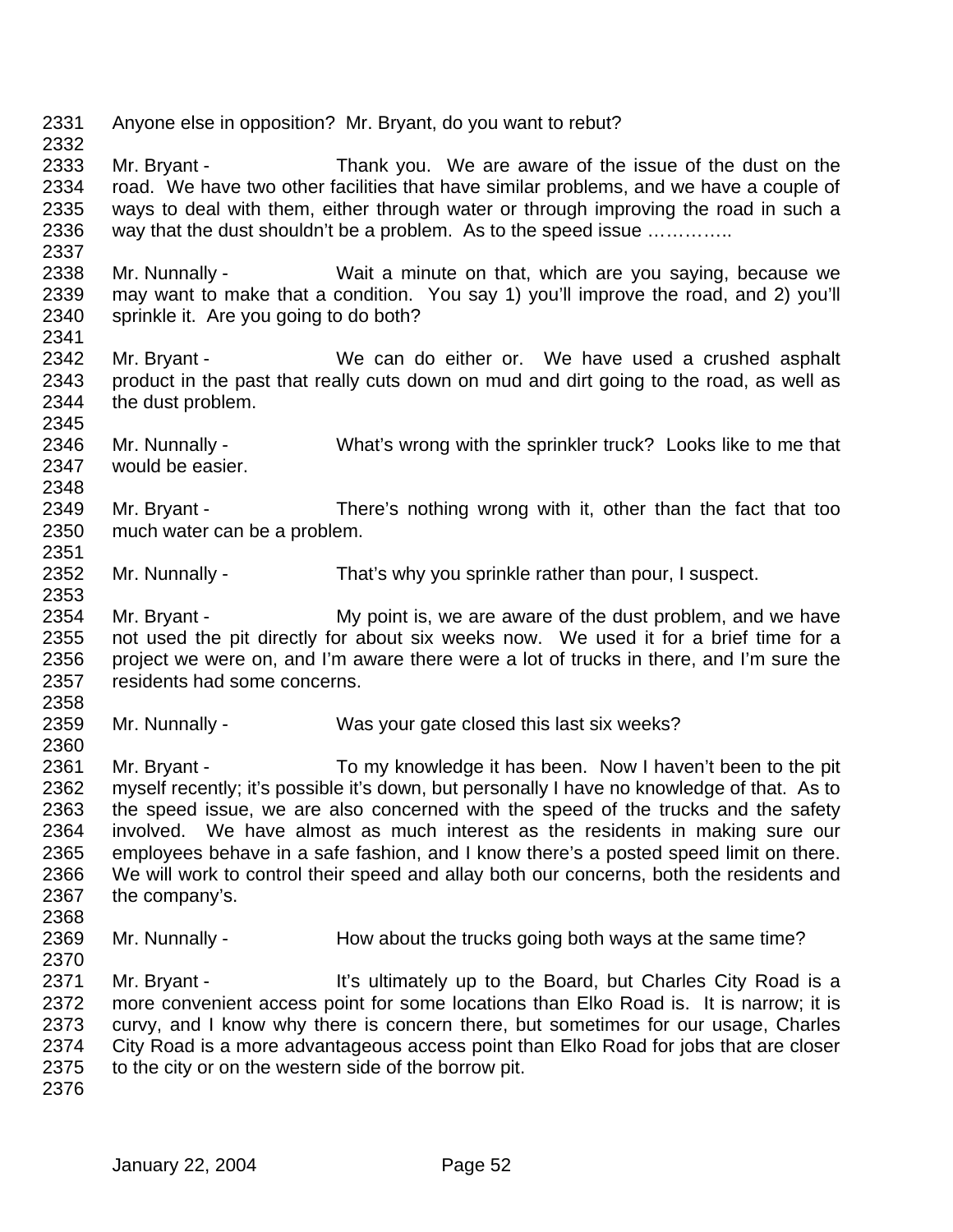2377 Mr. McKinney - Mr. Bryant, you've been using this for two years? 2379 Mr. Bryant - No sir, we have only used this pit since this past December, last month. Mr. Plaster owned it before then, and we have negotiated a purchase with him, contingent on approval by the County. Mr. McKinney - Did you go over the conditions with him when you took it over? 2386 Mr. Bryant - I went over the conditions that were imposed on Mr. Plaster and wrote a new narrative that was submitted to the County by Engineering Design. Mr. McKinney - Why aren't you adhering to the condition # 25? This suggests some of the concerns of the opposition. 2392 Mr. Bryant - Why is there not a superintendent present each day? There is; I'm just not that superintendent. Mr. McKinney - Well apparently he's not doing his job, according to the neighbors who live there. 2398 Mr. Bryant - And that's the case, and I will probably need to go examine that when I leave this meeting today and find out what's going on with this gate and why it's not up and locked. Mr. McKinney - It would make it a lot easier, or do you think it's possible, for you to give the Bolens and The Sharpes your phone number, so they can call you and say, "Mr. Bryant, we've got a problem. Can you address it?," rather than going through Mr. Blankinship, and then he has to send in an inspector? 2407 Mr. Bryant - I have no problem with that at all. I'd be happy to deal with any problems they have. Mr. McKinney - So you can get with them before you leave? 2412 Mr. Bryant - Absolutely. Mr. McKinney - Is that okay with you, Mr. Bolen? Mr. Bolen - Yes sir, that's fine with us. The one thing, # 25, there's never been anyone down there to take control. 2419 Mr. McKinney - Is that okay with you Ms. Sharpe? And if you don't get a response, then you can get with Mr. Blankinship. Mr. Nunnally - Yes, to the lady – we've already had opposition?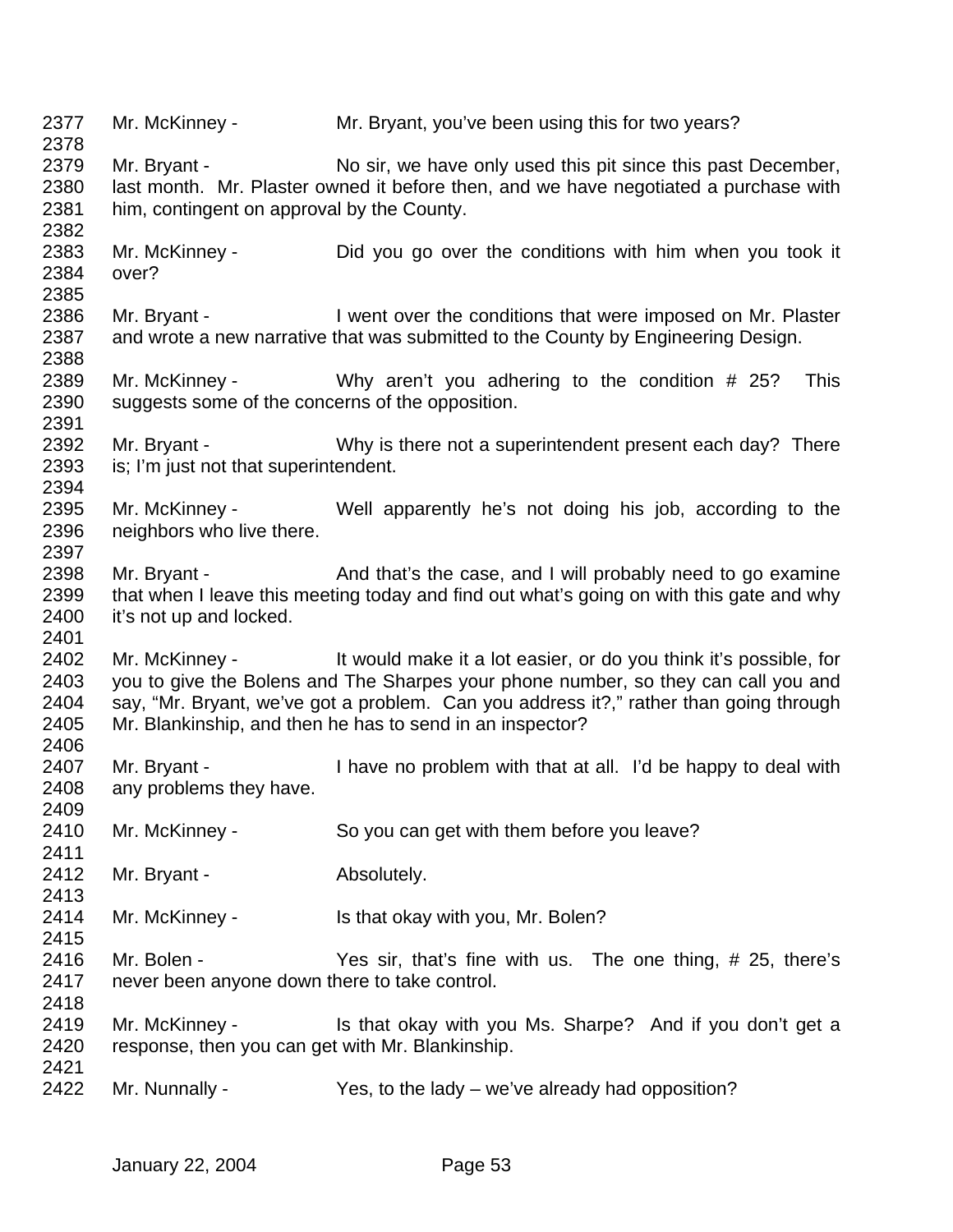Ms. *(unidentified female in audience)* Yes, I'm a neighbor who lives in the area too, and I'm sorry I had to run out for something for work and I was hoping to get back before it started. Mr. Nunnally - We've already taken the opposition ma'am; I imagine the others have already expressed what you wanted to say. Ms. ? - Yes, my daughter rides the school bus down that twisty road. Mr. Nunnally - Let me ask a question. The previous people didn't use it on Saturday, Sunday and holidays, and they managed to make money with it, I suspect, without using it. Mr. Bryant - I'm not interested in Sundays and holidays, just half a day on Saturday. Mr. Nunnally - Well, is that included? 2442 Mr. Bryant - No, it's not; that would be an amendment to your item # 9, which excludes Saturday. Mr. Nunnally - That's what I'm asking. They got along with it fine; why can't you? Mr. Bryant - We are a little bit larger operation than Mr. Plaster was, and I think our demand is a little higher for this material, both the use of it as a waste pit and as a borrow pit. Mr. McKinney - You've got to look after your neighbors too, Mr. Bryant. 2454 Mr. Bryant - I have a question to ask. I didn't quite understand what some of the neighbors were saying. I was unclear as to whether their children catch the school bus on the private road leading to the pit, or whether they go to Hines Road and meet the bus there. Mr. Blankinship - I understand it was at Hines Road. Mr. Bryant - Okay, so the children have to walk down the private road to 2462 get to Hines Road to meet the school bus? Mr. Blankinship - That's correct. And the school bus has to compete with your trucks on Hines Road. Mr. Nunnally - Suppose we use that as a preference to go, I think you said if you're going west, use the other road. We could restrict you, of course, to the road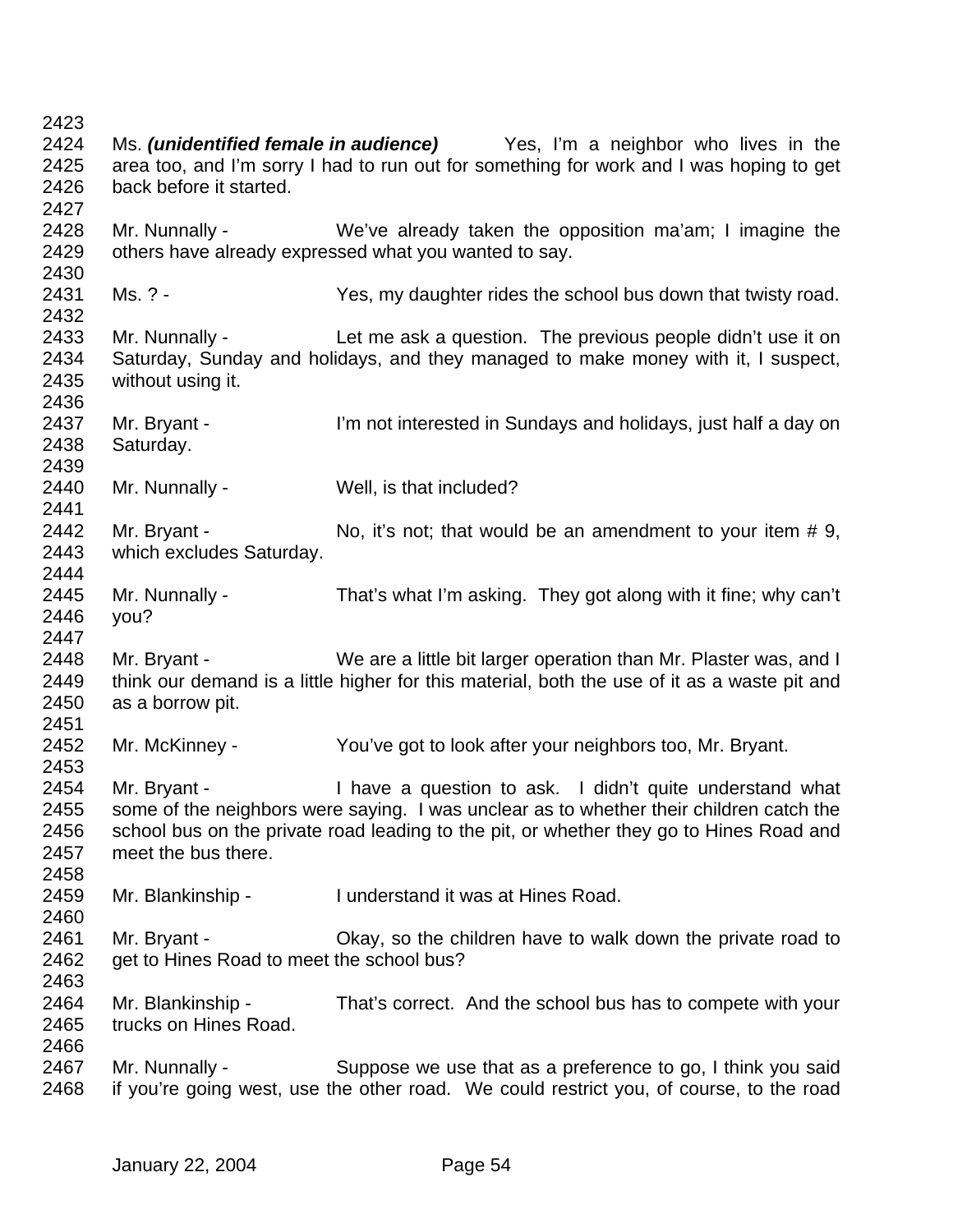| 2469<br>2470 | they want you to use, which is going to be how much more distance for you?                                                                                                    |                                                                                            |  |  |
|--------------|-------------------------------------------------------------------------------------------------------------------------------------------------------------------------------|--------------------------------------------------------------------------------------------|--|--|
| 2471         | Mr. Bryant -                                                                                                                                                                  | We would have to go east to Elko Road, and then north from                                 |  |  |
| 2472         |                                                                                                                                                                               |                                                                                            |  |  |
|              |                                                                                                                                                                               | Elko Road, and then loop around and then turn west, and the road is off that picture.      |  |  |
| 2473         |                                                                                                                                                                               |                                                                                            |  |  |
| 2474         | Mr. Nunnally -                                                                                                                                                                | Couple of miles?                                                                           |  |  |
| 2475         |                                                                                                                                                                               |                                                                                            |  |  |
| 2476         | Mr. Bryant -                                                                                                                                                                  | Probably three or four miles. What the Board proposes, of                                  |  |  |
| 2477         |                                                                                                                                                                               | course, we would follow. As I say, it's preferential for us to be able to go both east and |  |  |
| 2478         | west.                                                                                                                                                                         |                                                                                            |  |  |
| 2479         |                                                                                                                                                                               |                                                                                            |  |  |
| 2480         | Mr. Nunnally -                                                                                                                                                                | I understand, but you've got to appreciate, and I think you                                |  |  |
| 2481         |                                                                                                                                                                               | do, we have to weigh your rights with the adjoining landowners' rights and the safety of   |  |  |
| 2482         |                                                                                                                                                                               | their children and the school buses and the school system.                                 |  |  |
| 2483         |                                                                                                                                                                               |                                                                                            |  |  |
| 2484         | Mr. Bryant -                                                                                                                                                                  | Do the school buses go west on Hines Road towards                                          |  |  |
| 2485         |                                                                                                                                                                               | Charles City, or does it proceed all the way through Hines Road to Elko?                   |  |  |
| 2486         |                                                                                                                                                                               |                                                                                            |  |  |
| 2487         | Mr. Blankinship -                                                                                                                                                             | Apparently they go both ways; I don't know how true that is.                               |  |  |
| 2488         |                                                                                                                                                                               |                                                                                            |  |  |
| 2489         | Mr. Nunnally -                                                                                                                                                                | Any other questions from Board or staff? Thank you for                                     |  |  |
| 2490         | coming.                                                                                                                                                                       |                                                                                            |  |  |
| 2491         |                                                                                                                                                                               |                                                                                            |  |  |
| 2492         |                                                                                                                                                                               | After an advertised public hearing and on a motion by Mr. Balfour, seconded by Mr.         |  |  |
| 2493         |                                                                                                                                                                               | Kirkland, the Board granted application UP-3-2004 for a conditional use permit to to       |  |  |
| 2494         |                                                                                                                                                                               | extract materials from the earth at 6650 Hines Road (Parcels 855-695-5768 and 8710).       |  |  |
| 2495         |                                                                                                                                                                               | The Board granted the use permit subject to the following conditions:                      |  |  |
| 2496         |                                                                                                                                                                               |                                                                                            |  |  |
| 2497         | 1.                                                                                                                                                                            | This use permit is subject to all requirements of Section 24-103 of Chapter 24 of          |  |  |
| 2498         | the County Code.                                                                                                                                                              |                                                                                            |  |  |
| 2499         |                                                                                                                                                                               |                                                                                            |  |  |
| 2500         | 2.                                                                                                                                                                            | Before beginning any work, the applicant shall provide a financial guaranty in an          |  |  |
| 2501         |                                                                                                                                                                               | amount of \$2,000.00 per acre for each acre of land to be disturbed, for a total of        |  |  |
| 2502         |                                                                                                                                                                               |                                                                                            |  |  |
| 2503         | \$20,800.00, guaranteeing that the land will be restored to a reasonably level and<br>drainable condition. This permit does not become valid until the financial guaranty has |                                                                                            |  |  |
| 2504         |                                                                                                                                                                               | been approved by the County Attorney. The financial guaranty may provide for               |  |  |
| 2505         |                                                                                                                                                                               |                                                                                            |  |  |
| 2506         | termination after 90 days notice in writing to the County. In the event of termination, this                                                                                  |                                                                                            |  |  |
| 2507         | permit shall be void, and work incident thereto shall cease. Within the next 90 days the                                                                                      |                                                                                            |  |  |
| 2508         | applicant shall restore the land as provided for under the conditions of this use permit.                                                                                     |                                                                                            |  |  |
|              | Termination of such financial guaranty shall not relieve the applicant from its obligation                                                                                    |                                                                                            |  |  |
| 2509         | to indemnify the County of Henrico for any breach of the conditions of this use permit. If                                                                                    |                                                                                            |  |  |
| 2510         |                                                                                                                                                                               | this condition is not satisfied within 90 days of approval, the use permit shall be void.  |  |  |
| 2511         |                                                                                                                                                                               |                                                                                            |  |  |
| 2512         | 3.                                                                                                                                                                            | The applicant shall submit within 45 days of the approval of this permit, a revised        |  |  |
| 2513         |                                                                                                                                                                               | Erosion and Sedimentation Control Plan reflecting the change in property boundaries        |  |  |
| 2514         |                                                                                                                                                                               | and any applicable changes as required by Section 24-103 of the Zoning Ordinance.          |  |  |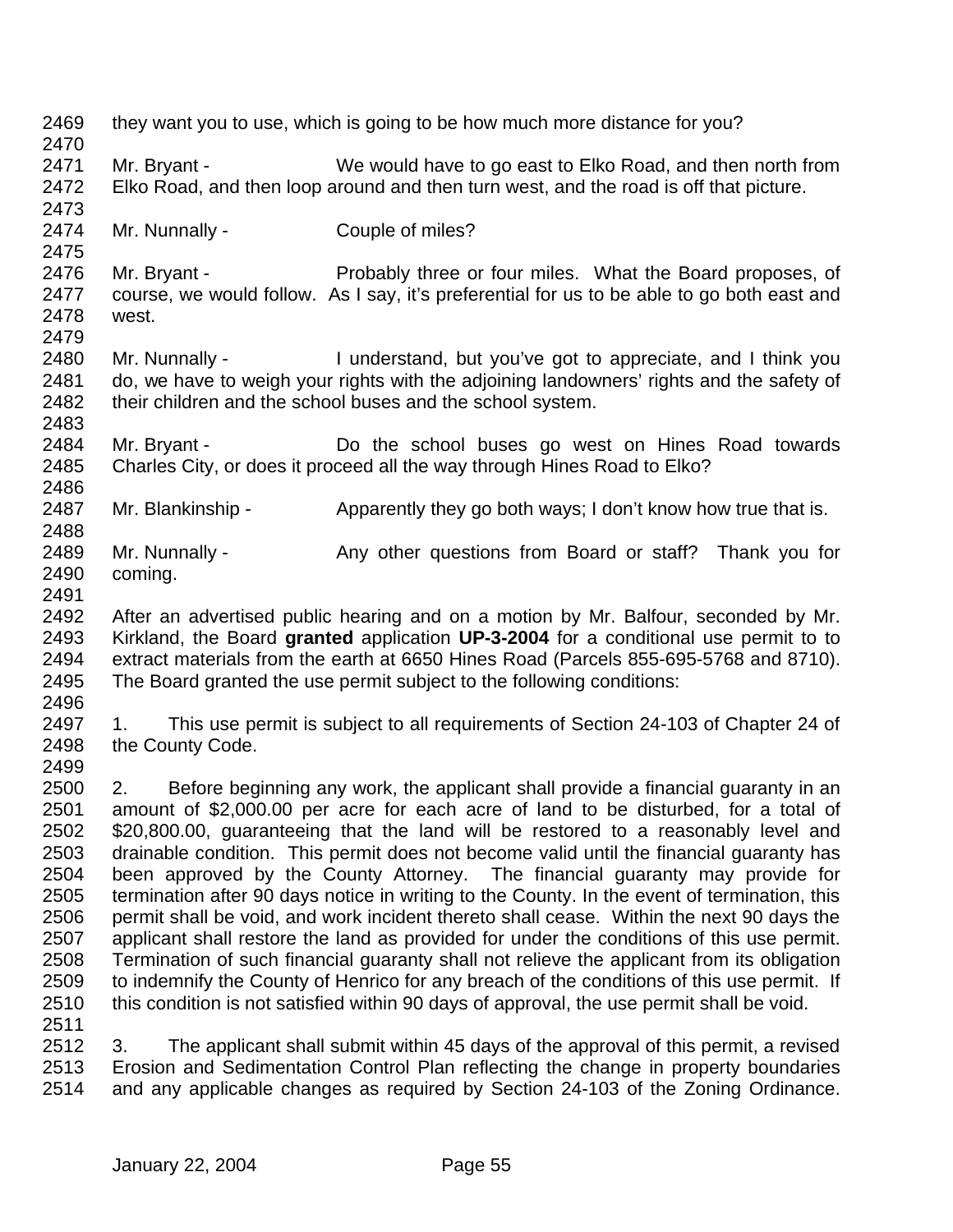This plan will be reviewed by the Planning Office and Department of Public Works for approval. Throughout the life of the operation, the applicant shall continuously satisfy the Department of Public Works that erosion control procedures are properly maintained, and shall furnish plans and bonds that the department deems necessary. The applicant shall provide certification from a licensed professional engineer that dams, embankments and sediment control structures meet the approved design criteria as set forth by the State. If this condition is not satisfied within 90 days of approval, the use permit shall be void.

2524 4. Before beginning any work, the applicant shall obtain a mine license from the 2525 Virginia Department of Mines. Minerals and Energy, If this condition is not satisfied Virginia Department of Mines, Minerals and Energy. If this condition is not satisfied within 90 days of approval, the use permit shall be void.

 5. Before beginning any work, the areas approved for mining under this permit shall be delineated on the ground by five-foot-high metal posts at least five inches in diameter and painted in alternate one foot stripes of red and white. These posts shall be so located as to clearly define the area in which the mining is permitted. They shall be 2532 located, and their location certified, by a certified land surveyor. If this condition is not 2533 satisfied within 90 days of approval, the use permit shall be void. satisfied within 90 days of approval, the use permit shall be void. 

 6. In the event that the Board's approval of this use permit is appealed, all conditions requiring action within 90 days will be deemed satisfied if the required actions are taken within 90 days of final action on the appeal.

2538<br>2539 7. The applicant shall comply with the Chesapeake Bay Preservation Act and all state and local regulations administered under such act applicable to the property, and shall furnish to the Planning Office copies of all reports required by such act or regulations. 

 8. Hours of operation shall be limited to 7:00 a.m. to 5:30 p.m. Monday through Friday. 

 9. No operations of any kind are to be conducted at the site on Saturdays, Sundays, or national holidays. 

 10. All means of access to the property shall be from the established entrance onto Hines Road and the portion of Hines Road between the property and Elko Road. No trucks shall enter or exit the property to or from the west on Hines Road.

 11. The applicant shall erect and maintain gates at all entrances to the property. These gates shall be locked at all times, except when authorized representatives of the applicant are on the property.

 12. The applicant shall post and maintain a sign at the entrance to the mining site stating the name of the operator, the use permit number, the mine license number, and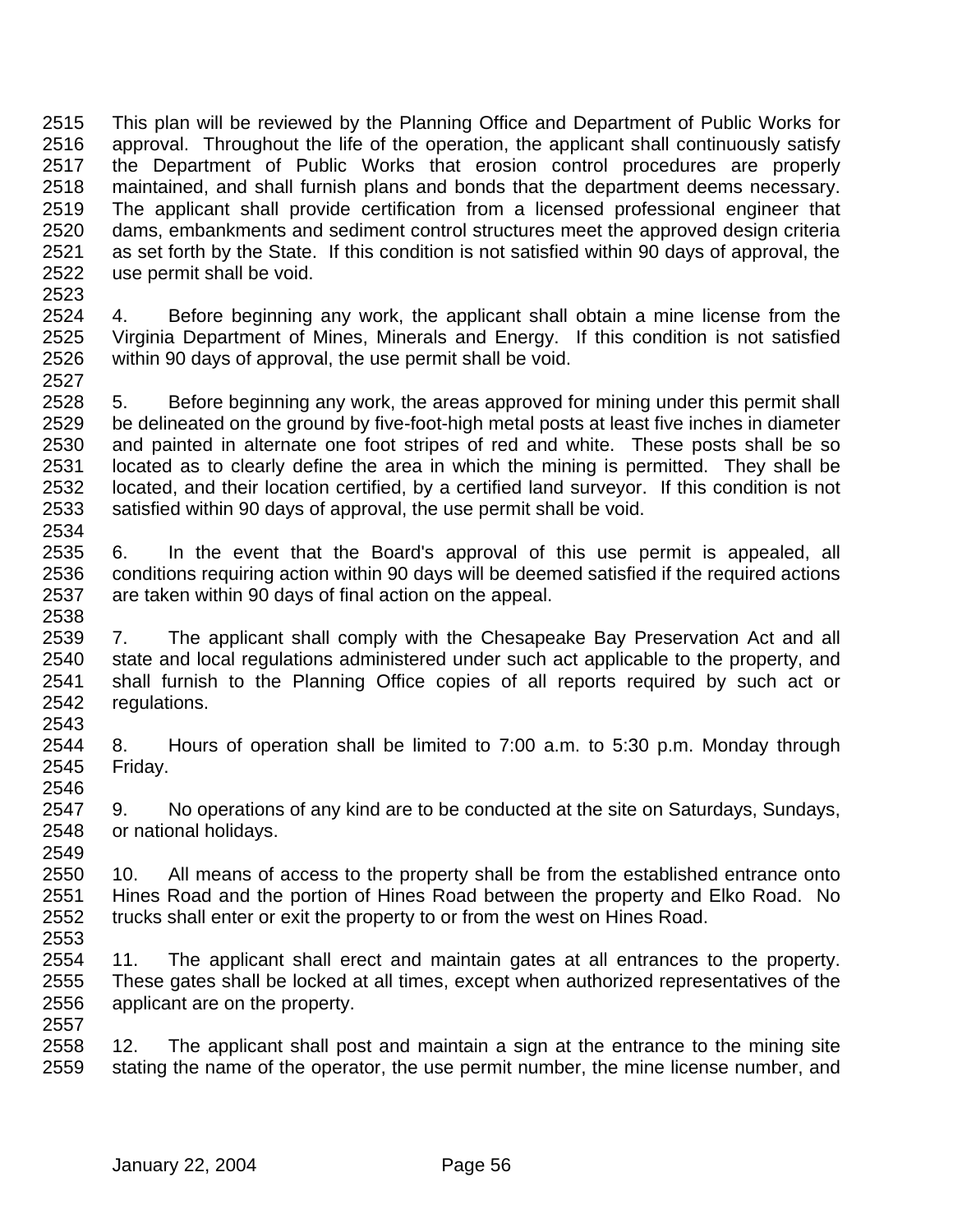the telephone number of the operator. The sign shall be 12 square feet in area and the letters shall be three inches high. 

 13. The applicant shall post and maintain "No Trespassing" signs every 250 feet along the perimeter of the property. The letters shall be three inches high. The applicant shall furnish the Chief of Police a letter authorizing the Division of Police to enforce the "No Trespassing" regulations, and agreeing to send a representative to testify in court as required or requested by the Division of Police. 

 14. Standard "Truck Entering Highway" signs shall be erected on Hines Road on each side of the entrances to the property. These signs will be placed by the County, at the applicant's expense. 

 15. The applicant shall post and maintain a standard stop sign at the entrance to Hines Road. 

 16. The applicant shall provide a flagman to control traffic from the site onto the public road, with the flagman yielding the right of way to the public road traffic at all times. This flagman will be required whenever the Division of Police deems necessary. 

 17. The entrance road shall be paved from its intersection with Hines Road for a distance of 300 feet and a width of 24 feet. The remainder of the roads used in connection with this use permit shall be effectively treated with calcium chloride or otherwise improved to eliminate any dust nuisance. 

 18. The operation shall be so scheduled that trucks will travel at regular intervals and not in groups of three or more. 

 19. Trucks shall be loaded in a way to prevent overloading or spilling of materials of any kind on any public road. 

 20. The applicant shall maintain the property, fences, and roads in a safe and secure condition indefinitely, or convert the property to some other safe use. 

 21. If, in the course of its preliminary investigation or operations, the applicant discovers evidence of cultural or historical resources, or an endangered species, or a significant habitat, it shall notify appropriate authorities and provide them with an opportunity to investigate the site. The applicant shall report the results of any such investigation to the Planning Office. 

 22. Open and vertical excavations having a depth of 10 feet or more, for a period of more than 30 days, shall be effectively sloped to a 2:1 slope or flatter to protect the public safety. 

 23. Topsoil shall not be removed from any part of the property outside of the area in which mining is authorized. Sufficient topsoil shall be stockpiled on the property for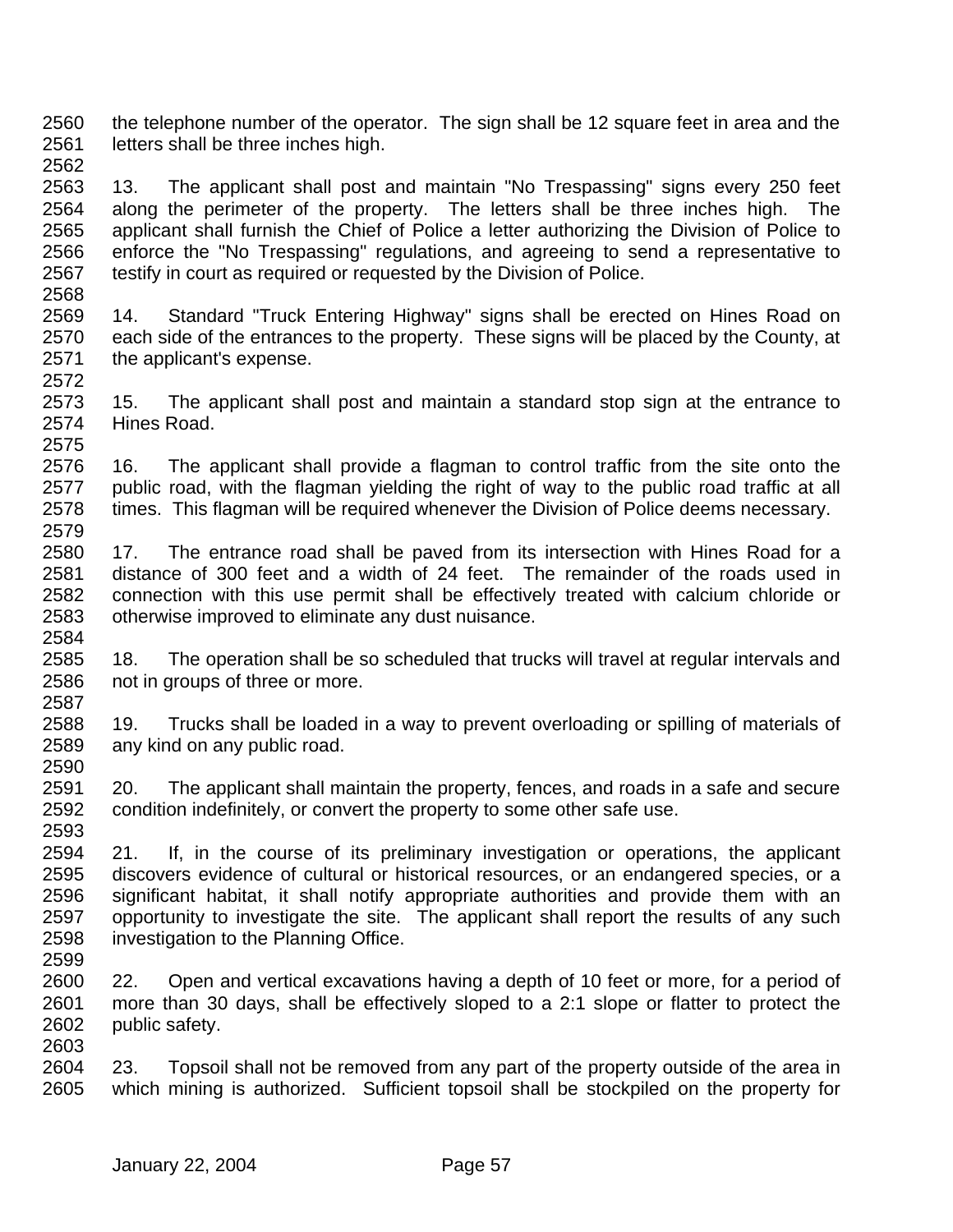respreading in a layer with five inches of minimum depth. All topsoil shall be stockpiled within the authorized mining area and provided with adequate erosion control protection. If the site does not yield sufficient topsoil, additional topsoil shall be brought to the site to provide the required five-inch layer of cover. All topsoil shall be treated with a mixture of seed, fertilizer, and lime as recommended by the County after soil 2611 tests have been provided to the County. 

 24. No offsite-generated materials shall be deposited on the mining site without prior written approval of the Director of Planning. To obtain such approval, the operator shall submit a request stating the origin, nature and quantity of material to be deposited, and certifying that no contaminated or hazardous material will be included. The material to be deposited on the site shall be limited to imperishable materials such as stone, bricks, tile, sand, gravel, soil, asphalt, concrete and like materials, and shall not include any hazardous materials as defined by the Virginia Hazardous Waste Management Regulations. 

 25. A superintendent, who shall be personally familiar with all the terms and conditions of Section 24-103 of Chapter 24 of the County Code, as well as the terms and conditions of this use permit, shall be present at the beginning and conclusion of operations each work day to see that all the conditions of the Code and this use permit are observed. 

 26. A progress report shall be submitted to the Board on January 31 of each year from the date of the Board's action. This progress report must contain information concerning how much property has been mined to date of the report, the amount of land left to be mined, how much rehabilitation has been performed, when and how the remaining amount of land will be rehabilitated, and any other pertinent information about the operation that would be helpful to the Board.

 27. Excavation shall be discontinued by January 31, 2006, and restoration accomplished by not later than January 31, 2007, unless a new permit is granted by the Board of Zoning Appeals. 

 28. The rehabilitation of the property shall take place simultaneously with the mining process. Rehabilitation shall not be considered completed until the mined area is covered completely with permanent vegetation. 

 29. All drainage and erosion and sediment control measures shall conform to the standards and specifications of the Mineral Mining Manual Drainage Handbook. Any drainage structures in place prior to October 14, 1992 and which do not conform to the Mineral Mining Manual Drainage Handbook may remain in place until such time as any reconstruction is required at which time said structures shall be brought into conformance with the Mineral Mining Manual Drainage Handbook. 

 30. Failure to comply with any of the foregoing conditions shall automatically void this permit.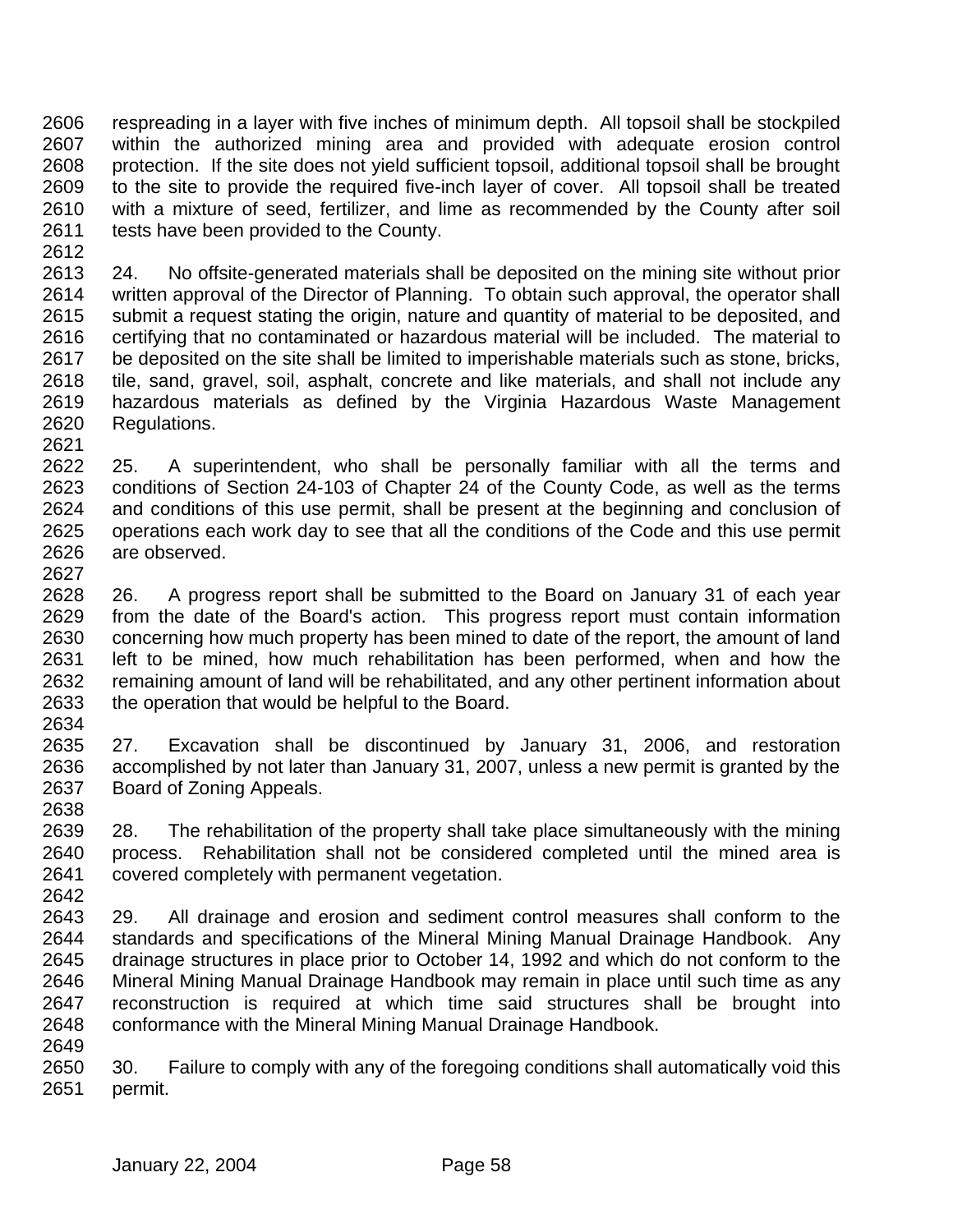Affirmative: Balfour, Kirkland, McKinney, Nunnally 4 Negative: 0 Abstain: Wright 1 

 The Board granted the request because it found the proposed use will be in substantial accordance with the general purpose and objectives of Chapter 24 of the County Code. 

- **A 5-2004 CAROL CHAVEZ** requests a variance from Section 24-94 of Chapter 24 of the County Code to enclose the existing screened porch at 10804 St Anton Circle (Village at Innsbrook) (Parcel 752- 763-1492), zoned R-3AC, One-family Residence District (Conditional) (Three Chopt). The rear yard setback is not met. The applicant has 27 feet rear yard setback, where the Code requires 35 feet rear yard setback. The applicant requests a variance of 8 feet rear yard setback.
- Mr. Wright Does anyone else desire to speak? Would you raise your right hand and be sworn please?
- Mr. Blankinship Do you swear that the testimony you are about to give is the truth, the whole truth, and nothing but the truth, so help you God?
- Ms. Chavez I do. I'm Carol Stephanie Chavez. I request to enclose an existing screened-in porch that's on my property. The screened-in porch was on my property when I purchased it in 2001. I do not have the setback, short eight feet on the setback. I learned about it as I was going through this process; I had no idea when I purchased this house. Enclosing the screened-in porch will allow me to continue using the porch as I do now, just for an additional four months of the year. It was a plan I had from the moment I saw it was to enclose it. We're just enclosing it with windows. It's almost entirely windows; very little trim work will be involved in the enclosure. What little trim work there is will be painted in a color to match the trim on my house. In the spring I'm actually changing all the trim on my house, the trim, not the paint of the house, to an ivory, and all the trim will match what's going on.

| ∼∽∽  |                                               |                                                      |                                                             |
|------|-----------------------------------------------|------------------------------------------------------|-------------------------------------------------------------|
| 2687 | Mr. Wright -                                  | So the porch was there when you purchased the house? |                                                             |
| 2688 |                                               |                                                      |                                                             |
| 2689 | Ms. Chavez -                                  |                                                      | The screened-in porch was there when I purchased the        |
| 2690 | house.                                        |                                                      |                                                             |
| 2691 |                                               |                                                      |                                                             |
| 2692 | Mr. Wright -                                  |                                                      | What you want to do is replace the screening with windows.  |
| 2693 |                                               |                                                      |                                                             |
| 2694 | Ms. Chavez -                                  |                                                      | With a window system, yes. And I have the contractor here   |
| 2695 | to answer any technical questions about that. |                                                      |                                                             |
| 2696 |                                               |                                                      |                                                             |
| 2697 | Mr. Wright -                                  |                                                      | Any questions of the Board? Any opposition to this request? |